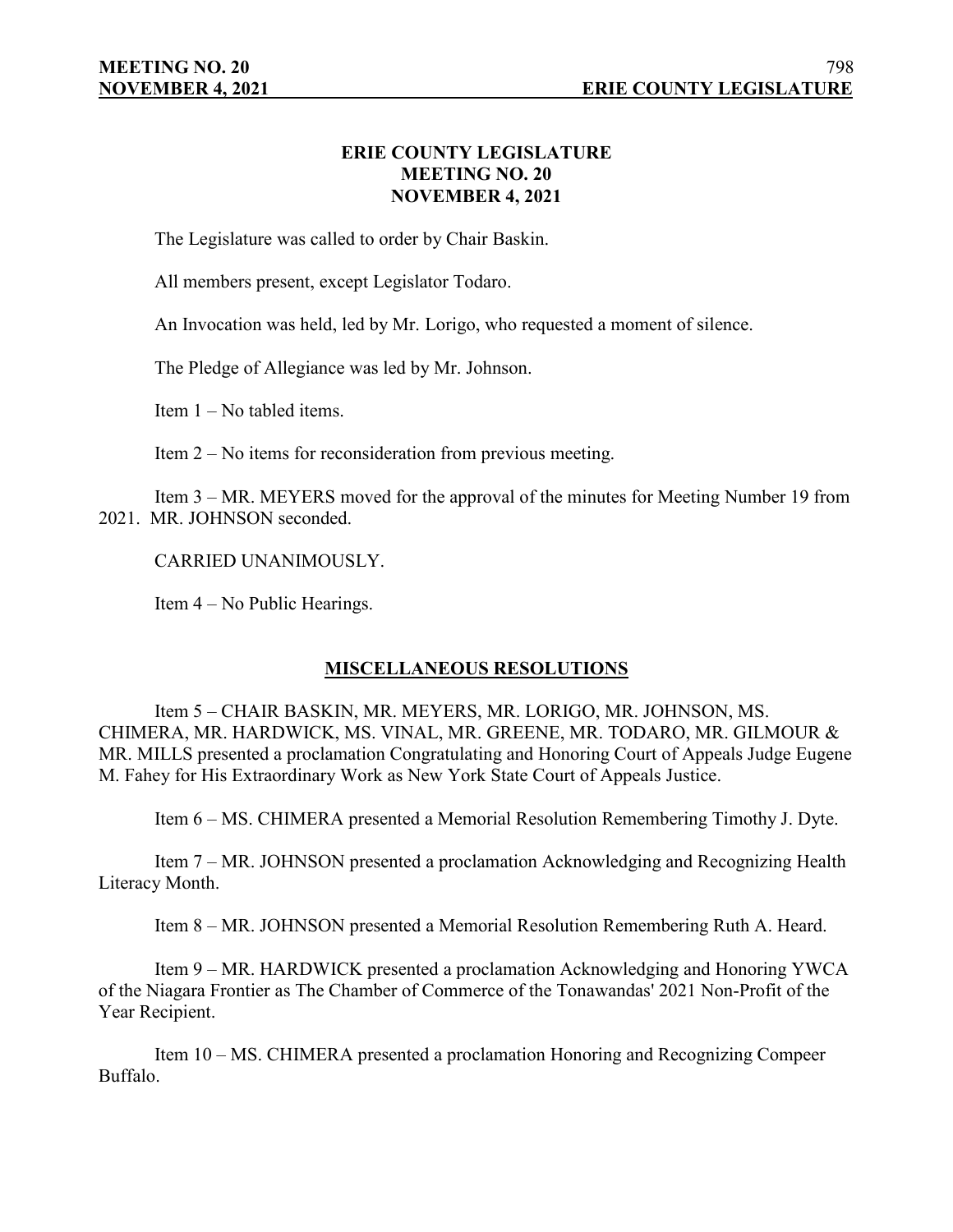Item 11 – MR. HARDWICK presented a proclamation Recognizing and Honoring Arthur G. Pappas Upon Being Named the Chamber of Commerce of the Tonawandas' Citizen of the Year, 2021.

Item 12 – MR. HARDWICK presented a proclamation Recognizing and Commending Copier Fax Business Technologies, Inc. on Being Awarded the 2020 COVID Leadership and Community Engagement Achievement Award.

Item 13 – MR. HARDWICK presented a proclamation Recognizing and Commending Webster's Bistro and Bar on Being Awarded the 2021 Business of the Year Award.

Item 14 – MS. CHIMERA presented a proclamation Honoring the Many Years of Sincere, Dedicated and Exemplary Service to the Residents of Erie County Provided by Legislative Assistant Mary Ann Moriarity.

Item 15 – MR. TODARO presented a proclamation Honoring Protective Hose Company Upon the Occasion of Its 125th Anniversary.

Item 16 – MR. TODARO & MR. GREENE presented a proclamation Honoring Todd B. Koch, M.D. as a Prominent Plastic Surgeon.

Item 17 – MR. TODARO presented a proclamation Honoring Dance Spectrum as Small Business of the Year from the Cheektowaga Chamber of Commerce.

Item 18 – MR. TODARO presented a proclamation Honoring Alden Pharmacy as a Small Town Pharmacy & More.

Item 19 – MR. MILLS presented a proclamation Honoring Tops Markets of Springville on Its Renovation Unveiling.

Item 20 – MR. MILLS presented a proclamation Honoring Homespun Treasures Gift Shop Upon the Occasion of Its 35th Anniversary.

Item 21 – MR. MILLS presented a proclamation Honoring Queen City Guiding Upon the Occasion of Its Grand Opening in Springville.

Item 22 – MR. MILLS presented a proclamation Honoring Shanor Electric Supplies LLC Upon the Occasion of Its Grand Reopening.

Item 23 – MR. LORIGO presented a proclamation Honoring Dan Dale for Receiving 138 Merit Badges.

Item 24 – MR. LORIGO presented a proclamation Welcoming Honey Bee Whisper to East Aurora.

Item 25 – MR. LORIGO presented a proclamation Honoring Roxanne Martina for Her 35- Year Career as a Pharmacy Technician.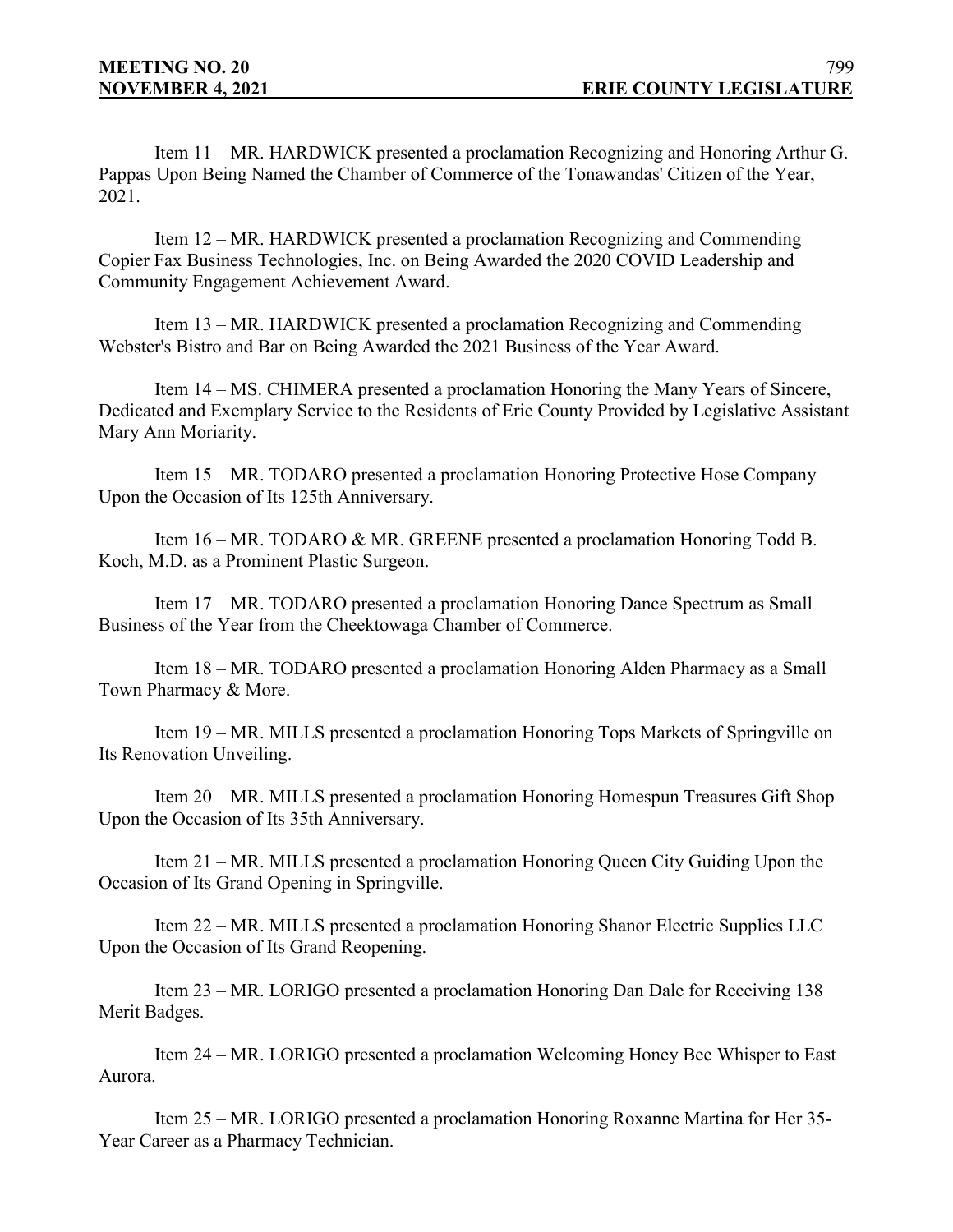Item 26 – MR. LORIGO presented a proclamation Welcoming Dollar General to West Seneca.

Item 27 – MR. GREENE presented a proclamation Celebrating and Recognizing the Life and Service of the Clarence Honor Wall Veterans.

Item 28 – MR. GREENE presented a proclamation Celebrating Victory Sports on Their Ribbon Cutting.

Item 29 – MR. MEYERS presented a proclamation Recognizing and Honoring Town of Cheektowaga Senior Services and Cheektowaga Boys & Girls Club Upon Being Named the Chamber of Commerce of Cheektowaga's Community Impact Award Recipients, 2021.

Item 30 – MR. MEYERS presented a proclamation Recognizing and Honoring Chudy Paper Upon Being Named the Chamber of Commerce of Cheektowaga's Innovation Award Recipient, 2021.

Item 31 – MR. MEYERS presented a proclamation Recognizing and Honoring Goodwill of WNY Upon Being Named the Chamber of Commerce of Cheektowaga's Large Business of the Year, 2021.

Item 32 – MR. MEYERS presented a proclamation Recognizing and Honoring Dance Spectrum Upon Being Named the Chamber of Commerce of Cheektowaga's Small Business of the Year, 2021.

Item 33 – MR. MEYERS presented a proclamation Recognizing and Honoring Brian Gould Upon Being Named the Chamber of Commerce of Cheektowaga's Citizen of the Year, 2021.

MR. MEYERS moved for consideration of the above twenty-nine items. MR. LORIGO seconded.

CARRIED UNANIMOUSLY.

MR. MEYERS moved to amend the above twenty-nine items by adding one for MR. GREENE and by including Et Al Sponsorship. MR. JOHNSON seconded.

CARRIED UNANIMOUSLY.

MR. MEYERS moved for approval of the above thirty items as amended. MR. JOHNSON seconded.

CARRIED UNANIMOUSLY.

# **LOCAL LAWS**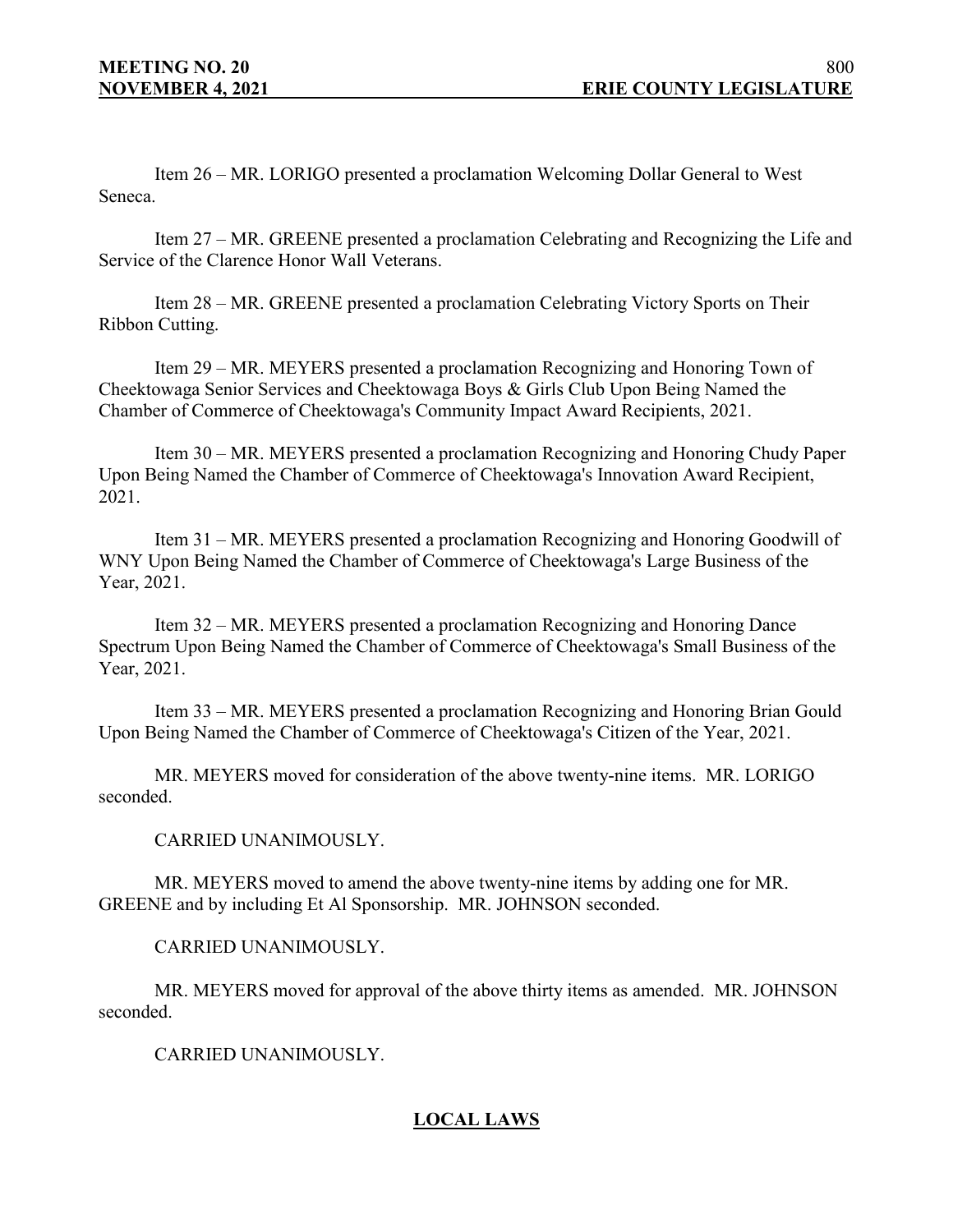Item 34 – CHAIR BASKIN directed that Local Law No. 1 (Print #1) 2020 remain on the table and in the PUBLIC SAFETY COMMITTEE.

GRANTED.

Item 35 – CHAIR BASKIN directed that Local Law No. 5 (Print #1) 2020 remain on the table and in the GOVERNMENT AFFAIRS COMMITTEE.

GRANTED.

Item 36 – CHAIR BASKIN directed that Local Law No. 8 (Print #1) 2020 remain on the table and in the GOVERNMENT AFFAIRS COMMITTEE.

GRANTED.

Item 37 – CHAIR BASKIN directed that Local Law No. 2 (Print #1) 2021 remain on the table and in the ECONOMIC & DEVELOPMENT and MINORITY & WOMEN OWNED BUSINESS COMMITTEES.

GRANTED.

Item 38 – CHAIR BASKIN directed that Local Law No. 3 (Print #1) 2021 remain on the table and in the HEALTH & HUMAN SERVICES COMMITTEE.

GRANTED.

## **COMMITTEE REPORTS**

Item 39 – MR. MEYERS presented the following report and moved for immediate consideration and approval. MR. JOHNSON seconded.

CARRIED UNANIMOUSLY.

RESOLUTION NO. 187

| October 28, 2021 | <b>FINANCE &amp; MANAGEMENT</b> |
|------------------|---------------------------------|
|                  | I COMMITTEE                     |
|                  | REPORT NO. 13                   |

ALL MEMBERS PRESENT, EXCEPT LEGISLATOR MILLS. CHAIR BASKIN PRESENT AS EX-OFFICIO MEMBER.

- 1. RESOLVED, the following items are hereby received and filed:
- a. COMM. 19E-1 (2021) BASKIN: "2021 Budget Documents for 2022 Budget Process"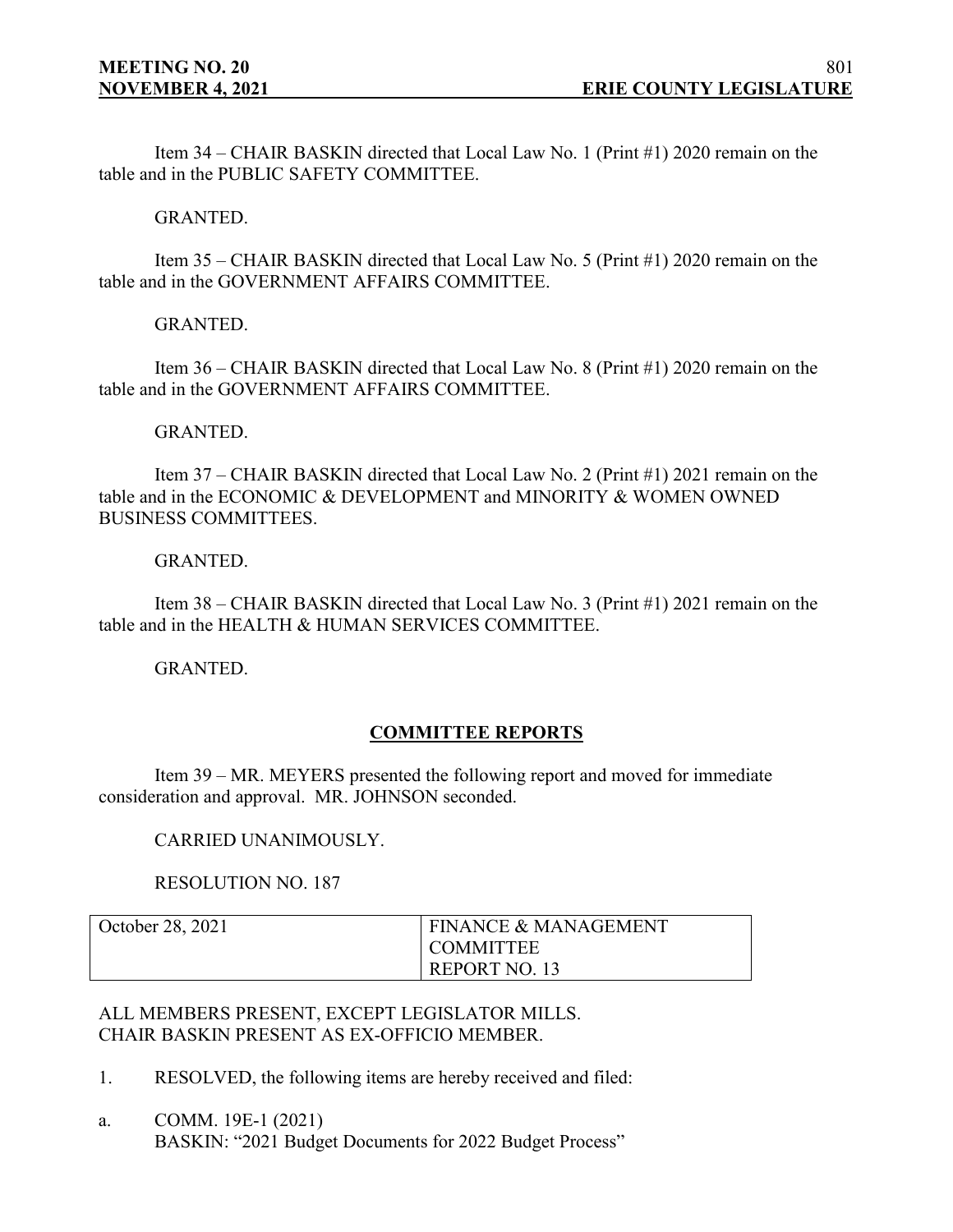(Chair's Ruling)

- b. COMM. 19E-5 (2021) COMPTROLLER: "Sales Tax Receipt for 08/2021" (Chair's Ruling)
- c. COMM. 19D-1 (2021) DIRECTOR OF BUDGET & MANAGEMENT: "Budget Monitoring Report for Period Ending 08/2021" (Chair's Ruling)
- d. COMM. 19D-3 (2021) COMPTROLLER'S OFFICE: "Report on Revenue from Town & Village Courts for EC Programs" (Chair's Ruling)
- e. COMM. 19D-5 (2021) DIRECTOR OF BUDGET AND MANAGEMENT: "CARES Act Consumption Report" (Chair's Ruling)
- f. COMM. 19M-1 (2021) EC AUDIT COMMITTEE: "Annual Report for 2020" (Chair's Ruling)
- 2. COMM. 2D-8 (2021) DIRECTOR OF REAL PROPERTY TAX SERVICES AS AMENDED WHEREAS, the Erie County Director of Real Property Tax Services has received applications for corrected tax billings and / or refunds for taxes previously paid in accordance with New York State Real Property Tax Law sections 554 and 556; and

WHEREAS, the Director has investigated the validity of such applications (see attached listing).

NOW, THEREFORE, BE IT

RESOLVED, that petitions numbered 230146 through 230183, inclusive be hereby approved or denied based upon the recommendation of the Director of Real Property Tax Services and be charged back to the applicable towns and/or cities:

FISCAL YEAR 2021 Petition No. 230,146.00 ASSESSOR Cancel \$3,315.36 S-B-L 26.19-2-18 337 N French Rd142289 AMHERST Acct. No. 112 \$0.00 County

Acct. No. 132 \$3,315.36 Town/SpecialDist/School Charge To : 142289 AMHERST \$3,315.36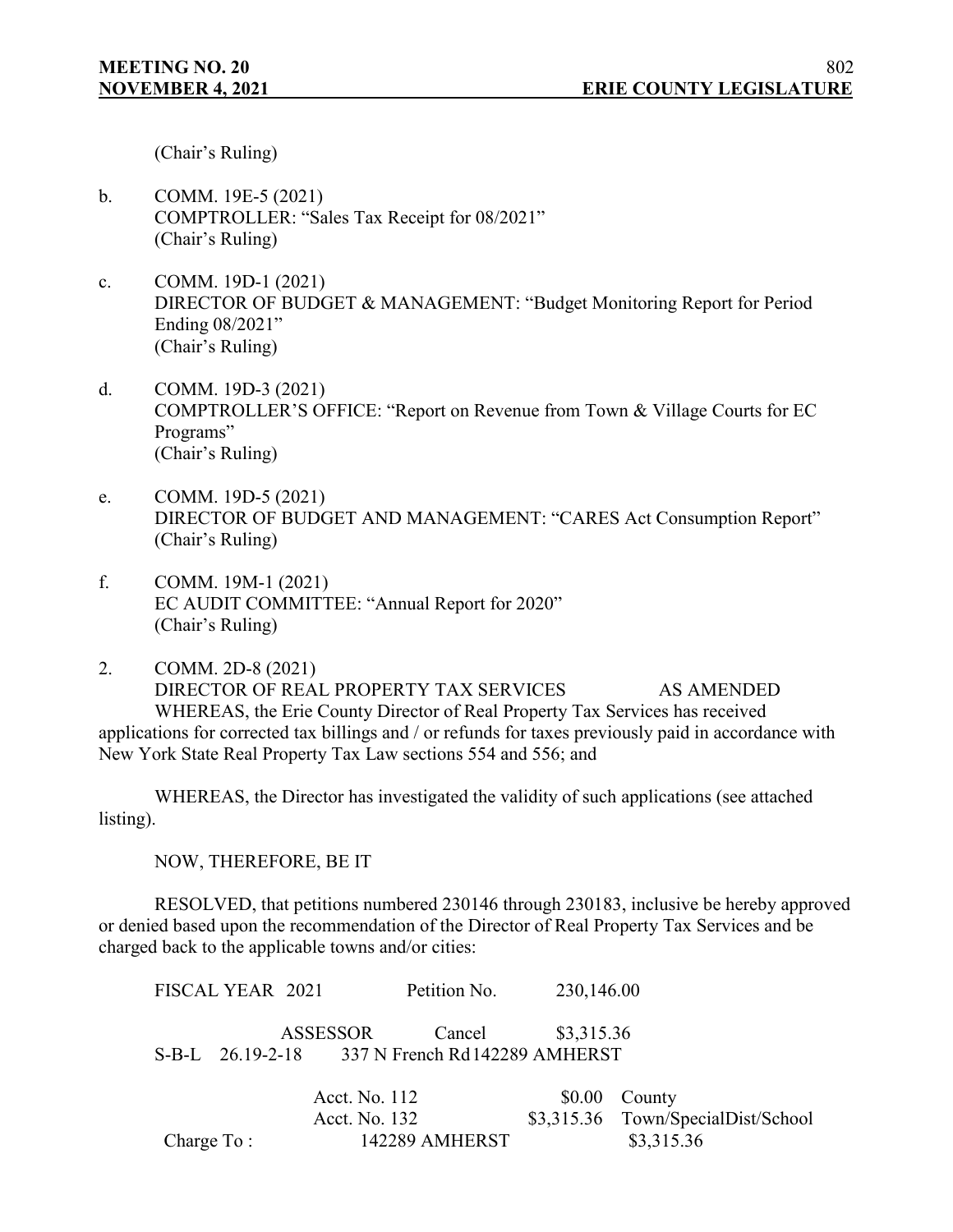|             | Relevy School<br><b>CENTRAL</b>                                                                                  |                                                 |                                        |                                      | \$3,315.36 142207 SWEET HOME                                               |  |  |
|-------------|------------------------------------------------------------------------------------------------------------------|-------------------------------------------------|----------------------------------------|--------------------------------------|----------------------------------------------------------------------------|--|--|
|             | RPTL 550(3): Classified as Non-Homestead in error<br>New tax bill to be issued.                                  |                                                 |                                        |                                      |                                                                            |  |  |
|             | FISCAL YEAR 2021                                                                                                 |                                                 | Petition No.                           | 230,147.00                           |                                                                            |  |  |
|             | S-B-L 40.19-3-29                                                                                                 | <b>ASSESSOR</b>                                 | Refund<br>372 Kaymar Dr 142289 AMHERST | \$644.88                             |                                                                            |  |  |
|             | Charge To:                                                                                                       | Acct. No. 112<br>Acct. No. 132<br>Relevy School | 142289 AMHERST                         | \$0.00<br>\$644.88<br>\$644.88       | County<br>Town/SpecialDist/School<br>\$644.88<br>142207 SWEET HOME         |  |  |
|             | <b>CENTRAL</b><br>RPTL 550(2): Failed to apply senior exemption<br>Refund to be issued to Li S & Yi Kiang        |                                                 |                                        |                                      |                                                                            |  |  |
|             | FISCAL YEAR 2021                                                                                                 |                                                 | Petition No.                           | 230,148.00                           |                                                                            |  |  |
|             | S-B-L 82.09-6-15.1 455 Mc Kinley Av 142289 AMHERST                                                               | <b>ASSESSOR</b>                                 | Refund                                 |                                      |                                                                            |  |  |
|             | Charge To:                                                                                                       | Acct. No. 112<br>Acct. No. 132                  | 142289 AMHERST                         | \$0.00                               | County<br>Town/SpecialDist/School                                          |  |  |
| <b>CENT</b> |                                                                                                                  | Relevy School                                   |                                        | \$561.82                             | 142203 WILLIAMSVILLE                                                       |  |  |
|             | RPTL 550(2): Parcel assessed in the incorrect school district<br>Refund to be issued to Matthew & Jasmine Larson |                                                 |                                        |                                      |                                                                            |  |  |
|             | FISCAL YEAR 2021                                                                                                 |                                                 | Petition No.                           | 230,149.00                           |                                                                            |  |  |
|             | S-B-L 92.14-1-1.111 100-120 Moormand                                                                             | <b>ASSESSOR</b>                                 | Cancel                                 | \$55,798.57                          | 143089 CHEEKTOWAGA                                                         |  |  |
|             | Charge To:                                                                                                       | Acct. No. 112<br>Acct. No. 132<br>Relevy School | 143089 CHEEKTOWAGA                     | \$0.00<br>\$55,798.57<br>\$55,798.57 | County<br>Town/SpecialDist/School<br>\$55,798.57<br>143002 CHEEK. UNION #2 |  |  |
|             | RPTL 550(3): Parcel should be wholly exempt.                                                                     |                                                 |                                        |                                      |                                                                            |  |  |

New tax bill to be issued.

| FISCAL YEAR 2021 |  | Petition No. | 230,150.00 |
|------------------|--|--------------|------------|
|------------------|--|--------------|------------|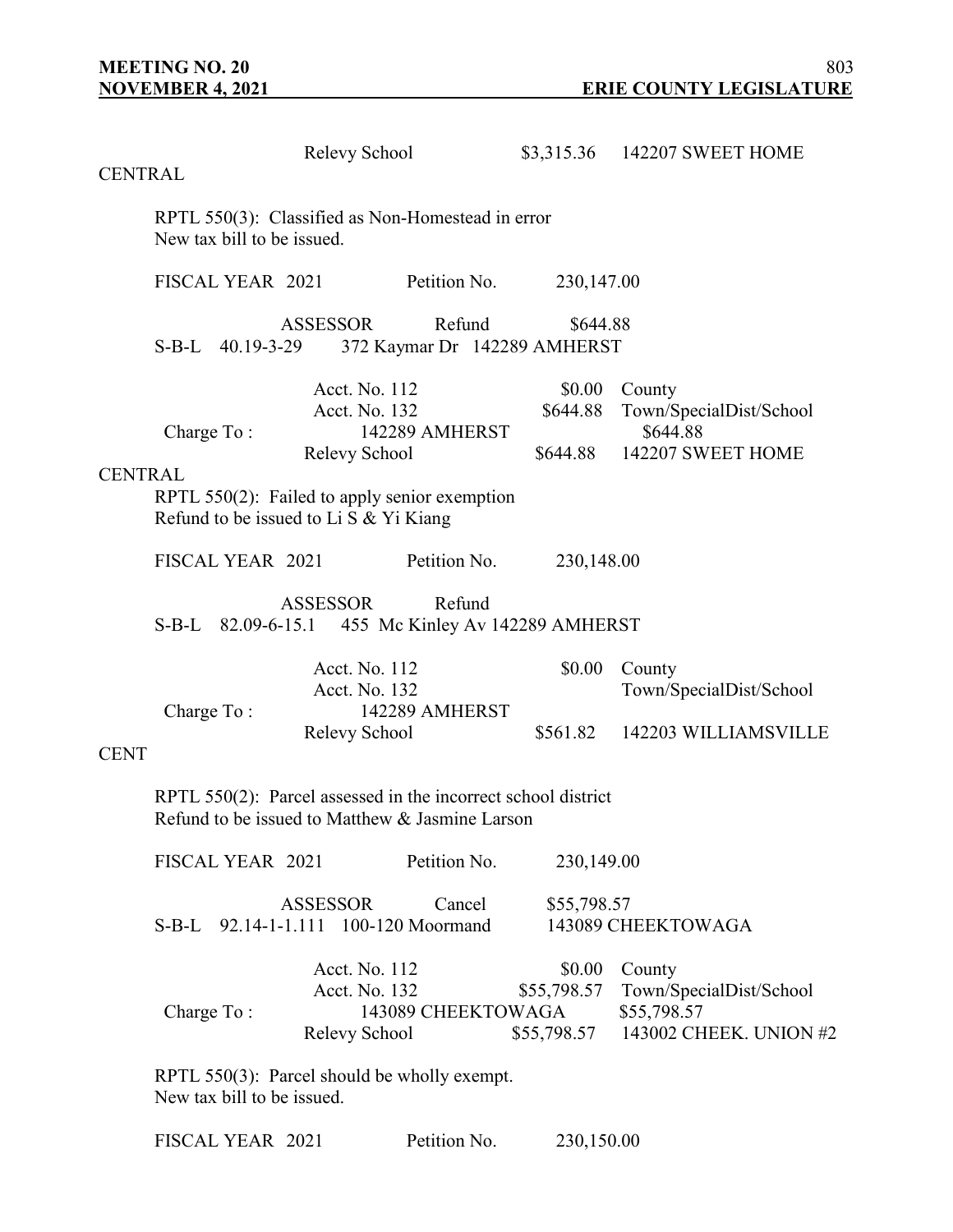## ASSESSOR Cancel \$1,417.16 S-B-L 29.00-1-11 7295 Transit Rd 143200 CLARENCE

|             | Acct. No. 112                                                                            |                 |                            | \$0.00             | County                            |
|-------------|------------------------------------------------------------------------------------------|-----------------|----------------------------|--------------------|-----------------------------------|
|             |                                                                                          | Acct. No. 132   |                            | \$1,417.16         | Town/SpecialDist/School           |
|             | Charge To:                                                                               |                 | 143200 CLARENCE            |                    | \$1,417.16                        |
|             |                                                                                          | Relevy School   |                            | \$1,417.16         | 142203 WILLIAMSVILLE              |
| <b>CENT</b> |                                                                                          |                 |                            |                    |                                   |
|             |                                                                                          |                 |                            |                    |                                   |
|             | RPTL 550(3): Failed to decrease assessed value after demo.<br>New tax bill to be issued. |                 |                            |                    |                                   |
|             |                                                                                          |                 |                            |                    |                                   |
|             | FISCAL YEAR 2021                                                                         |                 | Petition No.               | 230,151.00         |                                   |
|             |                                                                                          |                 |                            |                    |                                   |
|             |                                                                                          | <b>ASSESSOR</b> | Refund                     | \$105.83           |                                   |
|             | S-B-L 292.00-1-8.11 9595 Foote Rd 143889 CONCORD                                         |                 |                            |                    |                                   |
|             |                                                                                          | Acct. No. 112   |                            |                    |                                   |
|             |                                                                                          | Acct. No. 132   |                            | \$75.66<br>\$30.17 | County<br>Town/SpecialDist/School |
|             | Charge To:                                                                               |                 | 143889 CONCORD             |                    | \$30.17                           |
|             |                                                                                          |                 |                            |                    |                                   |
|             |                                                                                          |                 |                            |                    |                                   |
|             | RPTL $550(2)$ : Failed to apply Ag exemption                                             |                 |                            |                    |                                   |
|             | Refund to be issued to Robert Baxter Fletcher III & Corinna T Fletcher                   |                 |                            |                    |                                   |
|             | FISCAL YEAR 2020                                                                         |                 | Petition No.               |                    |                                   |
|             |                                                                                          |                 |                            | 230,152.00         |                                   |
|             |                                                                                          | <b>ASSESSOR</b> | Refund                     | \$255.92           |                                   |
|             | S-B-L 292.00-1-8.11 9595 Foote Rd 143889 CONCORD                                         |                 |                            |                    |                                   |
|             |                                                                                          |                 |                            |                    |                                   |
|             |                                                                                          | Acct. No. 112   |                            | \$0.00             | County                            |
|             |                                                                                          | Acct. No. 132   |                            | \$255.92           | Town/SpecialDist/School           |
|             | Charge To:                                                                               |                 | 143889 CONCORD             |                    | \$255.92                          |
|             |                                                                                          | Relevy School   |                            | \$255.92           | 143801 SPRING-GRIFFITH            |
|             | RPTL $550(2)$ : Failed to apply Ag exemption                                             |                 |                            |                    |                                   |
|             | Refund to be issued to Robert Baxter Fletcher III & Corinna T Fletcher                   |                 |                            |                    |                                   |
|             |                                                                                          |                 |                            |                    |                                   |
|             | FISCAL YEAR 2021                                                                         |                 | Petition No.               | 230,153.00         |                                   |
|             |                                                                                          |                 |                            |                    |                                   |
|             |                                                                                          | <b>ASSESSOR</b> | Refund                     | \$1,218.59         |                                   |
|             | S-B-L 154.00-2-10                                                                        |                 | 6840 Seneca St 144200 ELMA |                    |                                   |
|             |                                                                                          | Acct. No. 112   |                            | \$0.00             | County                            |
|             |                                                                                          | Acct. No. 132   |                            | \$1,218.59         | Town/SpecialDist/School           |
|             | Charge To:                                                                               |                 | 144200 ELMA                |                    | \$1,218.59                        |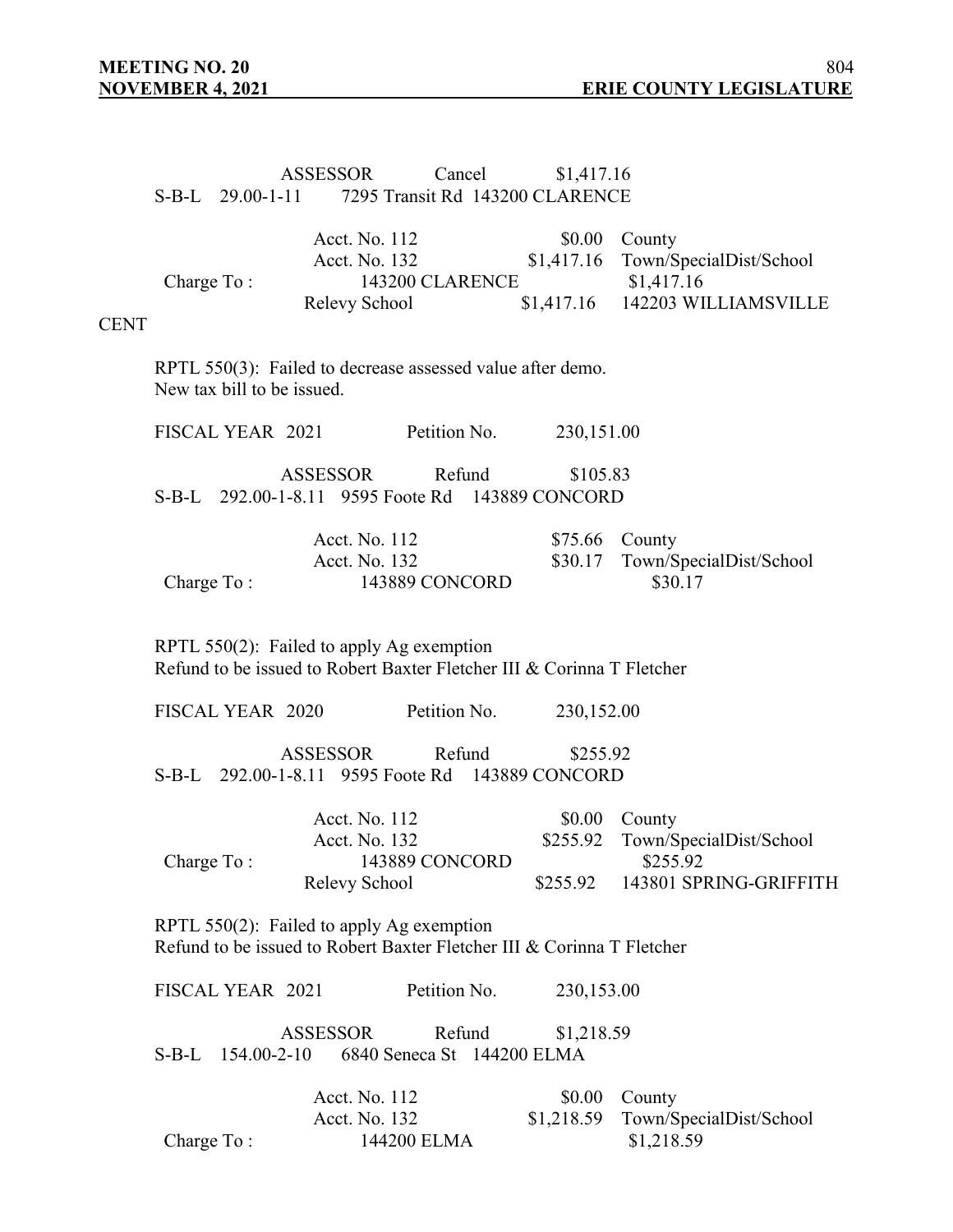| <b>CENTRAL</b> |                                                                                                       | Relevy School                                            |                     |                                                    | \$1,218.59 144201 IROQUOIS                                          |  |  |  |
|----------------|-------------------------------------------------------------------------------------------------------|----------------------------------------------------------|---------------------|----------------------------------------------------|---------------------------------------------------------------------|--|--|--|
|                | RPTL 550(2): Incorrect assessed value<br>Refund to be issued to Brooks Development Company LLC        |                                                          |                     |                                                    |                                                                     |  |  |  |
|                | FISCAL YEAR 2021                                                                                      |                                                          | Petition No.        | 230,154.00                                         |                                                                     |  |  |  |
|                | $S-B-L$                                                                                               | <b>ASSESSOR</b><br>164.08-1-5.1 630 Maple St 144200 ELMA | Refund              | \$2,856.06                                         |                                                                     |  |  |  |
|                | Charge To:                                                                                            | Acct. No. 112<br>Acct. No. 132<br>Relevy School          | 144200 ELMA         | \$0.00<br>\$2,856.06<br>\$2,856.06                 | County<br>Town/SpecialDist/School<br>\$2,856.06<br>144201 IROQUOIS  |  |  |  |
| <b>CENTRAL</b> |                                                                                                       |                                                          |                     |                                                    |                                                                     |  |  |  |
|                | RPTL 550(2): Failed to decrease assessed value<br>Refund to be issue dto Thomas & Shelley Phillips    |                                                          |                     |                                                    |                                                                     |  |  |  |
|                | FISCAL YEAR 2021                                                                                      |                                                          | Petition No.        | 230,155.00                                         |                                                                     |  |  |  |
|                | <b>ASSESSOR</b><br>Cancel<br>\$7,288.56<br>S-B-L 23.00-1-17.111 126 Industrial Dr 144600 GRAND ISLAND |                                                          |                     |                                                    |                                                                     |  |  |  |
| <b>CENTRAL</b> | Charge To:                                                                                            | Acct. No. 112<br>Acct. No. 132<br>Relevy School          | 144600 GRAND ISLAND | \$0.00<br>\$7,288.56<br>\$7,288.56                 | County<br>Town/SpecialDist/School<br>\$7,288.56<br>144601 GRND ISLN |  |  |  |
|                | RPTL 550(2): Failed to calculate exemption properly<br>New tax bill to be issued.                     |                                                          |                     |                                                    |                                                                     |  |  |  |
|                | FISCAL YEAR 2021                                                                                      |                                                          | Petition No.        | 230,156.00                                         |                                                                     |  |  |  |
|                | S-B-L 38.10-1-41                                                                                      | <b>ASSESSOR</b>                                          | Refund              | \$517.81<br>145 Spicer Creek R 144600 GRAND ISLAND |                                                                     |  |  |  |
| <b>CENTRAL</b> | Charge To:                                                                                            | Acct. No. 112<br>Acct. No. 132<br>Relevy School          | 144600 GRAND ISLAND | \$0.00<br>\$517.81<br>\$517.81                     | County<br>Town/SpecialDist/School<br>\$517.81<br>144601 GRND ISLN   |  |  |  |

RPTL 550(2): Failed to apply Basic STAR exemption Refund to be issued to John & Elizabeth Bursik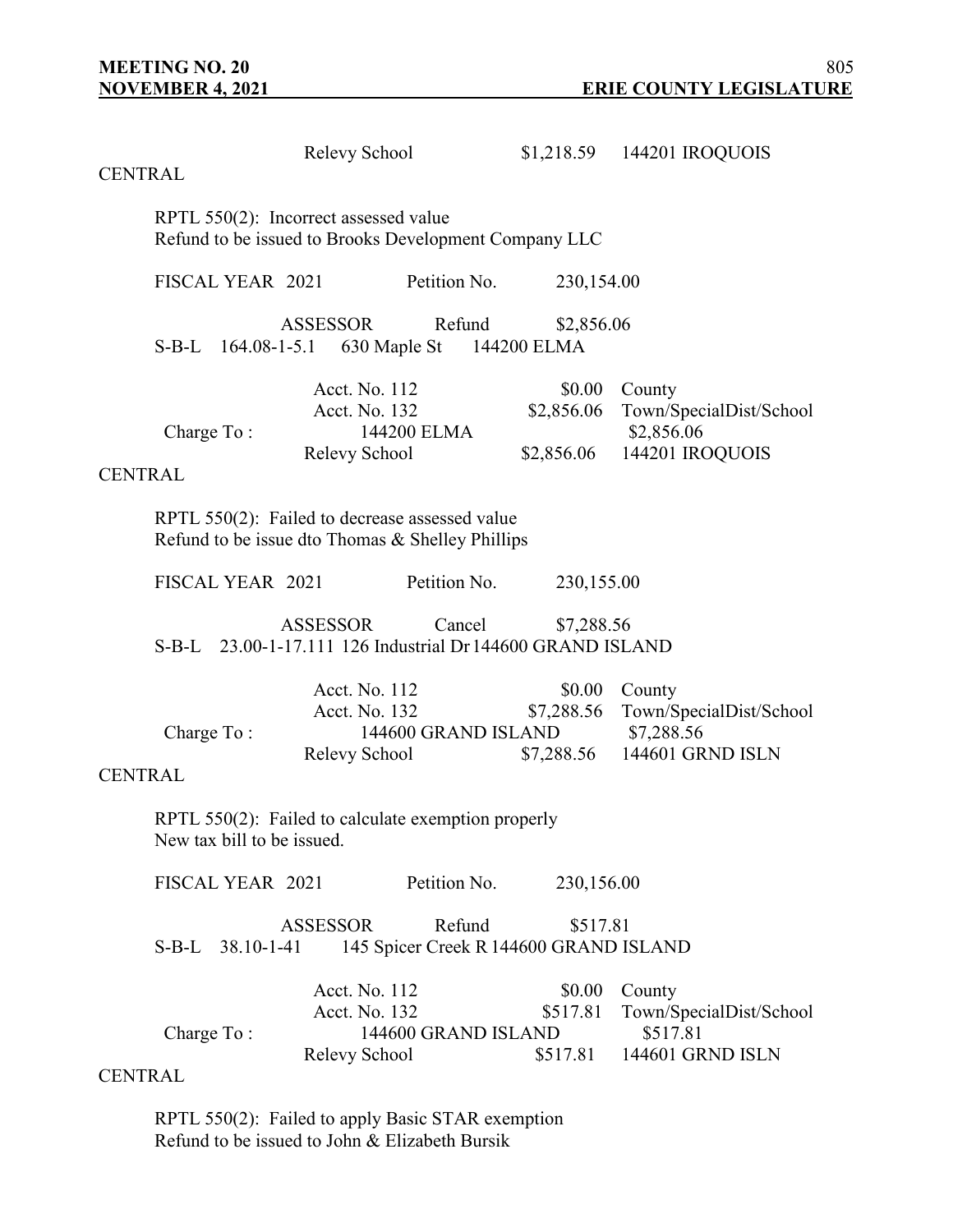FISCAL YEAR 2021 Petition No. 230,157.00 ASSESSOR Cancel \$1,133.77 S-B-L 63.06-2-5.1 2798 Fix Rd 144600 GRAND ISLAND Acct. No. 112 \$0.00 County Acct. No. 132 \$1,133.77 Town/SpecialDist/School Charge To: 144600 GRAND ISLAND \$1,133.77 Relevy School \$1,133.77 144601 GRND ISLN CENTRAL RPTL 550(3): Failed to decrease assessed value after fire. New tax bill to be issued. FISCAL YEAR 2021 Petition No. 230,158.00 ASSESSOR Refund \$517.81 S-B-L 24.07-2-21 3156 Stony Point R144600 GRAND ISLAND Acct. No. 112 \$0.00 County Acct. No. 132 \$517.81 Town/SpecialDist/School Charge To : 144600 GRAND ISLAND \$517.81 Relevy School \$517.81 144601 GRND ISLN CENTRAL RPTL 550(2): Failed to apply Basic STAR exemption Refund to be issued. FISCAL YEAR 2021 Petition No. 230,159.00 ASSESSOR Cancel \$1,215.00 S-B-L 38.14-2-10 127 Timberlink Dr 144600 GRAND ISLAND Acct. No. 112 \$0.00 County Acct. No. 132 \$1,215.00 Town/SpecialDist/School Charge To: 144600 GRAND ISLAND \$1,215.00 Relevy School \$1,215.00 144601 GRND ISLN **CENTRAL** RPTL 550(2): Failed to apply Enhanced STAR exemption New tax bill to be issued. FISCAL YEAR 2021 Petition No. 230,160.00 ASSESSOR Cancel \$200.84 S-B-L 25.00-2-28 820 Ransom Rd 144600 GRAND ISLAND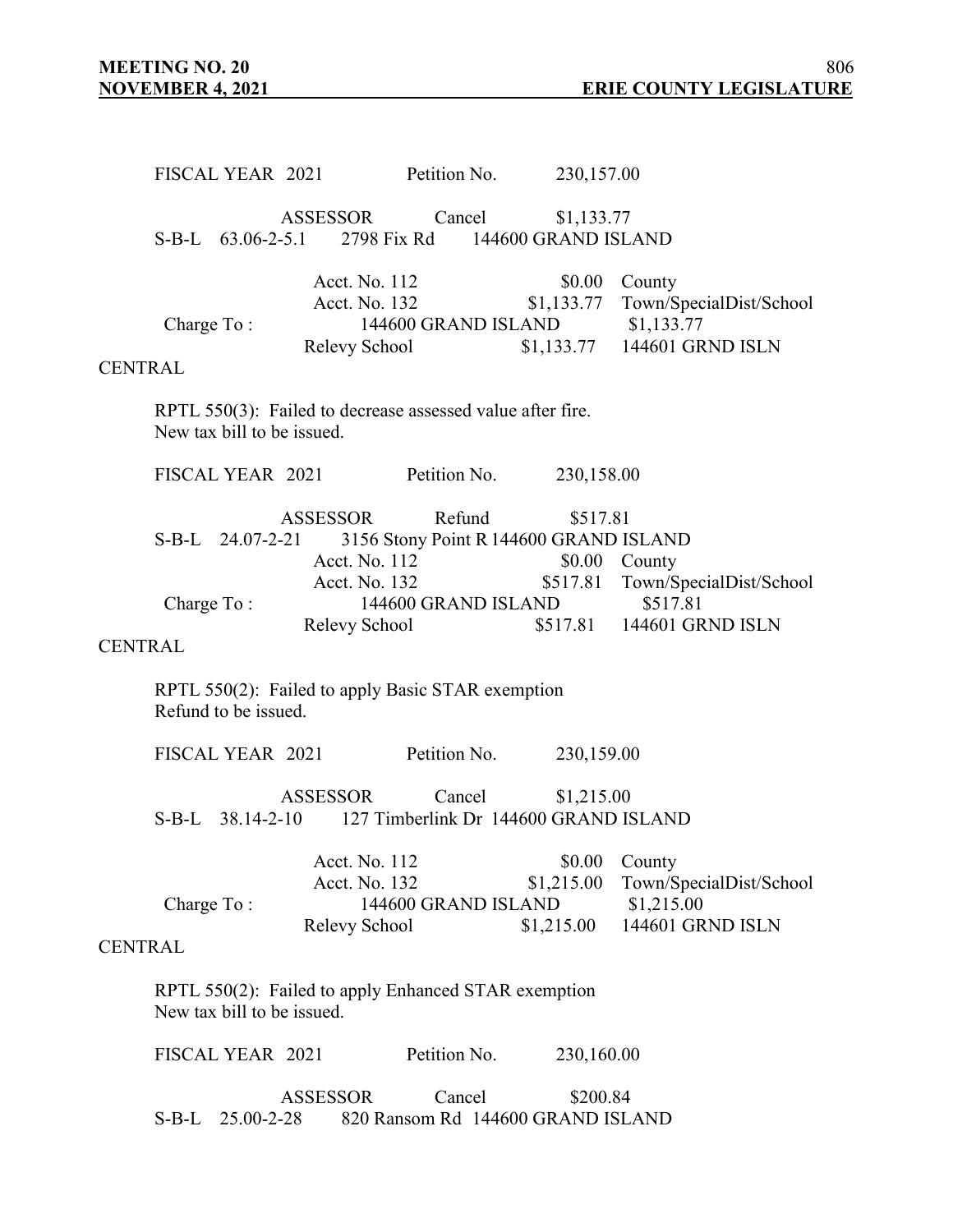|                | Charge To:                                                                      | Acct. No. 112<br>Acct. No. 132<br>Relevy School | 144600 GRAND ISLAND                        | \$0.00<br>\$200.84<br>\$200.84 | County<br>Town/SpecialDist/School<br>\$200.84<br>144601 GRND ISLN |
|----------------|---------------------------------------------------------------------------------|-------------------------------------------------|--------------------------------------------|--------------------------------|-------------------------------------------------------------------|
| <b>CENTRAL</b> |                                                                                 |                                                 |                                            |                                |                                                                   |
|                | RPTL 550(2): Incorrect assessed value<br>New tax bill to be issued.             |                                                 |                                            |                                |                                                                   |
|                | FISCAL YEAR 2021                                                                |                                                 | Petition No.                               | 230,161.00                     |                                                                   |
|                | S-B-L 116.20-3-56 Common Area Sum145289 LANCASTER                               | <b>ASSESSOR</b>                                 | Cancel                                     | \$5,341.92                     |                                                                   |
|                |                                                                                 | Acct. No. 112                                   |                                            | \$0.00                         | County                                                            |
|                | Charge To:                                                                      | Acct. No. 132                                   | 145289 LANCASTER                           | \$5,341.92                     | Town/SpecialDist/School<br>\$5,341.92                             |
|                |                                                                                 | Relevy School                                   |                                            | \$5,341.92                     | 145201 LANCASTER                                                  |
| <b>CENTRAL</b> |                                                                                 |                                                 |                                            |                                |                                                                   |
|                | RPTL 550(2): Duplicate parcel<br>Delete entire parcel from tax roll.            |                                                 |                                            |                                |                                                                   |
|                | FISCAL YEAR 2021                                                                |                                                 | Petition No.                               | 230,162.00                     |                                                                   |
|                | S-B-L 104.08-5-9                                                                | <b>ASSESSOR</b>                                 | Cancel<br>3677 Walden Ave 145203 LANCASTER | \$419.52                       |                                                                   |
|                | Charge To:                                                                      | Acct. No. 112<br>Acct. No. 132                  | 145203 LANCASTER                           | \$0.00<br>\$419.52             | County<br>Town/SpecialDist/School<br>\$419.52                     |
| <b>CENTRAL</b> |                                                                                 | Relevy School                                   |                                            | \$419.52                       | 145201 LANCASTER                                                  |
|                | RPTL 550(2): Failed to apply Basic STAR exemption<br>New tax bill to be issued. |                                                 |                                            |                                |                                                                   |
|                | FISCAL YEAR 2021                                                                |                                                 | Petition No.                               | 230,163.00                     |                                                                   |
|                | S-B-L 93.17-6-58                                                                | <b>ASSESSOR</b>                                 | Cancel<br>492 French Rd 145201 DEPEW       | \$419.52                       |                                                                   |
|                |                                                                                 | Acct. No. 112                                   |                                            | \$0.00                         | County                                                            |
|                | Charge To:                                                                      | Acct. No. 132                                   | 145201 DEPEW                               | \$419.52                       | Town/SpecialDist/School<br>\$419.52                               |
|                |                                                                                 | Relevy School                                   |                                            | \$419.52                       | 145201 LANCASTER                                                  |

**CENTRAL**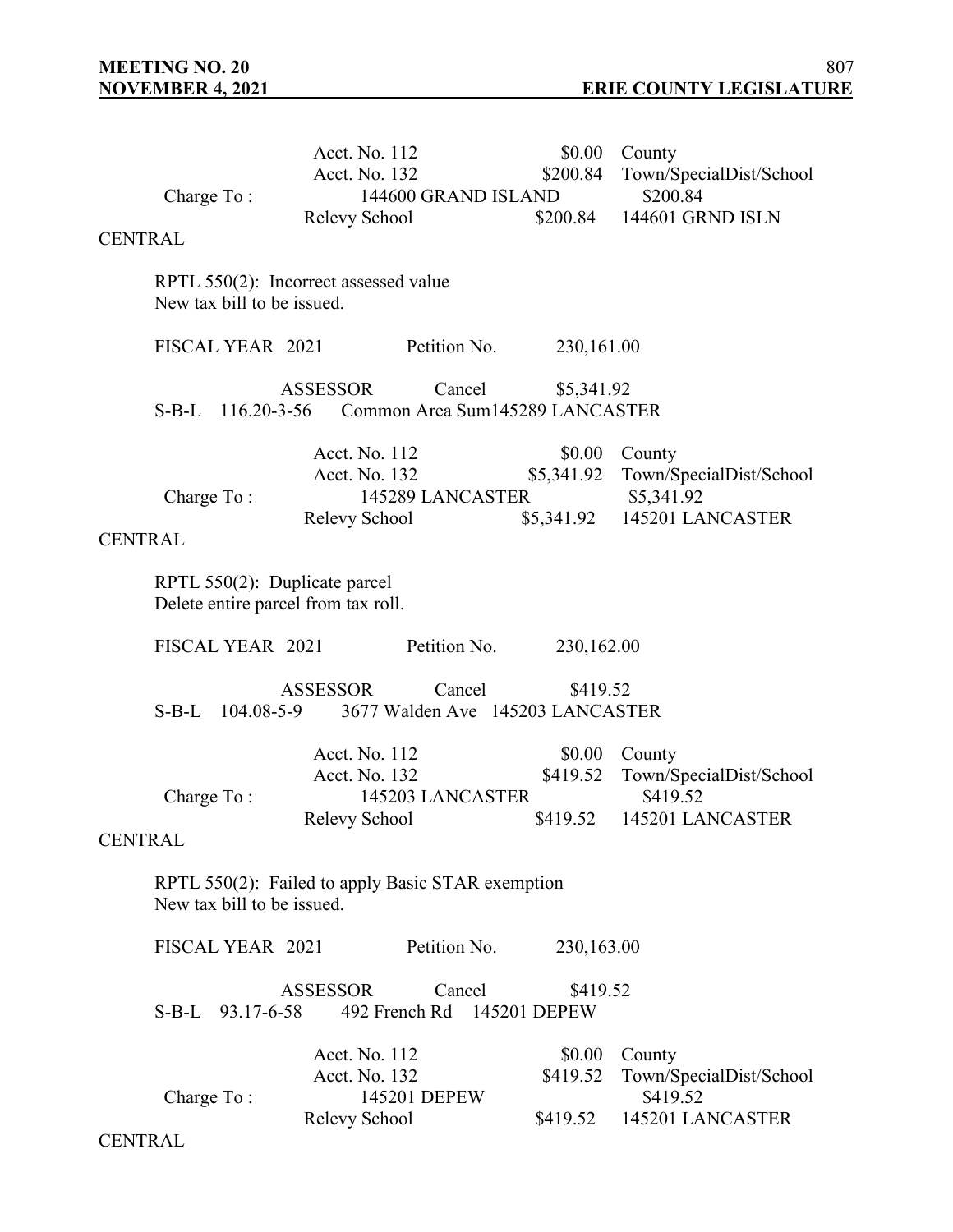|                | New tax bill to be issued. |                                                 | RPTL 550(2): Failed to apply Basic STAR exemption            |                                        |                                                                            |
|----------------|----------------------------|-------------------------------------------------|--------------------------------------------------------------|----------------------------------------|----------------------------------------------------------------------------|
|                | FISCAL YEAR 2021           |                                                 | Petition No.                                                 | 230,164.00                             |                                                                            |
|                |                            | <b>ASSESSOR</b>                                 | Cancel<br>S-B-L 104.74-4-1.3 00 Central Ave 145203 LANCASTER | \$279.68                               |                                                                            |
| <b>CENTRAL</b> | Charge To:                 | Acct. No. 112<br>Acct. No. 132<br>Relevy School | 145203 LANCASTER                                             | \$0.00<br>\$279.68<br>\$279.68         | County<br>Town/SpecialDist/School<br>\$279.68<br>145201 LANCASTER          |
|                | New tax bill to be issued  |                                                 | RPTL 550(3): Failed to apply village owned exemption         |                                        |                                                                            |
|                | FISCAL YEAR 2021           |                                                 | Petition No.                                                 | 230,165.00                             |                                                                            |
|                | S-B-L 116.20-3-27          | ASSESSOR                                        | Cancel<br>21 Sedge Run 145289 LANCASTER                      | \$431.27                               |                                                                            |
| <b>CENTRAL</b> | Charge To:                 | Acct. No. 112<br>Acct. No. 132<br>Relevy School | 145289 LANCASTER                                             | \$0.00<br>\$431.27                     | County<br>Town/SpecialDist/School<br>\$431.27<br>\$431.27 145201 LANCASTER |
|                | New tax bill to be issued. |                                                 | RPTL 550(2): Failed to apply veterans exemption              |                                        |                                                                            |
|                | FISCAL YEAR 2021           |                                                 | Petition No.                                                 | 230,166.00                             |                                                                            |
|                | S-B-L 93.06-1-23.2         | ASSESSOR<br>Acct. No. 112                       | Cancel<br>Division St                                        | \$310.44<br>145289 LANCASTER<br>\$0.00 | County                                                                     |
| <b>CENTRAL</b> | Charge To:                 | Acct. No. 132<br>Relevy School                  | 145289 LANCASTER                                             | \$310.44<br>\$310.44                   | Town/SpecialDist/School<br>\$310.44<br>145201 LANCASTER                    |
|                | New tax bill to be issued. | RPTL 550(2): Incorrect assessed value           |                                                              |                                        |                                                                            |
|                | FISCAL YEAR 2021           |                                                 | Petition No.                                                 | 230,167.00                             |                                                                            |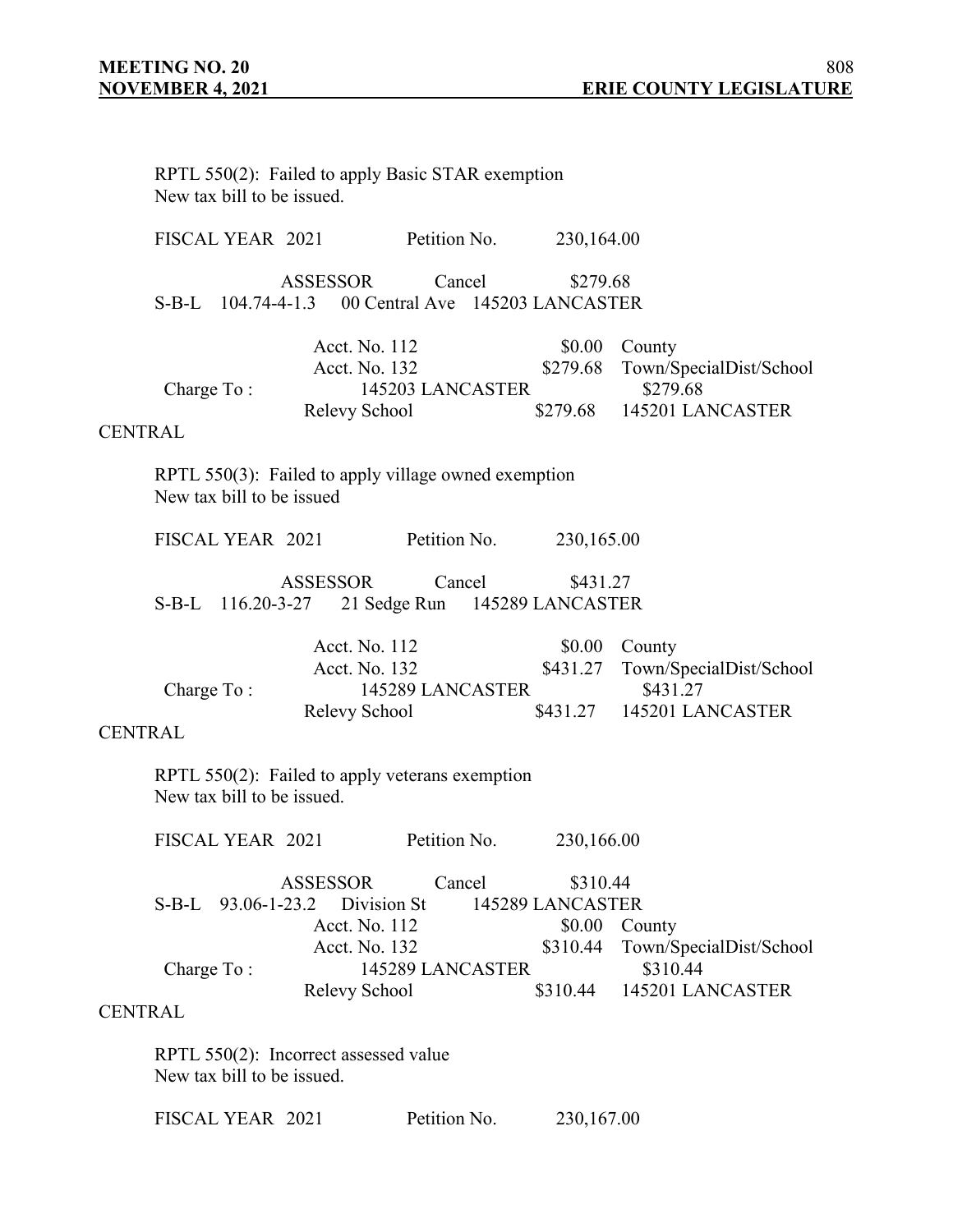|                |            |                                                | <b>ASSESSOR</b> |                                                 | Cancel                                                              | \$1,633.21<br>S-B-L 126.10-4-6 258 Enchanted Frst 145289 LANCASTER |                                                                   |
|----------------|------------|------------------------------------------------|-----------------|-------------------------------------------------|---------------------------------------------------------------------|--------------------------------------------------------------------|-------------------------------------------------------------------|
|                |            | 520 Code SC520                                 |                 | Acct. No. 112                                   | Acct. No. 132<br>\$196.75                                           | \$0.00<br>\$1,633.21                                               | County<br>Town/SpecialDist/School                                 |
| <b>CENTRAL</b> | Charge To: |                                                |                 |                                                 | 145289 LANCASTER<br>Relevy School                                   |                                                                    | \$1,436.46<br>\$1,436.46 145201 LANCASTER                         |
|                |            | New tax bill to be issued.                     |                 |                                                 |                                                                     | RPTL 550(2): Failed to apply vet and Enhanced STAR exemptions      |                                                                   |
|                |            | FISCAL YEAR 2021                               |                 |                                                 | Petition No.                                                        | 230,168.00                                                         |                                                                   |
|                |            | S-B-L 93.15-3-18                               | <b>ASSESSOR</b> |                                                 | Cancel                                                              | \$839.05<br>46 Deerpath Dr 145289 LANCASTER                        |                                                                   |
|                | Charge To: |                                                |                 | Acct. No. 112<br>Acct. No. 132<br>Relevy School | 145289 LANCASTER                                                    | \$0.00<br>\$839.05<br>\$839.05                                     | County<br>Town/SpecialDist/School<br>\$839.05<br>145201 LANCASTER |
| <b>CENTRAL</b> |            |                                                |                 |                                                 |                                                                     |                                                                    |                                                                   |
|                |            | New tax bill to be issued.<br>FISCAL YEAR 2021 |                 |                                                 | RPTL 550(2): Failed to apply disabled vet exemption<br>Petition No. | 230,169.00                                                         |                                                                   |
|                |            | S-B-L 157.03-6-9                               | <b>ASSESSOR</b> | Acct. No. 112<br>Acct. No. 132                  | Cancel<br>3588 Winchester Dr                                        | \$898.62<br>\$0.00                                                 | 145400 MARILLA<br>County<br>\$898.62 Town/SpecialDist/School      |
|                | Charge To: |                                                |                 |                                                 | 145400 MARILLA                                                      |                                                                    | \$898.62                                                          |
| <b>CENTRAL</b> |            |                                                |                 | Relevy School                                   |                                                                     | \$898.62                                                           | 144201 IROQUOIS                                                   |
|                |            | New tax bill to be issued.                     |                 |                                                 | RPTL 550(2): Error in calculation of Aged exemption                 |                                                                    |                                                                   |
|                |            | FISCAL YEAR 2021                               |                 |                                                 | Petition No.                                                        | 230,170.00                                                         |                                                                   |
|                | $S-B-L$    | $20.00 - 2 - 3$                                | <b>ASSESSOR</b> |                                                 | Cancel                                                              | \$357.29<br>8122 Fletcher Rd145689 NEWSTEAD                        |                                                                   |
|                | Charge To: |                                                |                 | Acct. No. 112<br>Acct. No. 132                  | 145689 NEWSTEAD                                                     | \$0.00<br>\$357.29                                                 | County<br>Town/SpecialDist/School<br>\$357.29                     |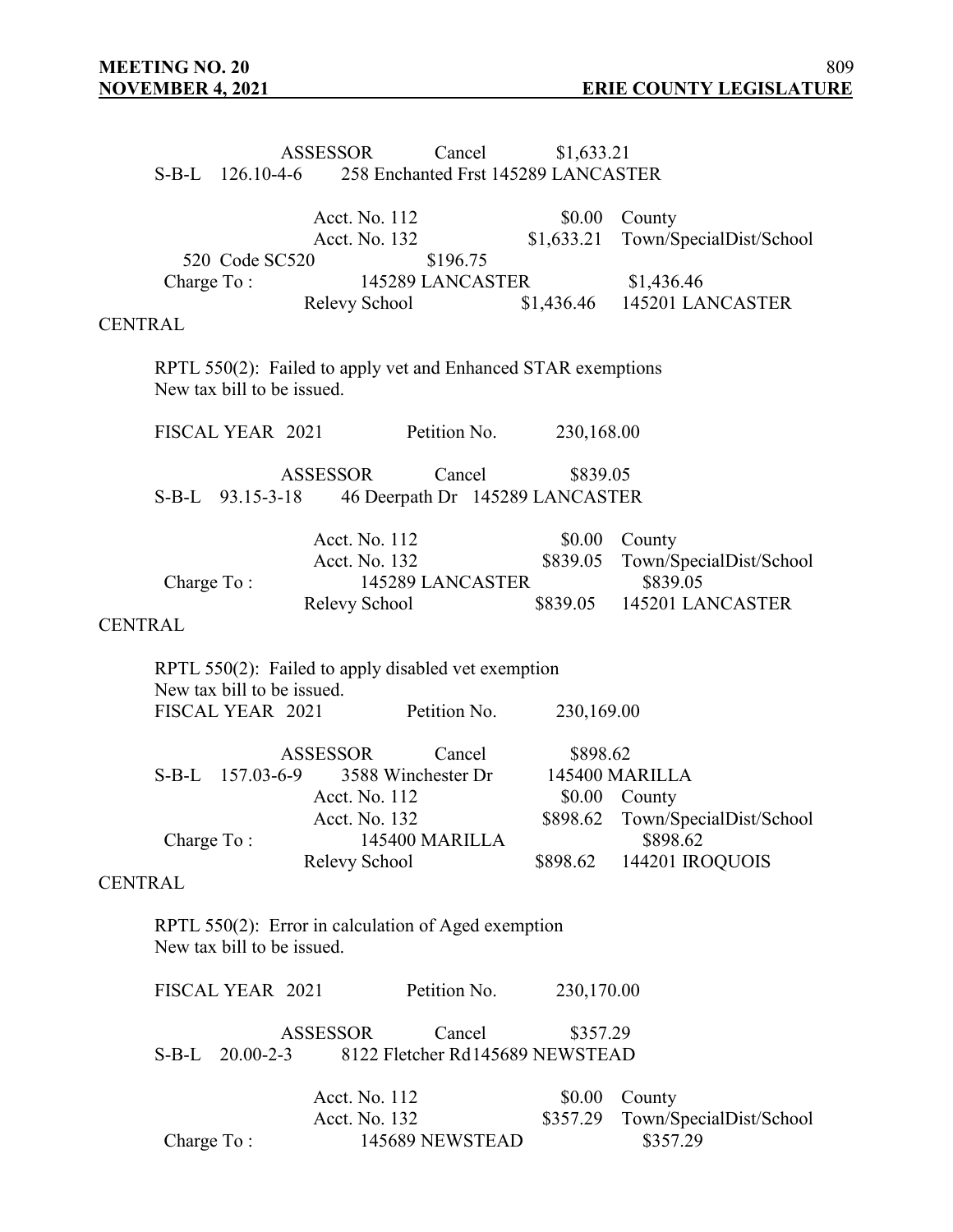|             |                                                                                    |                                                                                          | Relevy School                                   |                                                                                                                                    |                                | \$357.29 145601 AKRON CENTRAL                                                                  |  |  |  |  |
|-------------|------------------------------------------------------------------------------------|------------------------------------------------------------------------------------------|-------------------------------------------------|------------------------------------------------------------------------------------------------------------------------------------|--------------------------------|------------------------------------------------------------------------------------------------|--|--|--|--|
|             | RPTL 550(2): Failed to apply Enhanced STAR exemption<br>New tax bill to be issued. |                                                                                          |                                                 |                                                                                                                                    |                                |                                                                                                |  |  |  |  |
|             | FISCAL YEAR 2021                                                                   |                                                                                          |                                                 | Petition No.                                                                                                                       | 230,171.00                     |                                                                                                |  |  |  |  |
|             |                                                                                    |                                                                                          | ASSESSOR                                        | Cancel<br>S-B-L 21.00-4-9.2 13555 Martin Rd 145689 NEWSTEAD                                                                        | \$396.47                       |                                                                                                |  |  |  |  |
|             | Charge To:                                                                         |                                                                                          | Acct. No. 112<br>Acct. No. 132<br>Relevy School | 145689 NEWSTEAD                                                                                                                    | \$396.47                       | \$0.00 County<br>Town/SpecialDist/School<br>\$396.47<br>\$396.47 145601 AKRON CENTRAL          |  |  |  |  |
|             | New tax bill to be issued.<br>FISCAL YEAR 2021                                     |                                                                                          | ASSESSOR                                        | RPTL 550(2): Failed to apply Basic STAR exemption<br>Petition No.<br>Cancel<br>S-B-L 79.21-7-21 71 Wellington Ave 146489 TONAWANDA | 230,172.00<br>\$537.54         |                                                                                                |  |  |  |  |
| <b>FREE</b> | Charge To:                                                                         |                                                                                          | Acct. No. 112<br>Acct. No. 132<br>Relevy School | 146489 TONAWANDA                                                                                                                   |                                | \$0.00 County<br>\$537.54 Town/SpecialDist/School<br>\$537.54<br>\$537.54 146401 KEN-TON UNION |  |  |  |  |
|             | New tax bill to be issued.                                                         |                                                                                          |                                                 | RPTL 550(2): Failed to apply Basic STAR exemption                                                                                  |                                |                                                                                                |  |  |  |  |
|             | FISCAL YEAR 2021                                                                   |                                                                                          |                                                 | Petition No.                                                                                                                       | 230,173.00                     |                                                                                                |  |  |  |  |
|             |                                                                                    |                                                                                          | <b>ASSESSOR</b>                                 | Cancel<br>S-B-L 66.83-3-14.11 92 Marjorie Dr 146489 TONAWANDA                                                                      | \$716.72                       |                                                                                                |  |  |  |  |
| <b>FREE</b> | Charge To:                                                                         |                                                                                          | Acct. No. 112<br>Acct. No. 132<br>Relevy School | 146489 TONAWANDA                                                                                                                   | \$0.00<br>\$716.72<br>\$716.72 | County<br>Town/SpecialDist/School<br>\$716.72<br>146401 KEN-TON UNION                          |  |  |  |  |
|             |                                                                                    | RPTL 550(2): Failed to apply vet and Basic STAR exemptions<br>New tax bill to be issued. |                                                 |                                                                                                                                    |                                |                                                                                                |  |  |  |  |
|             | FISCAL YEAR 2020                                                                   |                                                                                          |                                                 | Petition No.                                                                                                                       | 230,174.00                     |                                                                                                |  |  |  |  |

ASSESSOR Refund \$744.12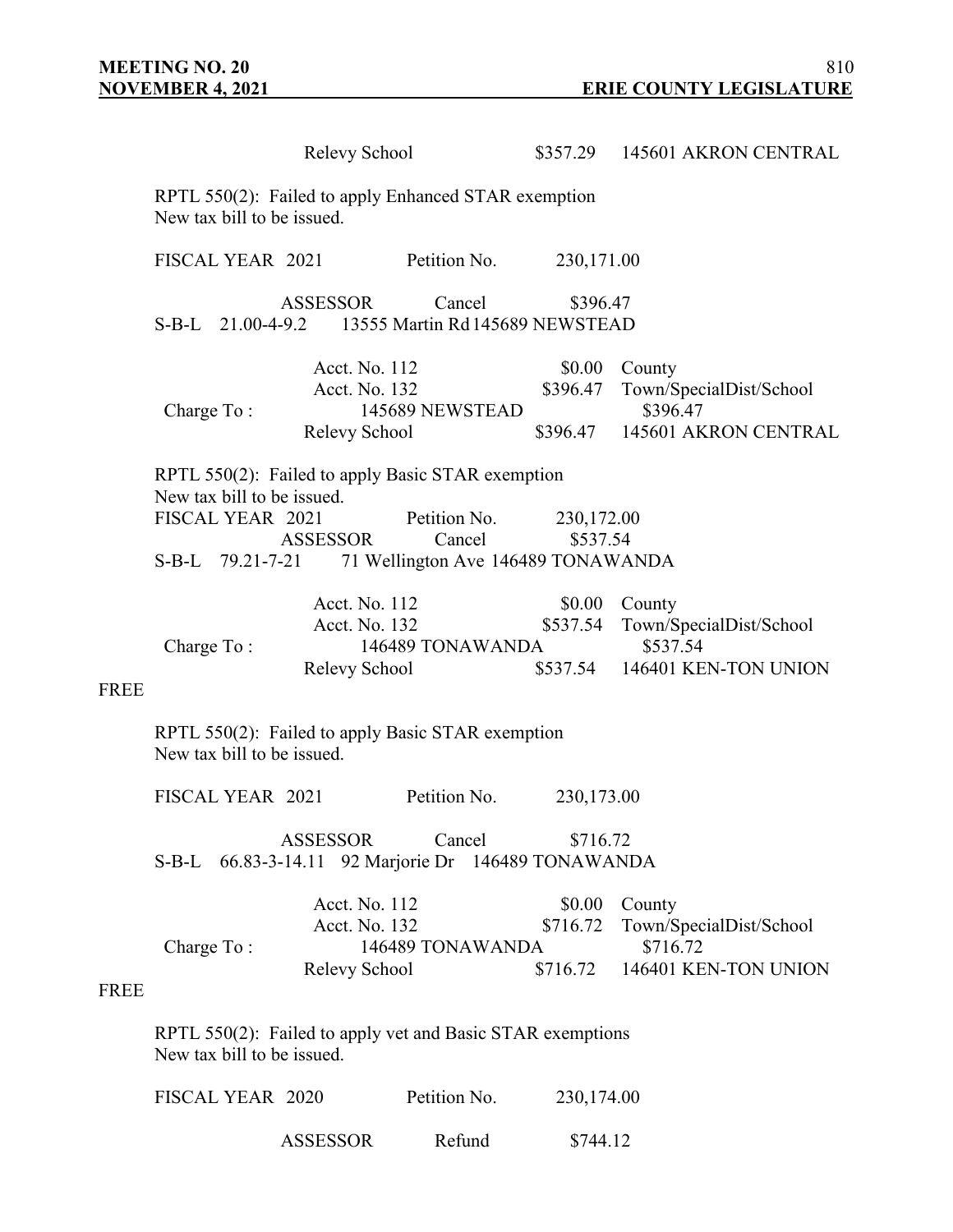|             |                  |                                                                                        | S-B-L 66.83-3-14.11 92 Marjorie Dr 146489 TONAWANDA           |                    |                                                   |
|-------------|------------------|----------------------------------------------------------------------------------------|---------------------------------------------------------------|--------------------|---------------------------------------------------|
|             |                  | Acct. No. 112<br>Acct. No. 132                                                         |                                                               |                    | \$0.00 County<br>\$744.12 Town/SpecialDist/School |
|             | Charge To:       |                                                                                        | 146489 TONAWANDA                                              |                    | \$744.12                                          |
|             |                  | Relevy School                                                                          |                                                               |                    | \$744.12 146401 KEN-TON UNION                     |
| <b>FREE</b> |                  |                                                                                        |                                                               |                    |                                                   |
|             |                  | Refund to be issued to Pascal K. Zendano                                               | RPTL 550(2): Failed to apply vet and Basic STAR exemptions    |                    |                                                   |
|             | FISCAL YEAR 2019 |                                                                                        | Petition No.                                                  | 230,175.00         |                                                   |
|             |                  | ASSESSOR                                                                               | Refund<br>S-B-L 66.83-3-14.11 92 Marjorie Dr 146489 TONAWANDA | \$763.68           |                                                   |
|             |                  |                                                                                        |                                                               |                    |                                                   |
|             |                  | Acct. No. 112<br>Acct. No. 132                                                         |                                                               | \$0.00<br>\$763.68 | County<br>Town/SpecialDist/School                 |
|             | Charge To:       |                                                                                        | 146489 TONAWANDA                                              |                    | \$763.68                                          |
| <b>FREE</b> |                  | Relevy School                                                                          |                                                               |                    | \$763.68 146401 KEN-TON UNION                     |
|             |                  |                                                                                        |                                                               |                    |                                                   |
|             |                  | Refund to be issued to Pascal K. Zendano                                               | RPTL 550(2): Failed to apply vet and Basic STAR exemptions    |                    |                                                   |
|             | FISCAL YEAR 2021 |                                                                                        | Petition No.                                                  | 230,176.00         |                                                   |
|             |                  | <b>ASSESSOR</b>                                                                        | Refund<br>S-B-L 66.83-3-14.11 92 Marjorie Dr 146489 TONAWANDA | \$332.57           |                                                   |
|             |                  | Acct. No. 112                                                                          |                                                               | \$148.19           | County                                            |
|             | Charge To:       | Acct. No. 132                                                                          | 146489 TONAWANDA                                              | \$184.38           | Town/SpecialDist/School<br>\$184.38               |
|             |                  | RPTL 550(2): Failed to apply vet exemption<br>Refund to be issued to Pascal K. Zendano |                                                               |                    |                                                   |
|             | FISCAL YEAR 2020 |                                                                                        | Petition No.                                                  | 230,177.00         |                                                   |
|             | $S-B-L$          | <b>ASSESSOR</b>                                                                        | Refund<br>66.83-3-14.11 92 Marjorie Dr 146489 TONAWANDA       | \$353.76           |                                                   |
|             |                  | Acct. No. 112                                                                          |                                                               | \$160.89           | County                                            |
|             |                  | Acct. No. 132                                                                          |                                                               | \$192.87           | Town/SpecialDist/School                           |
|             | Charge To:       |                                                                                        | 146489 TONAWANDA                                              |                    | \$192.87                                          |

RPTL 550(2): Failed tp apply vet exemption Refund to be issued to Pascal K. Zendano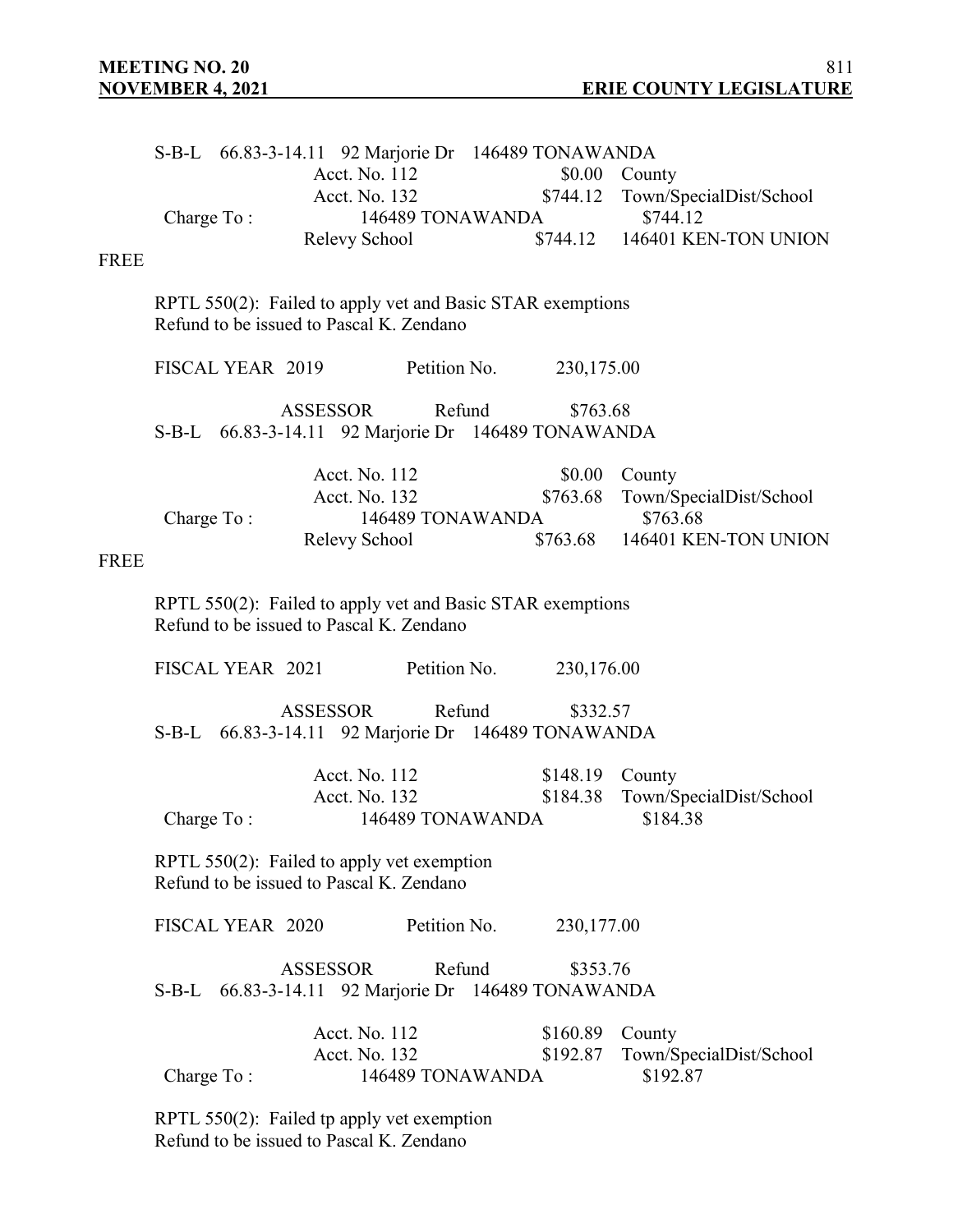FISCAL YEAR 2019 Petition No. 230,178.00 ASSESSOR Refund \$345.41 S-B-L 66.83-3-14.11 92 Marjorie Dr 146489 TONAWANDA Acct. No. 112 \$153.10 County \$192.31 Town/SpecialDist/School Charge To : 146489 TONAWANDA \$192.31 RPTL 550(2): Failed to apply vet exemption Refund to be issued tp Pascal K. Zendano FISCAL YEAR 2021 Petition No. 230,179.00 ASSESSOR Cancel \$1,445.93 S-B-L 65.48-1-17 101 Parkedge Ave 146489 TONAWANDA Acct. No. 112 \$0.00 County Acct. No. 132 \$1,445.93 Town/SpecialDist/School Charge To : 146489 TONAWANDA \$1,445.93 Relevy School \$1,445.93 146401 KEN-TON UNION FREE RPTL 550(2): Failed to apply vet and Enhanced STAR exemption New tax bill to be issued. FISCAL YEAR 2021 Petition No. 230,180.00 ASSESSOR Refund \$493.36 S-B-L 144.17-9-3 107 Tobey Hill Dr 146800 WEST SENECA Acct. No. 112 \$0.00 County Acct. No. 132 \$493.36 Town/SpecialDist/School Charge To : 146800 WEST SENECA \$493.36 Relevy School \$493.36 146801 WEST SENECA **CENT** RPTL 550(2): Failed to apply Basic STAR exemption Refund to be issued to Jason Smith FISCAL YEAR 2021 Petition No. 230,181.00 ASSESSOR Cancel \$1,084.93 S-B-L 134.45-6-21 64 Delray Ave 146800 WEST SENECA Acct. No. 112 \$0.00 County Acct. No. 132 \$1,084.93 Town/SpecialDist/School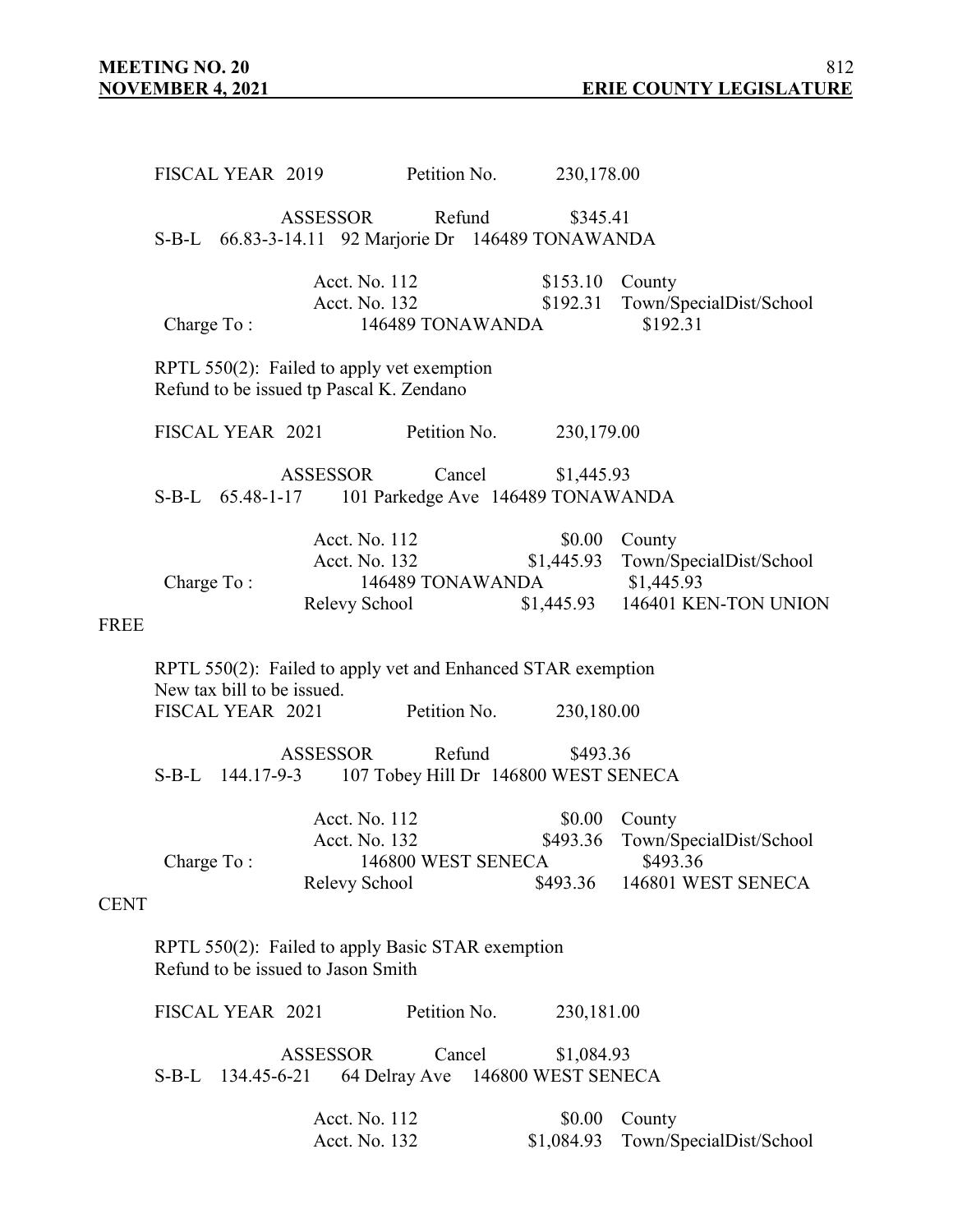|             | Charge To:                                                                         |                            |                                            | 146800 WEST SENECA                                            |                                | \$1,084.93                                    |  |  |  |
|-------------|------------------------------------------------------------------------------------|----------------------------|--------------------------------------------|---------------------------------------------------------------|--------------------------------|-----------------------------------------------|--|--|--|
|             |                                                                                    |                            | Relevy School                              |                                                               | \$1,084.93                     | 146801 WEST SENECA                            |  |  |  |
| <b>CENT</b> |                                                                                    |                            |                                            |                                                               |                                |                                               |  |  |  |
|             |                                                                                    | New tax bill to be issued. |                                            | RPTL 550(2): Failed to apply disability exemption             |                                |                                               |  |  |  |
|             |                                                                                    | FISCAL YEAR 2021           |                                            | Petition No.                                                  | 230,182.00                     |                                               |  |  |  |
|             |                                                                                    |                            | <b>ASSESSOR</b>                            | Cancel<br>S-B-L 144.05-2-46 121 Hiview Ter 146800 WEST SENECA | \$655.64                       |                                               |  |  |  |
|             | Charge To:                                                                         |                            | Acct. No. 112<br>Acct. No. 132             | 146800 WEST SENECA                                            | \$0.00<br>\$655.64             | County<br>Town/SpecialDist/School<br>\$655.64 |  |  |  |
| <b>CENT</b> |                                                                                    |                            | Relevy School                              |                                                               | \$655.64                       | 146801 WEST SENECA                            |  |  |  |
|             | RPTL 550(2): Failed to apply Enhanced STAR exemption<br>New tax bill to be issued. |                            |                                            |                                                               |                                |                                               |  |  |  |
|             |                                                                                    | FISCAL YEAR 2021           |                                            | Petition No.                                                  | 230,183.00                     |                                               |  |  |  |
|             |                                                                                    |                            | <b>ASSESSOR</b><br>S-B-L 134.07-3-2.1/7836 | Cancel                                                        | \$493.36<br>1178-36 Indian Chu | 146800 WEST SENECA                            |  |  |  |
|             | Charge To:                                                                         |                            | Acct. No. 112<br>Acct. No. 132             | 146800 WEST SENECA                                            | \$0.00<br>\$493.36             | County<br>Town/SpecialDist/School<br>\$493.36 |  |  |  |
| <b>CENT</b> |                                                                                    |                            | Relevy School                              |                                                               | \$493.36                       | 146801 WEST SENECA                            |  |  |  |
|             |                                                                                    | New tax bill to be issued. |                                            | RPTL 550(2): Failed to apply Basic STAR exemption             |                                |                                               |  |  |  |

and be it further

RESOLVED, that certified copies of this resolution be forwarded to the Director of Real Property Tax Services. (4-0) Chair Baskin not present for vote.

- 
- 3. COMM. 19E-14 (2021) COUNTY EXECUTIVE

WHEREAS, pursuant to Section 7-6.0 of the Erie County Tax Act, as well as specific direction of resolutions adopted by the Erie County Legislature in each of the sixty (60) years, each November the County of Erie, bids for and purchases every available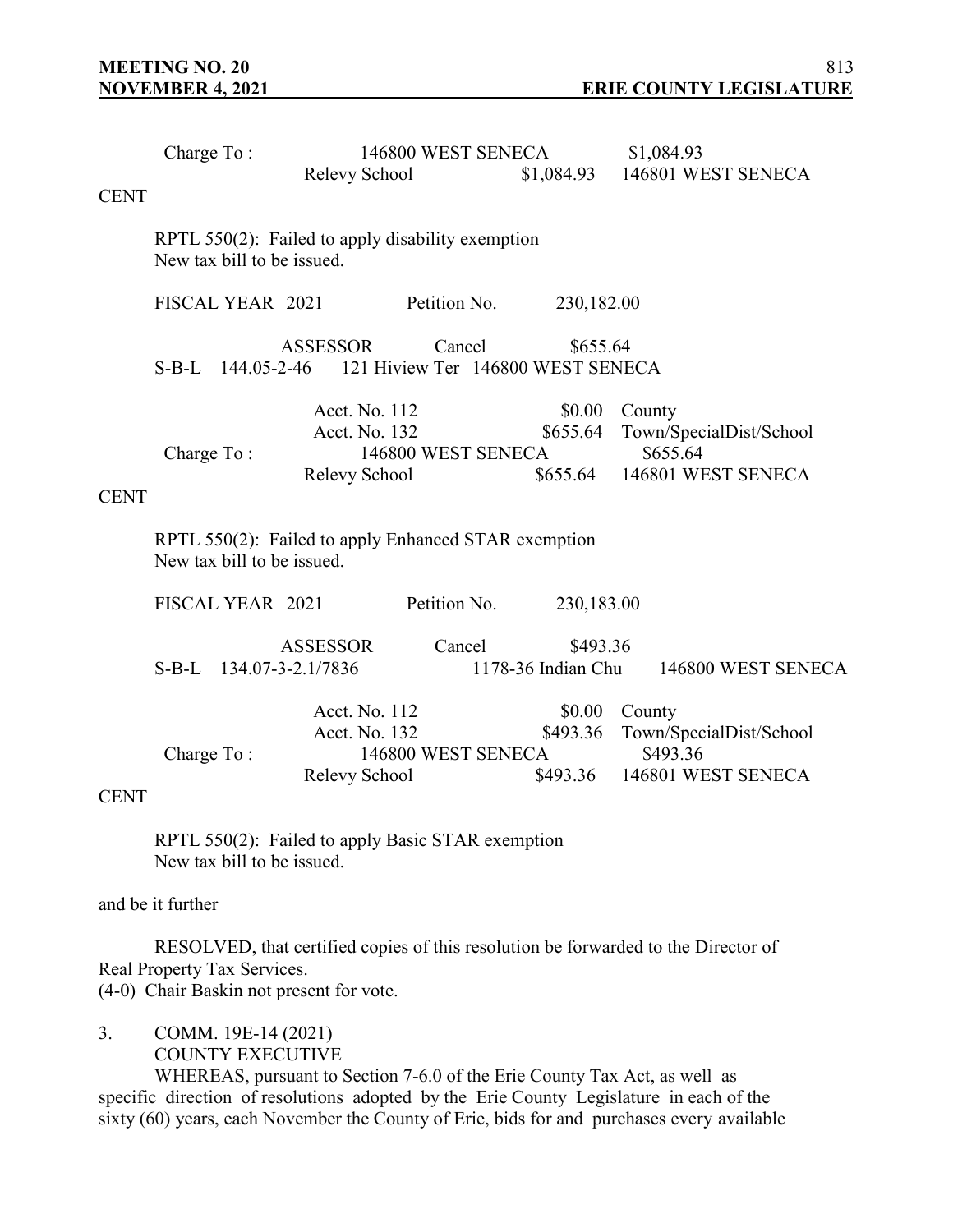Tax Lien Certificate upon real estate for which current year real property taxes then remain unpaid; and

WHEREAS, the collection of delinquent real property taxes under this procedure has been satisfactory, potentially leading, absent redemption, to the commencement of an in rem tax foreclosure action against the affected properties by the County; and

WHEREAS, it is recommended that your Honorable Body direct the Director of Real Property Tax Services to bid and purchase for the County of Erie, its bid being preferred over all other offers, every 2021 Tax Certificate upon real estate for which current year real property taxes remain unpaid as of November 26, 2021, the scheduled tax sale date for 2021 Tax Lien Certificates.

NOW, THEREFORE, BE IT

RESOLVED, that pursuant to Article VII of the Erie County Tax Act, the Director of Real Property Tax Services be, and hereby is, authorized to bid for and purchase, on behalf of the County of Erie, all Tax Lien Certificates upon real estate in Erie County for which 2021 real property taxes have not been paid; and be it further

RESOLVED, that certified copies of this resolution be transmitted to the County Executive, Scott Bylewski as Director of Real Property Tax Services, the Director of Budget and Management, the County Comptroller, and County Attorney.  $(5-0)$ 

## 4. COMM. 19E-17 (2021) COUNTY CLERK

WHEREAS, pursuant to New York State Vehicle and Traffic Law §205, the County Clerk acts as an agent of the Commissioner of the Department of Motor Vehicles and in such capacity operates the Erie County Auto Bureau; and

WHEREAS, the local auto bureaus annually perform approximately 400,000 transactions resulting in nearly \$10,000,000 in annual revenue; and

WHEREAS, to efficiently conduct Auto Bureau business cashiers at all times require adequate amounts of available cash to make change.

NOW, THEREFORE, BE IT

RESOLVED, that the Erie County Legislature does hereby authorize a decrease in the County Clerk's change making fund for Auto Bureau (Cheektowaga) cashiers from \$3,400 to \$1,200; and be it further

RESOLVED, that these funds will be allocated to:

BA 113 – Erie County Clerk – 109893 Change Making Fund Cnty Clerk – Cashier Change Fund – Auto Bureau Cheektowaga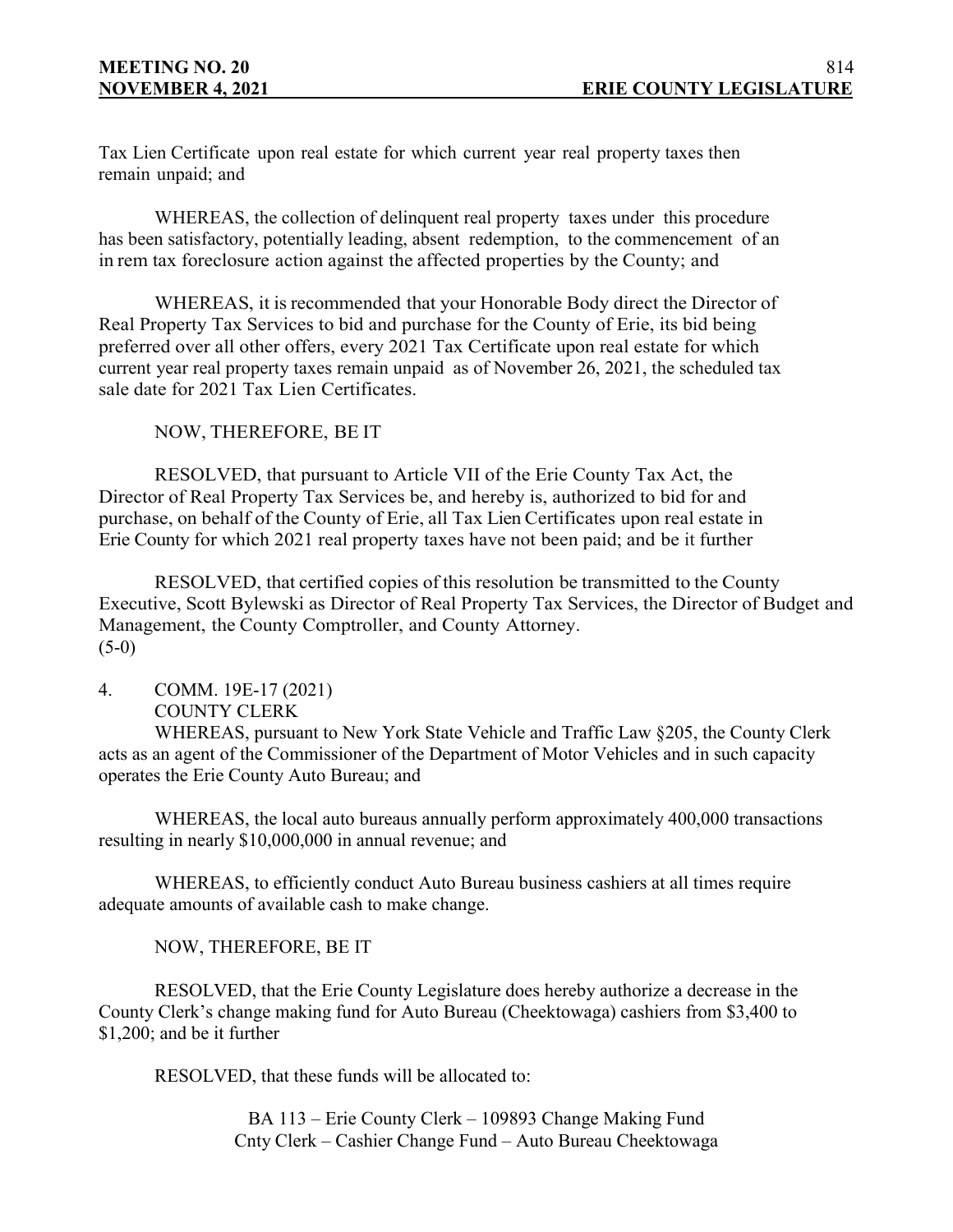| Current:  | \$3,400 |
|-----------|---------|
| Decrease: | \$2,200 |
| Total:    | \$1,200 |

RESOLVED, that the Erie County Legislature does hereby authorize an increase in the County Clerk's change making fund for Auto Bureau (Northtown) cashiers from \$2,000 to \$2,300; and be it further

RESOLVED, that these funds will be allocated to:

BA 113 – Erie County Clerk – 109893 Change Making Fund Cnty Clerk – Cashier Change Fund – Auto Bureau Northtown

| Current:  | \$2,000 |
|-----------|---------|
| Increase: | \$300   |
| Total:    | \$2,300 |

RESOLVED, that the Erie County Legislature does hereby authorize an increase in the County Clerk's change making fund for Auto Bureau (Southtown) cashiers from \$1,775 to \$2,275; and be it further

RESOLVED, that these funds will be allocated to:

BA 113 – Erie County Clerk – 109893 Change Making Fund Cnty Clerk – Cashier Change Fund – Auto Bureau Northtown

| Current:  | \$1,775 |
|-----------|---------|
| Increase: | \$500   |
| Total:    | \$2,275 |

RESOLVED, that the Clerk of the Legislature shall forward certified copies of this Resolution to the Director of Budget Management; the County Attorney; the County Comptroller and the Erie County Clerk.

 $(5-0)$ 

## **TIMOTHY J. MEYERS CHAIR**

Item 40 – MS. CHIMERA presented the following report and moved for immediate consideration and approval. MR. JOHNSON seconded.

CARRIED UNANIMOUSLY.

RESOLUTION NO. 188

October 28, 2021 | HEALTH & HUMAN SERVICES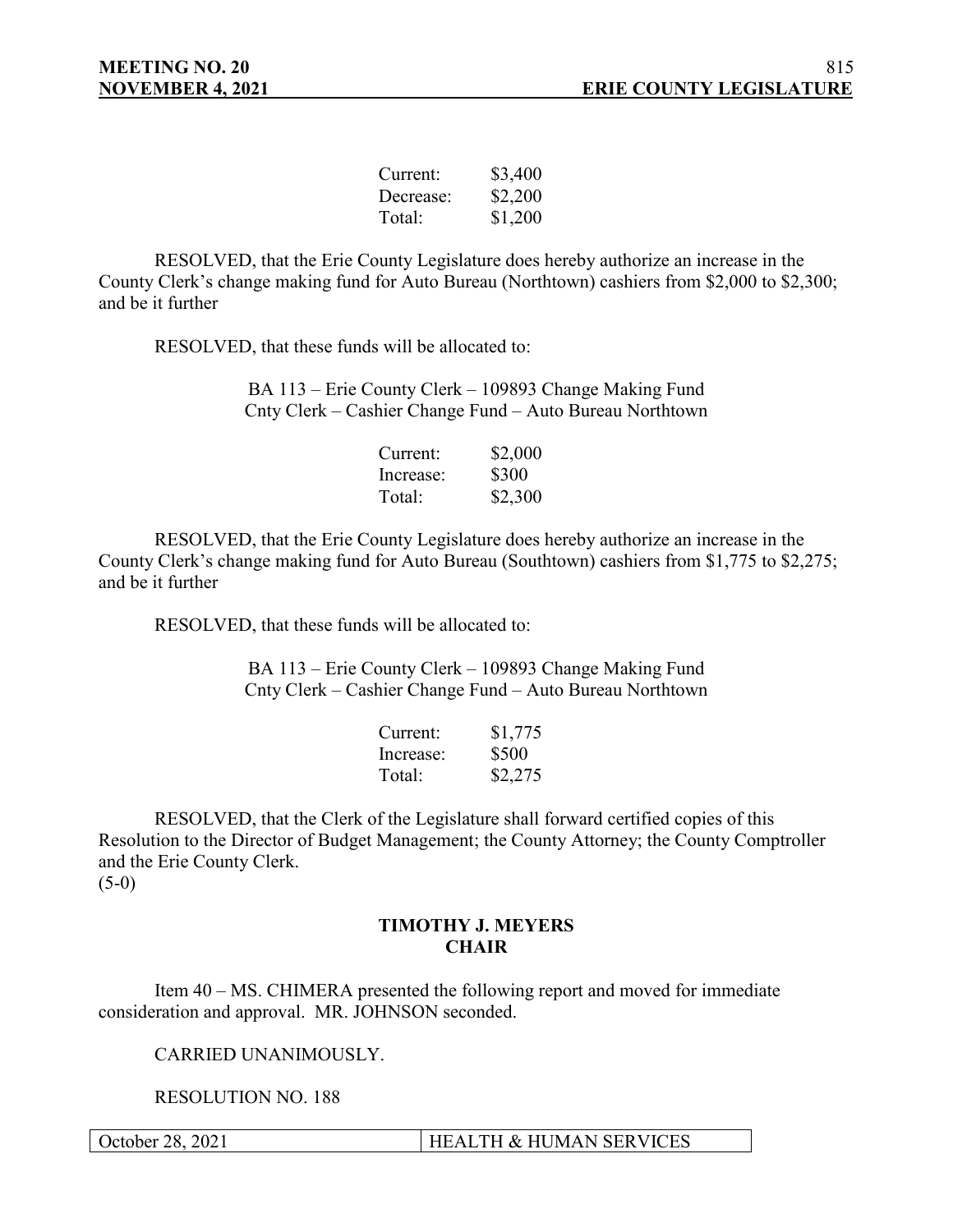# **COMMITTEE** REPORT NO. 12

## ALL MEMBERS PRESENT. CHAIR BASKIN PRESENT AS EX-OFFICIO MEMBER.

1. RESOLVED, the following item is hereby received, filed and printed:

a. COMM. 19E-3 (2021) COUNTY EXECUTIVE: "Appointment to the EC Mental Hygiene Community Services Board" (Chair's Ruling)

October 11, 2021

Erie County Legislature 92 Franklin St, 4<sup>th</sup> Floor Buffalo, NY 14202

Dear Honorable Members,

Pursuant to the powers vested in me by Section 1303 of the Erie County Charter, I hereby appoint the following person to the Erie County Mental Hygiene Community Services Board for a term ending December 31, 2023.

Appointment:

Terry Alford 120 Roosevelt Avenue Buffalo, NY 14215

Should you have any questions regarding this appointment please feel free to contact my office at (716)858-8500.

Sincerely Yours,

Mark C. Poloncarz Erie County Executive

- 2. RESOLVED, the following items are hereby received and filed:
- a. COMM. 19D-2 (2021) COMMISSIONER OF SOCIAL SERVICES: "Child Protective Caseloads for 09/2021" (Chair's Ruling)
- b. COMM. 19D-6 (2021)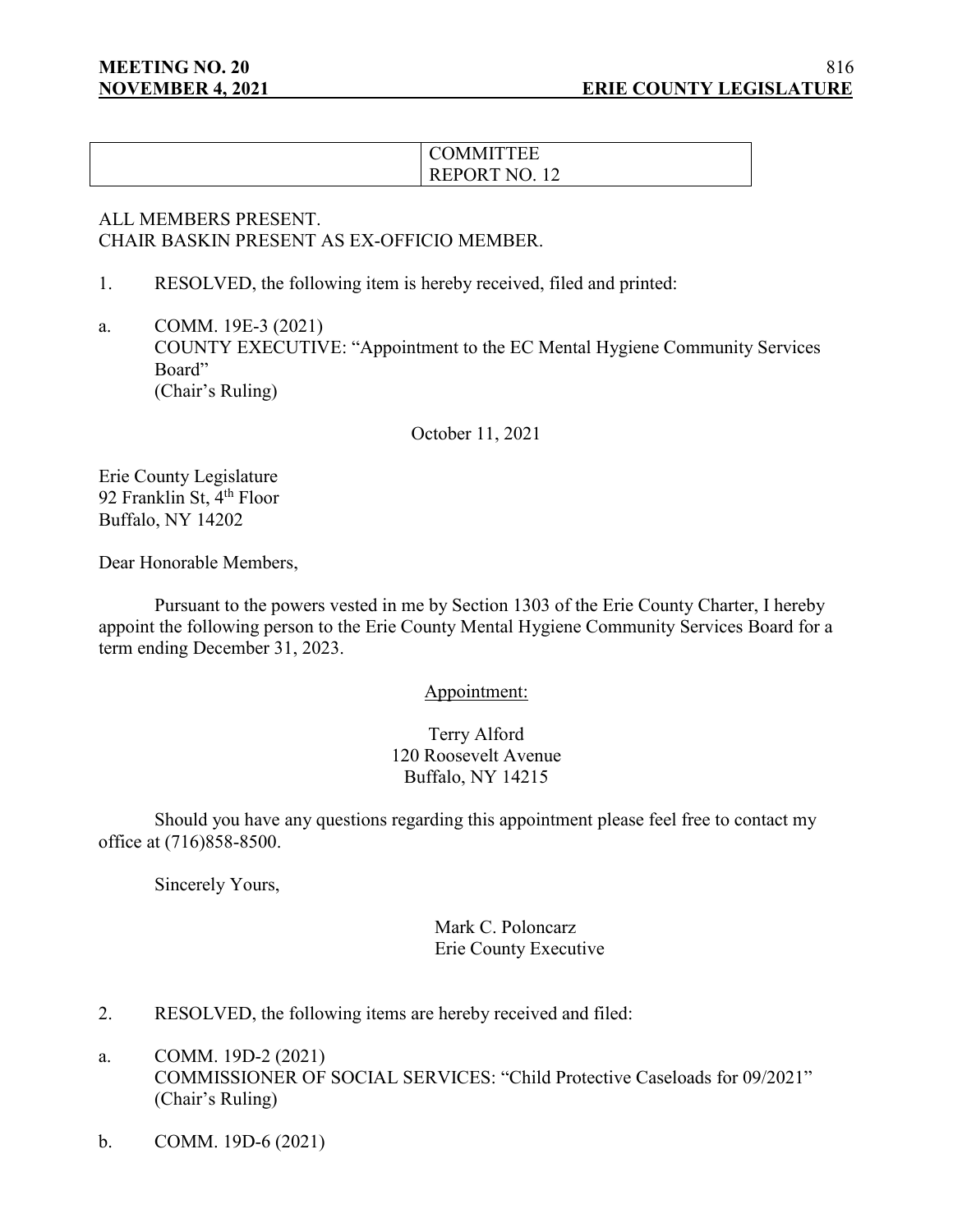DEPARTMENT OF LAW: "Local Emergency Order Extensions" (Chair's Ruling)

3. COMM. 19E-15 (2021)

COUNTY EXECUTIVE

WHEREAS, the Department of Social Services has been awarded an amount of \$258,647 in 100% federal share Temporary Assistance to Needy Families (TANF) funds to enhance nonresidential services to victims of domestic violence; and

WHEREAS, the additional Federal TANF funding is awarded for contract expansion for vendors with existing State approval to deliver non-residential services to victims of domestic violence; and

WHEREAS, the provisions of the award specifically state that these TANF funds must be used to provide enhanced or expanded core and/or optional non-residential DV services provided by OCFS-approved non-residential DV programs; and

WHEREAS, only expansion of existing contractual services is eligible for this funding, and the vendors used must be among those named in the Department's Consolidated Services Plan (CSP) approved by the State.

NOW, THEREFORE, BE IT

RESOLVED, that the Commissioner of Social Services and/or the County Executive are hereby authorized to enter into or amend contracts with Child and Family Services, Suicide Prevention and Crisis Services, Family Justice Center, and Hispanics United for expanded nonresidential services to victims of domestic violence; and be it further

RESOLVED, that the following budget amendments are hereby authorized in the 2021 Adopted Budget:

Department of Social Services, Fund 110, Funds Center 120

| <b>ACCOUNT</b>   | <b>DESCRIPTION</b>                                                  |                           | <b>INCREASE</b><br>(DECREASE) |
|------------------|---------------------------------------------------------------------|---------------------------|-------------------------------|
| 516410<br>516410 | Child and Family Services<br>Suicide Prevention and Crisis Services |                           | \$51,380<br>\$135,000         |
| 516410           | <b>Family Justice Center</b>                                        |                           | \$49,000                      |
| 516410           | Hispanics United                                                    |                           | 3,960                         |
| 911400           | <b>ID District Attorney Services</b>                                |                           | \$19,307                      |
|                  |                                                                     | <b>Total Expenditures</b> | \$258,647                     |
| 414000           | Federal Aid                                                         |                           | \$258,647                     |
|                  |                                                                     | <b>Total Revenue</b>      | \$258,647                     |

and be it further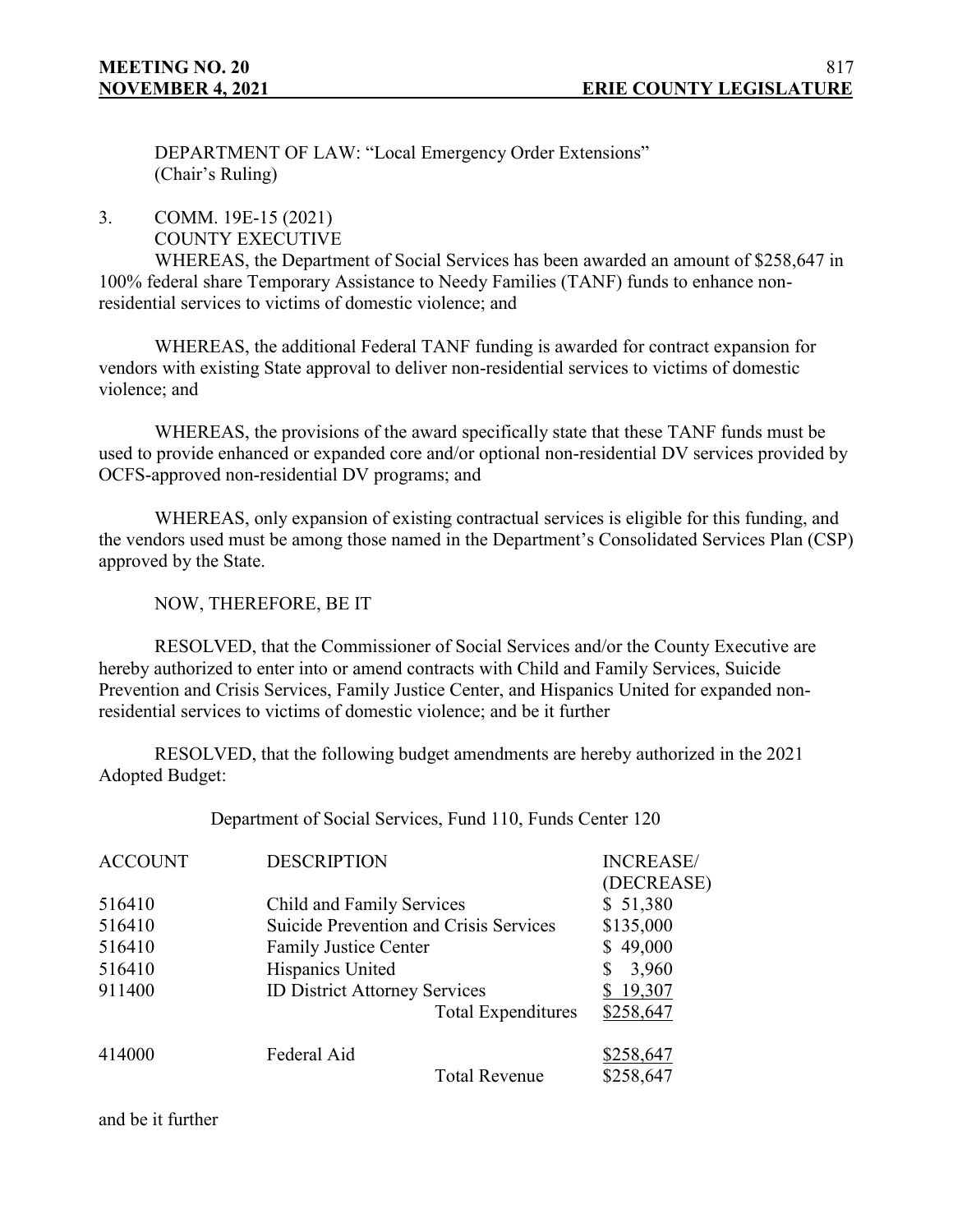RESOLVED, that an interdepartmental agreement be amended between the District Attorney and Social Services for non-residential services to victims of domestic violence; and be it further

RESOLVED, that the Director of Budget and Management is hereby authorized to adjust the budget of the District Attorney's Office in order to amend funding to implement the interdepartmental agreements; and be it further

RESOLVED, that because only State-approved providers of non-residential services to victims of domestic violence are eligible to receive these funds and because these special services are needed immediately, the County Administrative Code requirement in Section 19.08 for a Request for Proposals (RFP) is hereby waived; and be it further

RESOLVED, that certified copies of this resolution be furnished to the Erie County Executive, the Commissioner of Social Services, the Erie County Comptroller, the Director of Budget and Management, and the District Attorney.  $(6-0)$ 

## **LISA M. CHIMERA CHAIR**

Item 41 – MS. CHIMERA presented the following report and moved for immediate consideration and approval. MR. JOHNSON seconded.

CARRIED UNANIMOUSLY.

RESOLUTION NO. 189

| October 28, 2021 | <b>MINORITY &amp; WOMEN BUSINESS</b> |
|------------------|--------------------------------------|
|                  | ENTERPRISE COMMITTEE                 |
|                  | REPORT NO.                           |

ALL MEMBERS PRESENT, EXCEPT LEGISLATORS GREENE & MILLS. CHAIR BASKIN PRESENT AS EX-OFFICIO MEMBER.

1. RESOLVED, all items are hereby tabled.

## **LISA M. CHIMERA CHAIR**

Item 42 – MR. JOHNSON presented the following report and moved for immediate consideration and approval. MR. LORIGO seconded.

CARRIED UNANIMOUSLY.

RESOLUTION NO. 190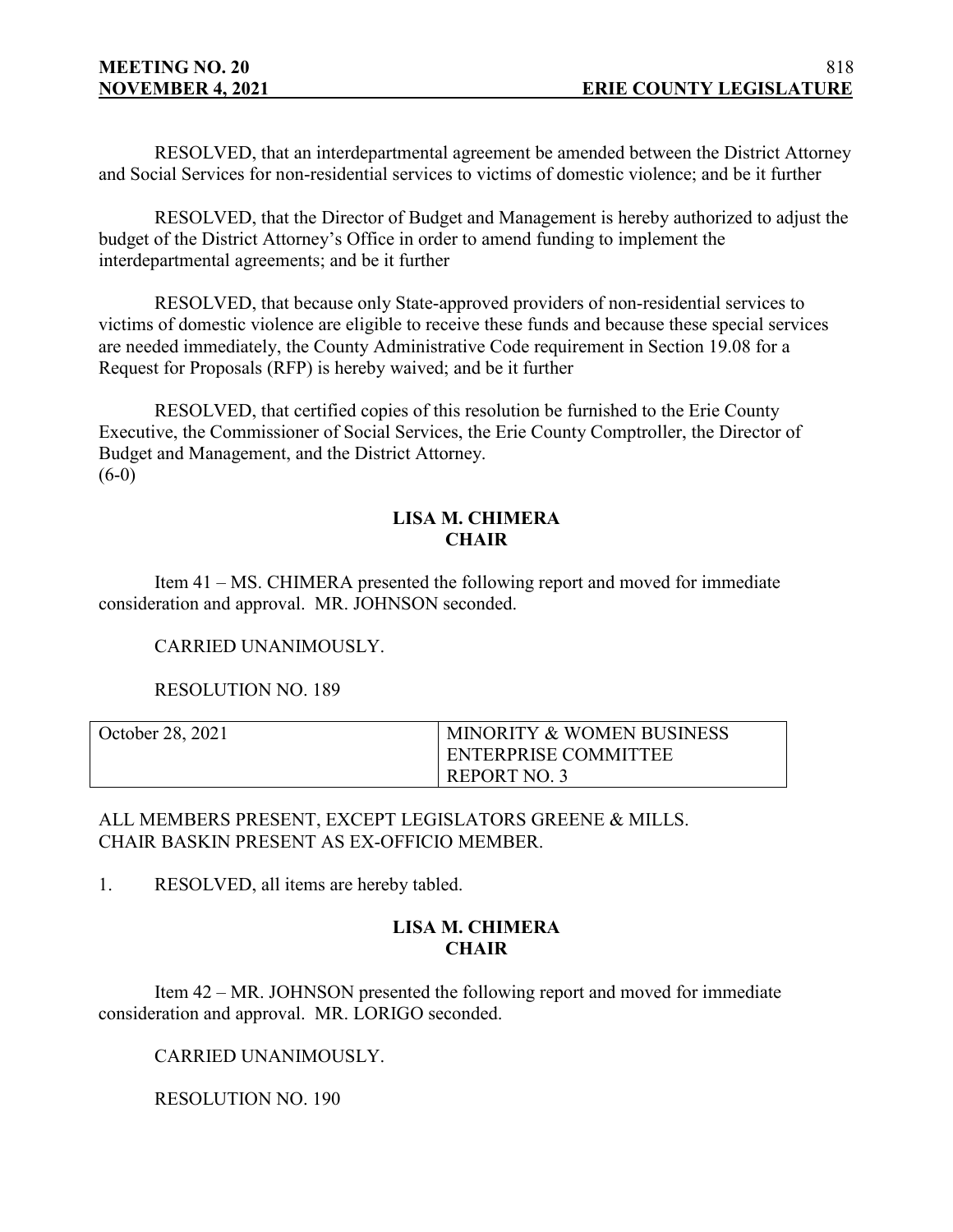| October 28, 2021 | <b>ECONOMIC DEVELOPMENT</b> |
|------------------|-----------------------------|
|                  | <b>COMMITTEE</b>            |
|                  | REPORT NO. 17               |

## ALL MEMBERS PRESENT, EXCEPT LEGISLATOR MILLS. CHAIR BASKIN PRESENT AS EX-OFFICIO MEMBER.

- 1. RESOLVED, the following items are hereby received and filed:
- a. COMM. 19M-3 (2021) NFTA: "Cash Flow Statement for 4/1/2021 – 9/30/2021 & Projected Cash Flow for 10/1/2021 – 9/30/2022" (Chair's Ruling)
- b. COMM. 19M-9 (2021) JOANNE MAGAVERN: "Letter in Opposition to Proposed Outer Harbor Project" (Chair's Ruling)
- 2. COMM. 19E-11 (2021) COUNTY EXECUTIVE

WHEREAS, the Department of Public Works (DPW), has highway assets to manage and needs an accurate inventory to aid in this process; and

WHEREAS, the Department of Public Works, has an existing contract with Cyclomedia Technology Inc. approved by the legislature via COMM 3E-29 (2019), DPW wishes to exercise an additional option to extract sign and guiderail data from the existing GeoCyclorama 360-degree data, thus creating an accurate inventory of the County's highway safety items; and

WHEREAS, in order for the Department of Public Works, to manage an aging infrastructure and respond to County facilities deficiencies with electronic processes, Legislative approval is required to enter into an additional contract with Cyclomedia Technology Inc. in an amount not to exceed \$175,000 to create the highway safety item inventory.

NOW, THEREFORE, BE IT

RESOLVED, that the County Executive be authorized to execute a contract with Cyclomedia Technology Inc. in an amount not to exceed \$175,000; and be it further

RESOLVED, that the Comptroller's Office is hereby authorized to make payments for the above from Capital Project B.21150.3.9.1 – 2021 Capital Overlay – Highway Safety Inventory, Fund 420, Funds Center 123; and be it further

RESOLVED, that five (5) certified copies of this resolution be sent to the Department of Public Works, Office of the Commissioner, and one copy each to the Office of the County Executive, the Division of Budget and Management, the Office of the Comptroller, and the Division of Purchase.  $(5-0)$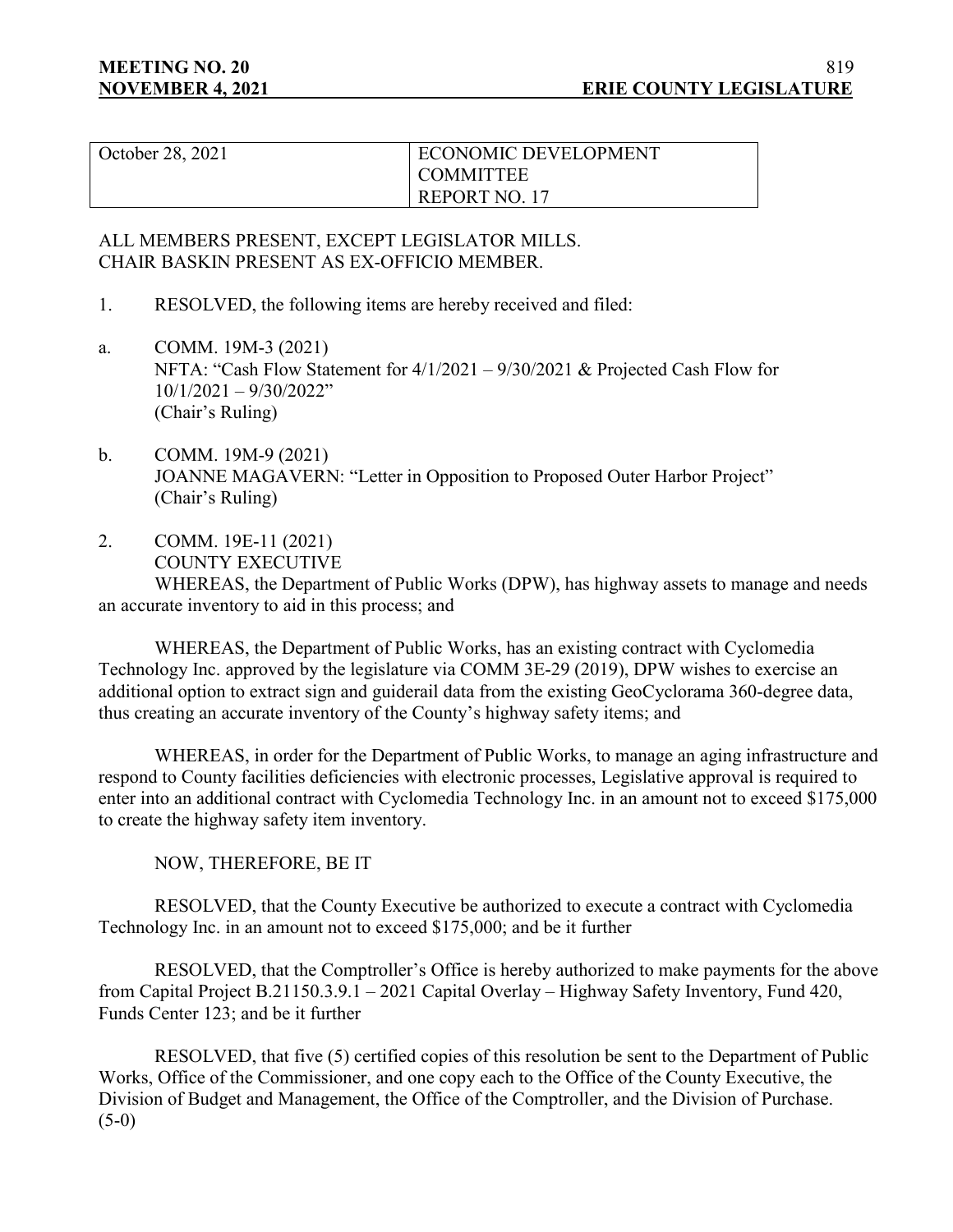3. COMM. 19E-12 (2021)

COUNTY EXECUTIVE

WHEREAS, T-Mobile entered into a Lease Agreement on September 6th, 2006, with the County of Erie and SUNY Erie Community College to rent a portion of SUNY Erie South Campus for Cell Tower usage. The Agreement was for a five (5) year commitment with five (5) additional and successive five (5) year terms with a 15% increase from term to term; and

WHEREAS, the Lease Agreement was Amended September 10th, 2009, by way of 1st Amendment for the purposes of modifying equipment. The Lease Agreement was further Amended November 7th, 2013, by way of 2nd Amendment for the purpose of replacing existing equipment. The Lease Agreement was further Amended December 7th, 2016, by way of 3rd Amendment to add additional equipment with secure additional rental income of \$250.00 per month for that additional equipment. On March 3rd, 2021, T-Mobile amended the current agreement by way of modification letter for the purpose of equipment modification. The modification replaced equipment to enhance the technology, capacity, and optimal use of the site; and

WHEREAS, T-Mobile would like to amend the current agreement by way of 4th Amendment for the purpose of replacement of (3) panel antennas, the addition of (3) RRU/RRH's, for a total of (9) antennas and (6) RRU/RRH's along with associated cables and equipment, and the replacement of (1) fiber line; and

WHEREAS, T-Mobile has agreed to pay additional rent of \$250.00 per month for the installation of said equipment; and

WHEREAS, T-Mobile would also like to modify the agreement by way of Modification Letter for adding a new generator to existing lease area; and

WHEREAS, the current monthly rental rate \$3,158.18 per month and shall increase to \$3,408.18 per month effective upon completion of approved construction. The current annual rental rate is \$37,898.13 and shall increase to \$46,582.85 per year effective December 1st, 2021; and

WHEREAS, SUNY Erie is requesting Erie County to enter into this agreement; and

WHEREAS, denial of this request would negatively impact the ability for the College to receive enhanced wireless communications and continue to collect rental fees; and

WHEREAS, at its September 30, 2021 meeting, the SUNY Erie Community College Board of Trustees approved the Fourth Amendment and Equipment Modification to Lease Agreement between SUNY Erie and T-Mobile Northeast LLC and on September 30, 2021 also approved seeking Erie County Legislature approval of the same amendment.

## NOW, THEREFORE, BE IT

RESOLVED, that the Erie County Legislature hereby approve the Fourth Amendment and Equipment Modification to Lease Agreement between SUNY Erie and T-Mobile Northeast LLC; and be it further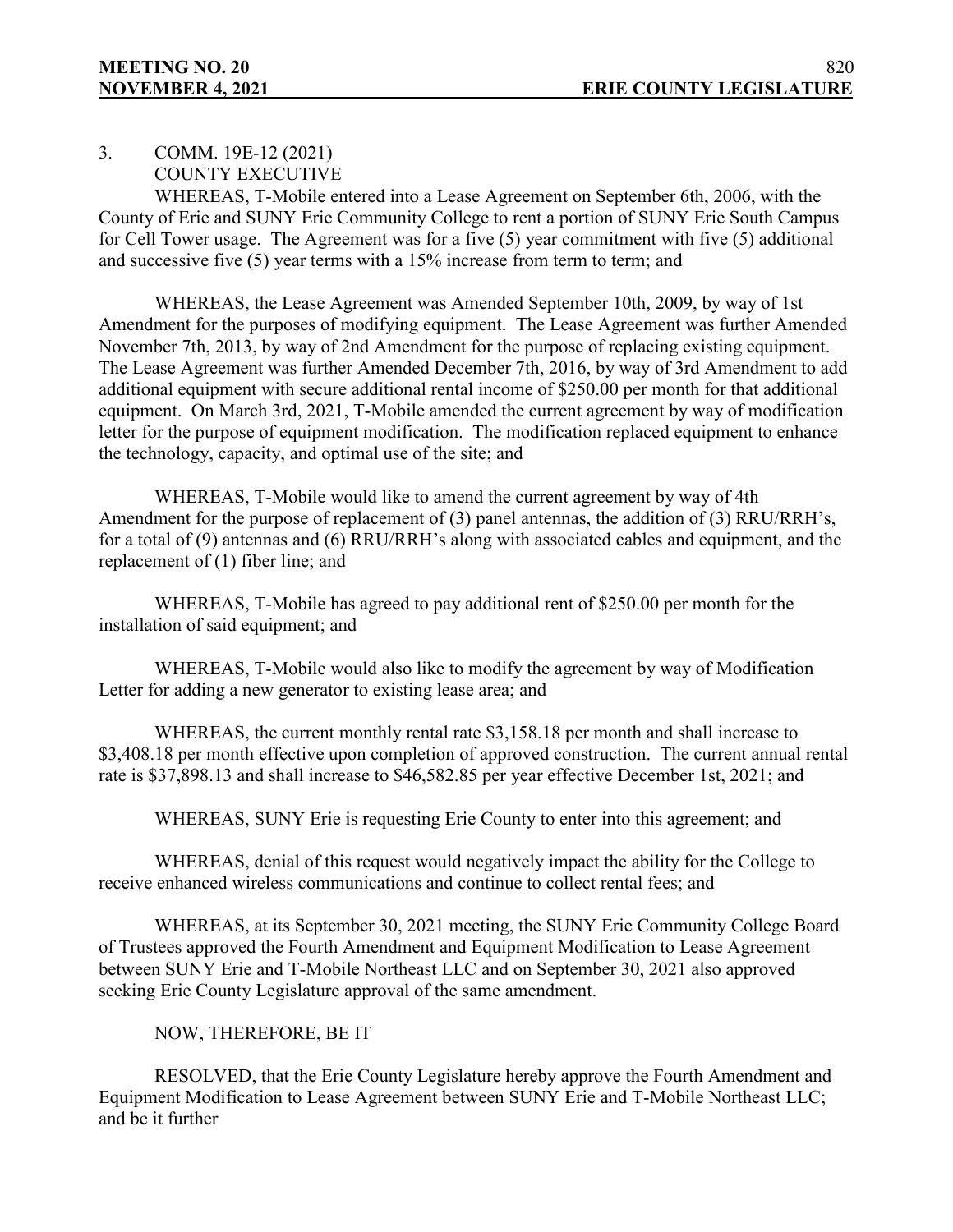RESOLVED, that the Erie County Executive or his designee is hereby authorized to enter into the Fourth Amendment and Equipment Modification to Lease Agreement between SUNY Erie and T-Mobile Northeast LLC; and be it further

RESOLVED, that copies of the resolution be forwarded the Erie County Executive, President of SUNY Erie Community College and the Chairman of the SUNY Erie Community College Board of Trustees.

 $(5-0)$ 

4. COMM. 19E-13 (2021) COUNTY EXECUTIVE

WHEREAS, as part of the SUNY Erie Facility and Master Planning process, there has been discussion and recommendations regarding opportunities to improve the physical appearance of North Campus; and

WHEREAS, there have also been discussions and recommendations regarding the possibility of creating athletic fields in order to facilitate moving all outdoor athletic teams to Erie Community College's North Campus; and

WHEREAS, the ECC Foundation has engaged the services of an architectural firm to assist in developing a high-level vision for the future image, identity and brand of North Campus with final deliverables including thematic programming designs, a campus circulation diagram, a North Campus vision, a sports facilities program, and 3-D campus modeling and renderings; and

WHEREAS, the ECC Foundation has entered into a contract for the work cited above; and

WHEREAS; that by creating a capital project for an estimated cost of \$18,000, SUNY Erie could submit a request to the SUNY Office of Capital Facilities for 50% reimbursement of the outlay.

NOW, THEREFORE, BE IT

RESOLVED, that the Erie County Legislature hereby authorizes the creation of a capital project for an estimated cost of approximately \$18,000 for Erie Community College North Campus Vision; and be it further

RESOLVED, that copies of the resolution be forwarded to the Erie County Executive, the President of SUNY Erie Community College, the Chairman of the SUNY Erie Community College Board of Trustees, and the SUNY Office of Capital Facilities.  $(5-0)$ 

## **HOWARD J. JOHNSON, JR. CHAIR**

Item 43 – MR. JOHNSON presented the following report and moved for immediate consideration and approval. MR. GILMOUR seconded.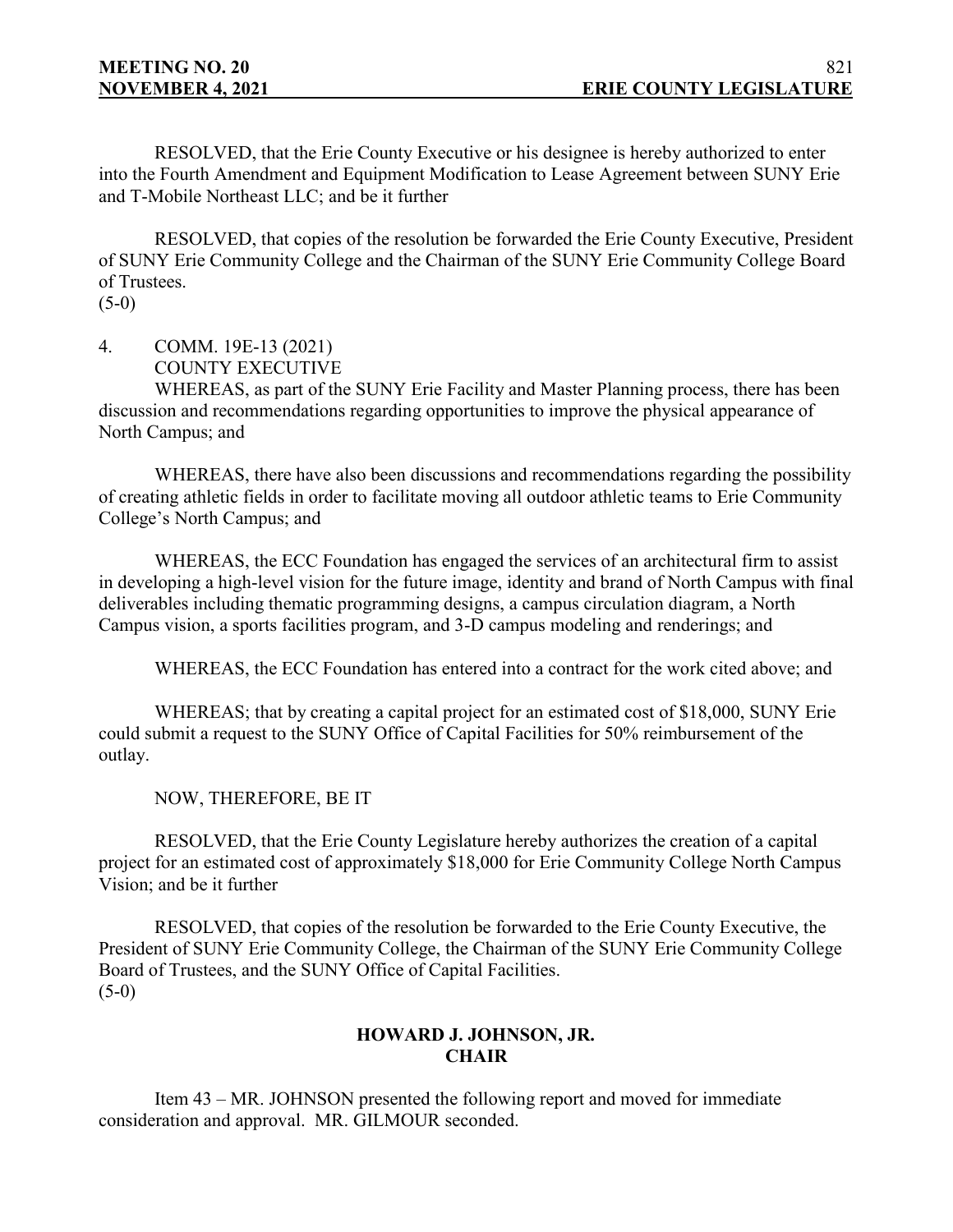## CARRIED UNANIMOUSLY.

#### RESOLUTION NO. 191

| October 28, 2021 | <b>I PUBLIC SAFETY COMMITTEE</b> |
|------------------|----------------------------------|
|                  | REPORT NO. 12                    |

## ALL MEMBERS PRESENT, EXCEPT LEGISLATOR GREENE. CHAIR BASKIN PRESENT AS EX-OFFICIO MEMBER.

- 1. RESOLVED, the following items are hereby received and filed:
- a. COMM. 17M-2 (2021) ASSOCIATION OF EC GOVERNMENTS: "Letter Concerning INTRO. 15-6 (2021)" (Chair's Ruling)
- b. COMM. 19E-16 (2021) COUNTY EXECUTIVE: "Memo Regarding Non-Law Enforcement Response to Mental Health Calls" (Chair's Ruling)
- 2. COMM. 19E-18 (2021) DISTRICT ATTORNEY

WHEREAS, in order for the Erie County District Attorney to hire the best candidate to fill the most challenging positions within his office, it is important that they are compensated appropriately; and

WHEREAS, all requests for authority to recruit at a higher increment level must be approved by both the Legislature and the Erie County Executive; and

WHEREAS, the Erie County District Attorney is prepared and desires to fill the position of one Assistant District Attorney at a variable minimum pending action from your honorable body; and

WHEREAS, Section 2507b of the Erie County Charter states that independent elected officials, including the District Attorney, have the power to manage their departments within the parameters of their adopted budget; and

WHEREAS, the funds necessary to effectuate the above changes are available within the District Attorney's adopted appropriations for 2021.

NOW, THEREFORE, BE IT

RESOLVED, that one position of Assistant District Attorney V (position #51007251) is hereby authorized to be filled at a variable minimum step 5 (annual salary \$104,148); and be it further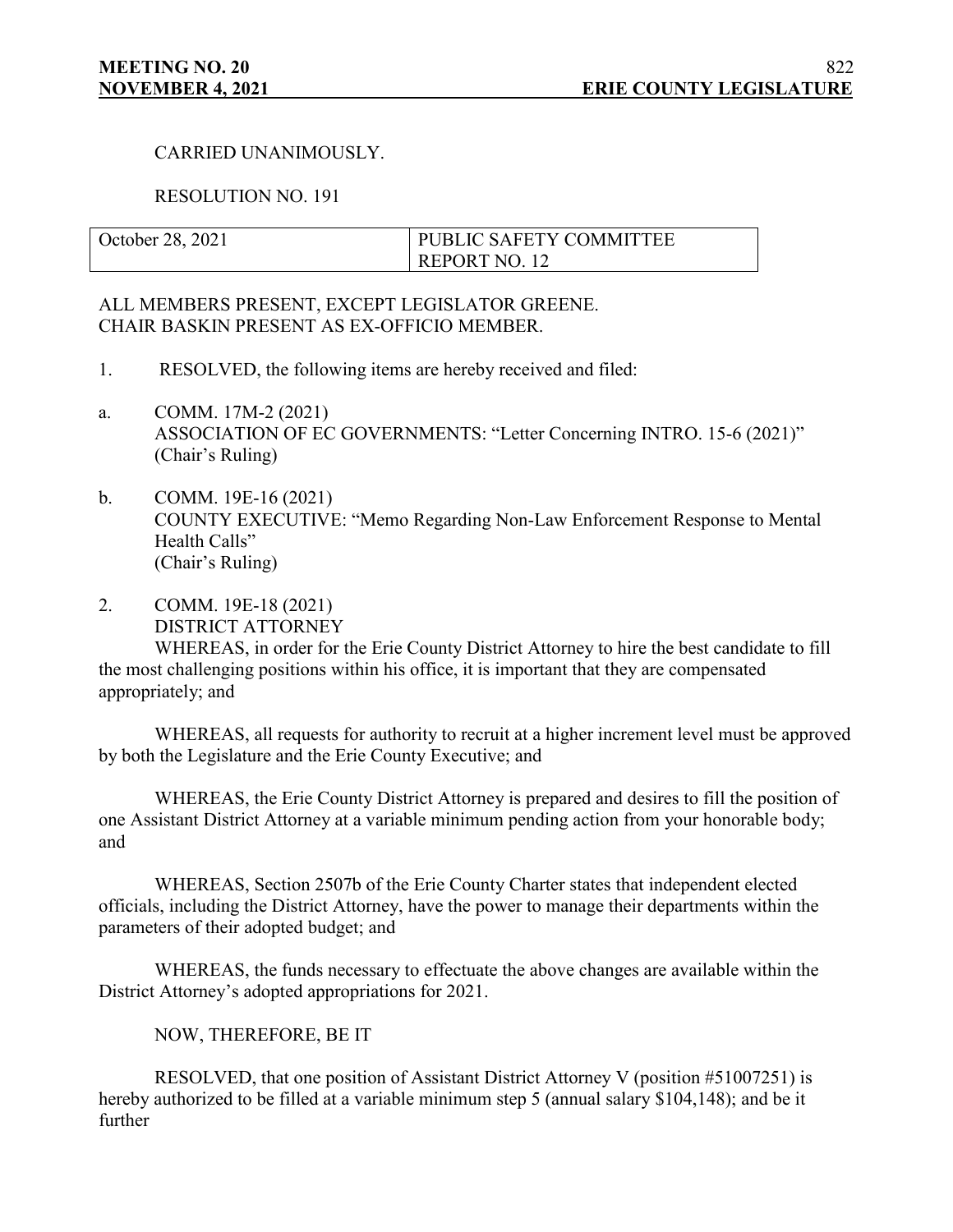RESOLVED, that the Director of Budget and Management and the Commissioner of Personnel make any changes necessary to effectuate the implementation of this resolution effective December 4, 2021; and be it further

RESOLVED, certified copies of this resolution be forwarded to the Erie County District Attorney, the Erie County Executive, the Commissioner of Personnel and the Director of Budget and Management.

 $(5-0)$ 

## **HOWARD J. JOHNSON, JR. CHAIR**

## **LEGISLATOR RESOLUTIONS**

Item 44 – MR. MEYERS presented the following resolution and moved for immediate consideration and approval. MR. JOHNSON seconded.

CARRIED UNANIMOUSLY.

RESOLUTION NO. 192 RE: Appropriation of 2021 Benefit Funding (INTRO. 20-1)

## **A RESOLUTION TO BE SUBMITTED BY LEGISLATOR GREENE**

WHEREAS, in the adopted 2021 Erie County Budget, the Legislature established an account called the Community Organization Relief Fund in the Community/Neighborhood Development Fund Center and appropriated \$300,000 into that account for the benefit of community organizations; and

WHEREAS, the Clarence Historical Society is seeking to conduct a renovation and update to their signage at the Clarence Museum; and

WHEREAS, the Clarence Concert Association needs additional funding to support their continued production of public concerts; and

WHEREAS, the Western New York Foster Closet provides free clothing and supplies to parents of newly adopted foster children for the benefit of the children and is in need of financial support after their recent move to the Eastern Hills Mall; and

WHEREAS, the above organizations are of a tremendous benefit to the residents of Clarence and all of Erie County and are therefore worthy of support from this honorable body.

NOW, THEREFORE, BE IT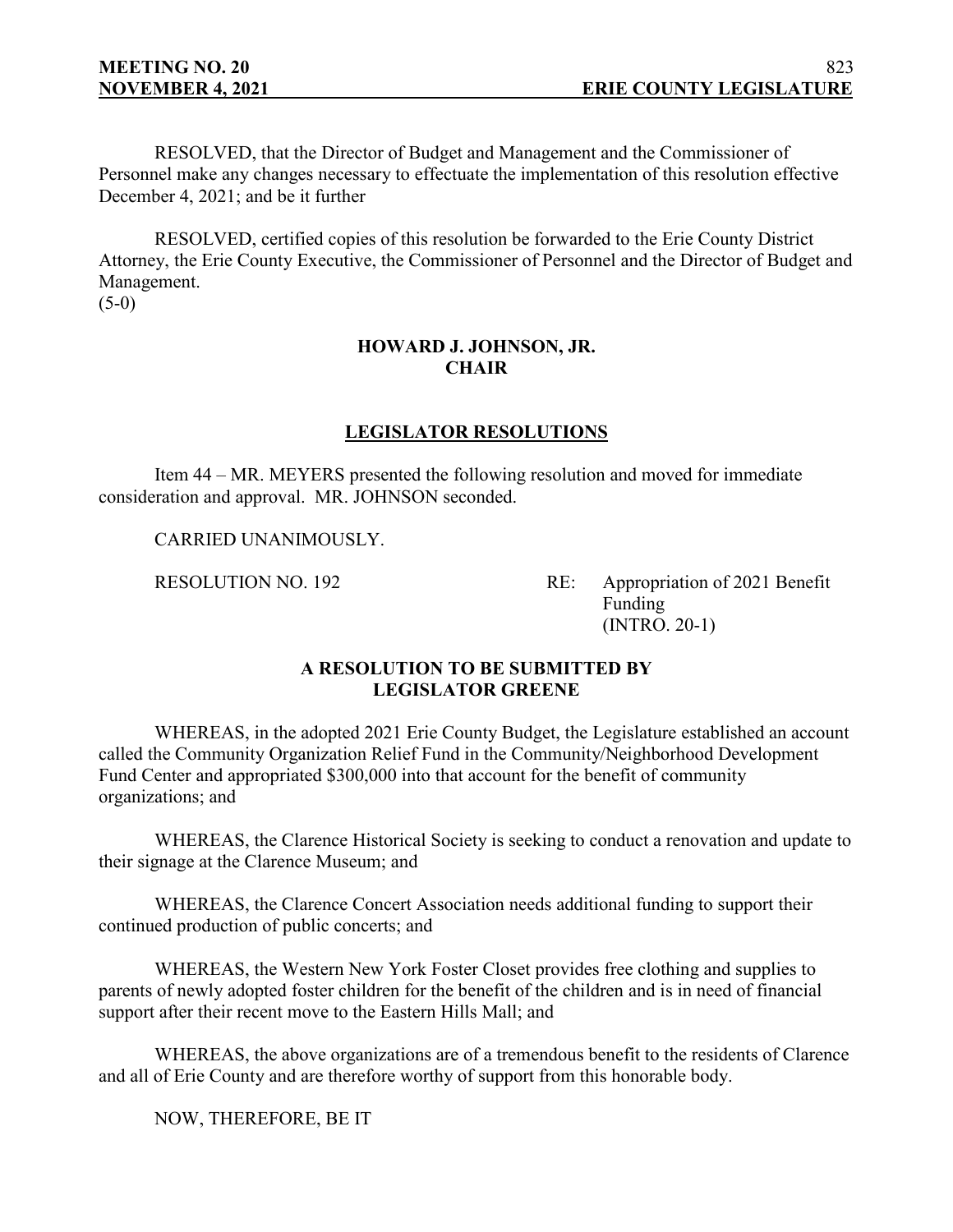RESOLVED, that the Erie County Legislature hereby appropriates \$6,000 from the Community Organization Relief Fund in the Community/Neighborhood Development Fund Center (Fund Center: 1332021, Account: 516320) to the Clarence Historical Society; and be it further

RESOLVED, that the Erie County Legislature hereby appropriates \$5,000 from the Community Organization Relief Fund in the Community/Neighborhood Development Fund Center (Fund Center: 1332021, Account: 516320) to the Clarence Concert Association; and be it further

RESOLVED, that the Erie County Legislature hereby appropriates \$5,000 from the Community Organization Relief Fund in the Community/Neighborhood Development Fund Center (Fund Center: 1332021, Account: 516320) to the Western New York Foster Closet; and be it further

RESOLVED, that certified copies of this resolution be forwarded to the Director of Budget and Management, the Commissioner of Environment and Planning, the Erie County Comptroller, the Clarence Historical Society, the Clarence Concert Association, the Western New York Foster Closet, and any other party deemed necessary and proper.

Item 45 – MR. MEYERS presented the following resolution and moved for immediate consideration and approval. MR. JOHNSON seconded.

CARRIED UNANIMOUSLY.

RESOLUTION NO. 193 RE: Authorization for Special Charge of Downtown Pedestrian/Transit Mall District (INTRO. 20-2)

## **A RESOLUTION TO BE SUBMITTED BY CHAIR BASKIN**

WHEREAS, the Erie County Legislature approved Local Law No. 8-1984, establishing a downtown pedestrian/transit mall special district; and

WHEREAS, the Erie County Legislature approved on December 19, 1985, a resolution authorizing the County Executive to enter into agreement with Downtown Buffalo Management Corporation, now known as Buffalo Place Inc., designating Buffalo Place Inc. as the not-for-profit corporation with which Erie County shall contract for the performance of mall special district services, for which annual contracts were executed in 1986, 1987, 1988, 1989, 1990, 1991, 1992, 1993, 1994, 1995, 1996, 1997, 1998, 1999, 2000, 2001, 2002, 2003, 2004, 2005, 2006, 2007, 2008, 2009, 2010, 2011, 2012, 2013, 2014, 2015, 2016, 2017, 2018, 2019, 2020, and 2021; and

WHEREAS, the said Local Law requires that the mall corporation present an annual budget to the Legislature regarding the amount to be raised by mall district special charges; and

WHEREAS, pursuant to the said Local Law, Buffalo Place Inc. held a public hearing, on due notice to property owners within the district, regarding the proposed 2022 annual budget on October 26, 2021; and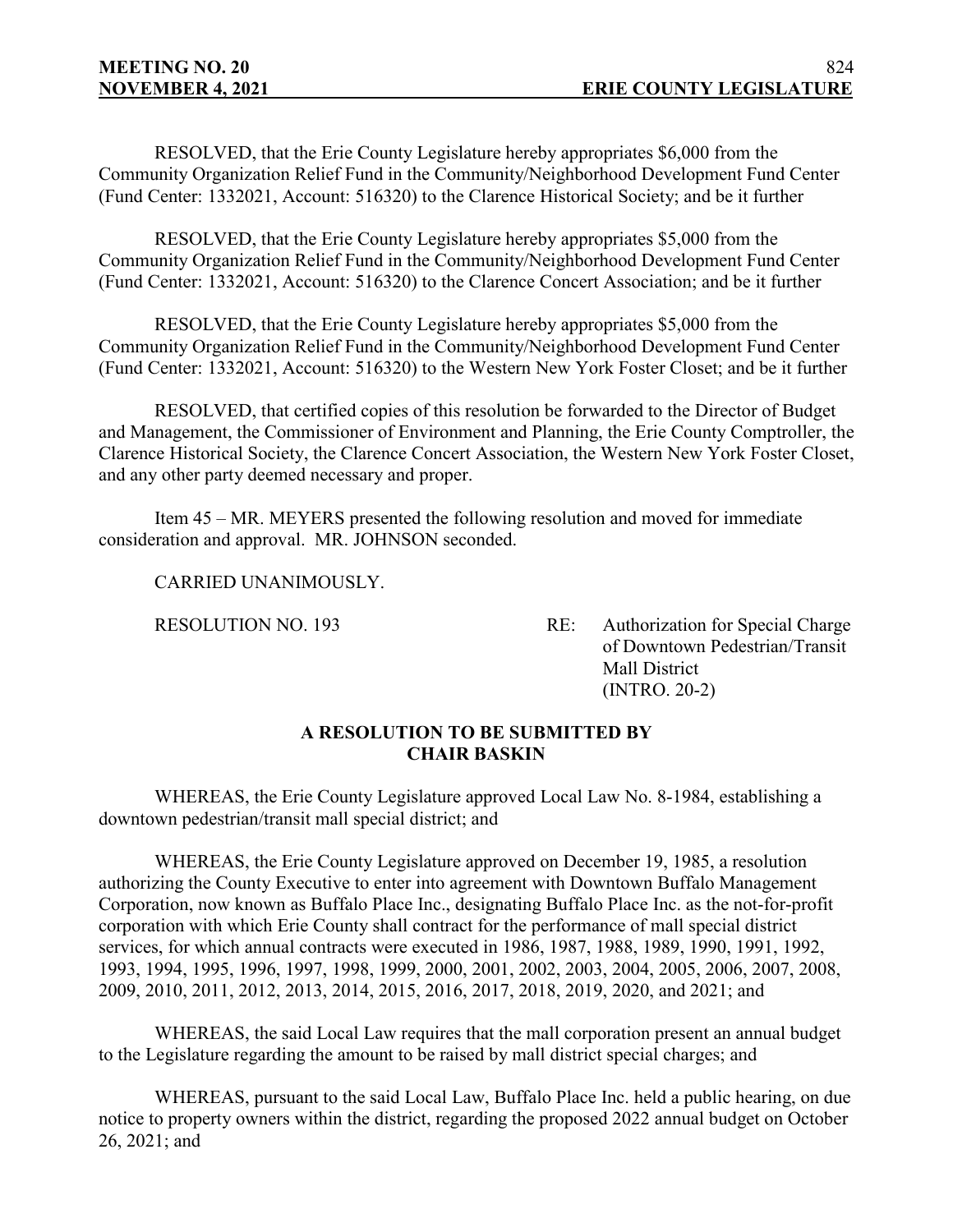WHEREAS, on October 30, 2013 the Board of Directors of Buffalo Place Inc. approved a resolution approving a payment in lieu of service charges for the HSBC Atrium Building and have included the same as part of its proposed 2022 budget.

## NOW, THEREFORE, BE IT

RESOLVED, that the Erie County Legislature does hereby determine that the total amount to be raised by mall district service charges in 2022 shall be the sum of \$1,744,200 as contained in the attached budget which shall be a part of this Resolution, which amount does not exceed 80% of the service charges that could be assessed or levied against properties in the district; and be it further

RESOLVED, that the County of Erie be and hereby is authorized to enter into agreement with Buffalo Place Inc., the not-for-profit corporation described in Section 9 of Erie County Local Law No. 8-1984, providing for the performance by Buffalo Place Inc. of the mall special services set forth in Section 8 of said Local Law; the payment to Buffalo Place Inc. of the proceeds of the mall special district charges, less administrative costs, to be used by Buffalo Place Inc. in providing mall special district services; and such other terms and conditions as to the County Attorney appear necessary or appropriate for the implementation of Erie County Local Law No. 8-1984 and Chapter 673 of the Laws of 1982; and be it further

RESOLVED, that the Buffalo Place Inc. revenues, in addition to the special charges assessed as above set forth, include for the year 2022, \$18,000 in payment in lieu of service charges for KeyBank Center (1 Seymour H. Knox III Plaza, Buffalo, NY) and \$34,675 for HSBC Atrium Building (95 Washington Street, Buffalo, NY) totaling \$52,675 as set forth in said budget, and be it further

RESOLVED, that the Erie County Commissioner of Finance shall, not later than November 18, 2021, cause to be established a Mall District Special Charge Roll apportioning the amount herein above determined to be raised by mall district special charges and payment in lieu of special charges for 2022 in conformance with the formula set forth in Section 7 of Erie County Local Law N. 8-1984 using the latest available final general or special assessment roll prepared by The City of Buffalo; and be it further

RESOLVED, that certified copies of this resolution in its final form be forwarded to the Erie County Executive, the Mayor of the City of Buffalo, the Chairman and the Executive Director of Buffalo Place Inc., and the Erie County Director of Budget and Management.

Item 46 – MR. MEYERS presented the following resolution and moved for immediate consideration and approval. MR. JOHNSON seconded.

CARRIED UNANIMOUSLY.

RESOLUTION NO. 194 RE: Appropriation of 2021 Public Benefit Funding (INTRO. 20-3)

## **A RESOLUTION TO BE SUBMITTED BY**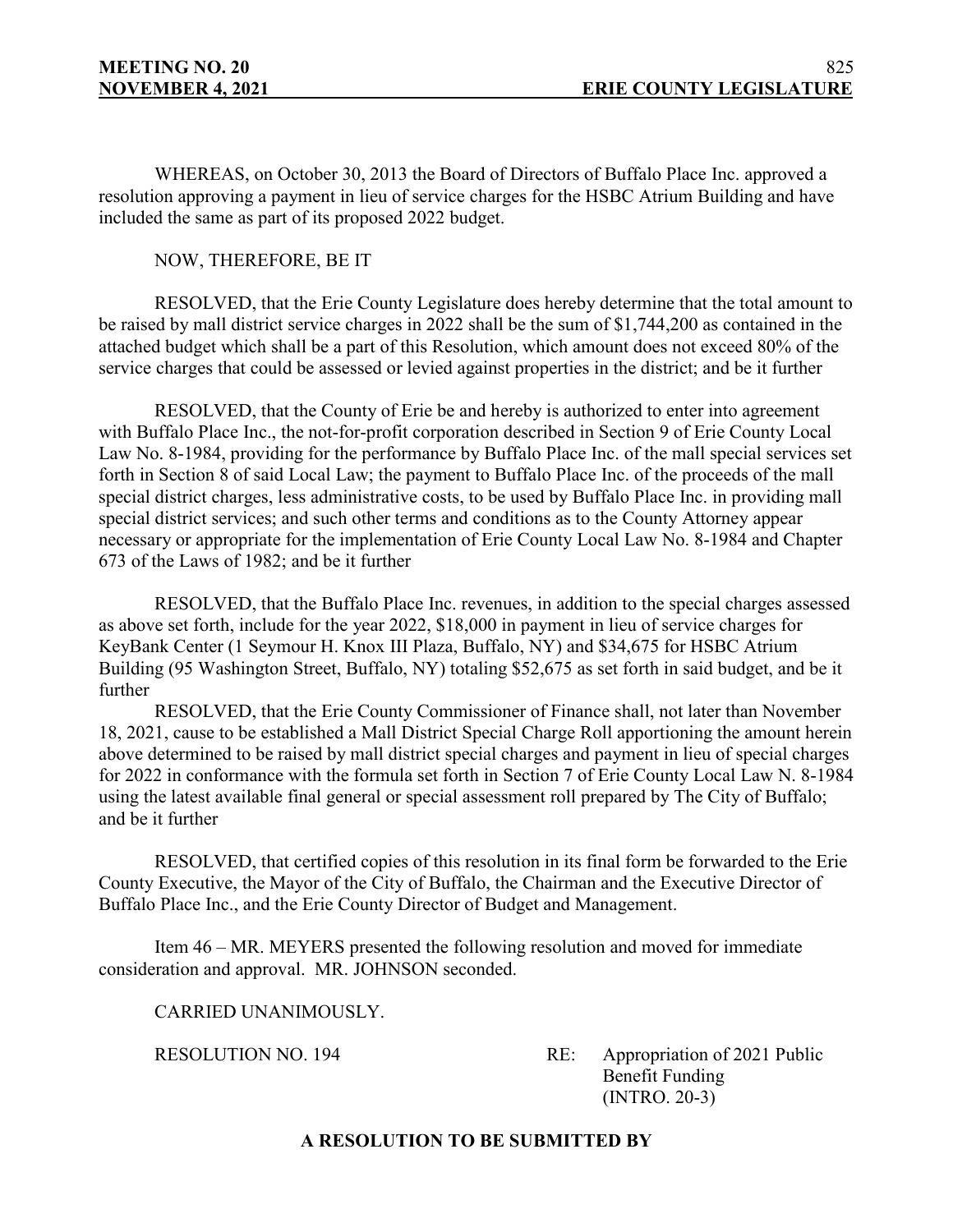## **LEGISLATOR GREENE**

WHEREAS, in the adopted 2021 Erie County Budget, the Legislature established an account called the Community Organization Relief Fund in the Community/Neighborhood Development Fund Center and appropriated \$300,000 into that account for the benefit of community organizations; and

WHEREAS, the Clarence Hollow Association is seeking funding to conduct beautification of Main Street as it runs through Clarence; and

WHEREAS, it is this honorable body's desire to provide funding the Clarence Hollow Association from the 2021 Budget.

NOW, THEREFORE, BE IT

RESOLVED, that the Erie County Legislature hereby appropriates \$9,000 from the Community Organization Relief Fund in the Community/Neighborhood Development Fund Center (Fund Center: 1332021, Account: 516320) to the Clarence Hollow; and be it further

RESOLVED, that certified copies of this resolution be forwarded to the Director of Budget and Management, the Commissioner of Environment and Planning, the Erie County Comptroller, the Clarence Hollow Association, and any other party deemed necessary and proper.

## **COMMUNICATIONS DISCHARGED FROM COMMITTEE**

Item 47 – MR. MEYERS moved to discharge the FINANCE & MANAGEMENT COMMITTEE of further consideration of COMM. 18E-18 (2021). MR. JOHNSON seconded. MR. LORIGO voted in the negative.

CARRIED. (9-1)

RESOLUTION NO. 195 RE: Authorization of RENEW Plan Contracts - Phase 1 (COMM. 18E-18, 2021)

WHEREAS, the American Rescue Plan was signed into law on March 11<sup>th</sup> 2021; and

WHEREAS, the American Rescue plan included State and Local Relief funding to be used to offset lost revenue, provide premium pay to essential workers, respond to COVID-19 and its economic effects, and invest in sewer, water and broadband infrastructure; and

WHEREAS, Erie County has received \$89,213,547 in State and Local Relief funding and will receive a second tranche of State and Local Relief Funding in May of 2022; and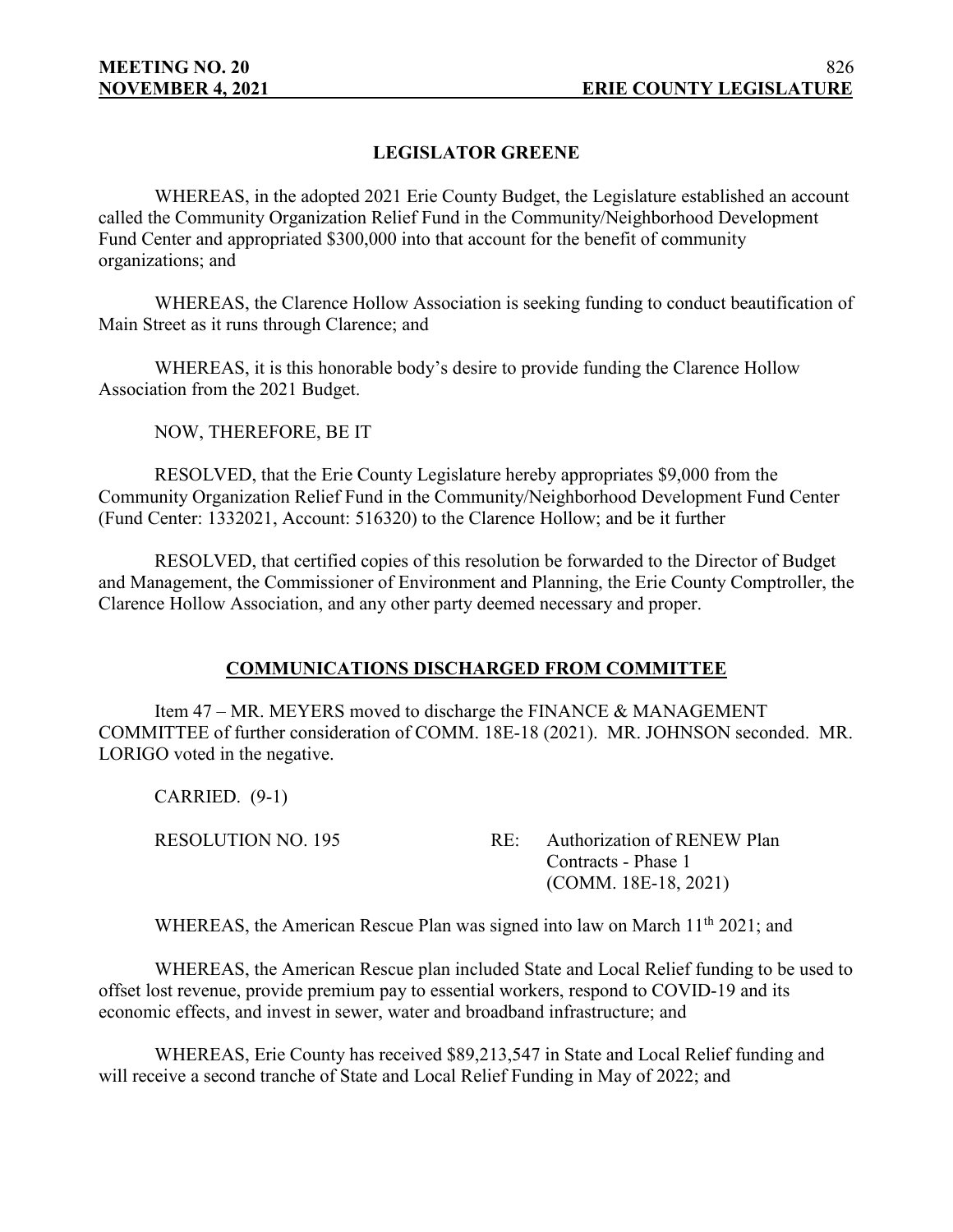WHEREAS, by receiving State and Local Relief Funding the State of New York has eliminated local aid withholding, benefiting Erie County and creating a significant positive budget variance; and

WHEREAS, facing a major possible deficit in 2020, Erie County took significant action through a deficit remediation plan which eliminated positions, cut other costs, and appropriated fund balance and Fiscal Year 2019 surplus funding; and

WHEREAS, Erie County made additional budget cuts in the Adopted 2021 Budget in face of uncertainty regarding Federal assistance and the future of the coronavirus pandemic and its associated economic impacts; and

WHEREAS, American Rescue Plan Funding is eligible to be encumbered through December  $31<sup>st</sup>$  2024 and spent through December  $31<sup>st</sup>$  2026 allowing for long-term infrastructure projects to be designed and built; and

WHEREAS, Erie County has also prepared numerous "shovel-ready" projects to begin stimulating the economy quickly; and

WHEREAS, funding for this resolution is available through the first tranche of the American Rescue Plan and the elimination of state-aid cuts related to the passage of the American Rescue Plan; and

WHEREAS funding for the projects in this resolution was allocated via Comm. 13E-15 on July  $8^{th}$  2021; and

WHEREAS, authorization to contract is needed to implement the projects funded via Comm. 13E-15.

NOW, THEREFORE, BE IT

RESOLVED, that Capital Project B.21166, formerly "Town of Hamburg McKinley Parkway Roundabout" be modified to "Town of Hamburg McKinley Parkway Clark Street Intersection and Other Improvements"; and be it further

RESOLVED, that Capital Project A. 21168, "Health Mall Improvements" be closed, with funding transfer to the Erie County Department of Health Fund Center 12700, Account 516020 totaling \$400,000; and be it further

RESOLVED, that the Erie County Executive is hereby authorized to enter into contract with the Community Health Center of Buffalo, a Federally Qualified Health Center and GBUAHN, a registered 501c (3) Health Home, for an amount not to exceed \$200,000 each for the purposes of providing mobile vaccination; and be it further

RESOLVED, that the County Executive / Deputy County Executive be authorized to execute contracts with the following entities in the amounts indicated, from the capital accounts noted: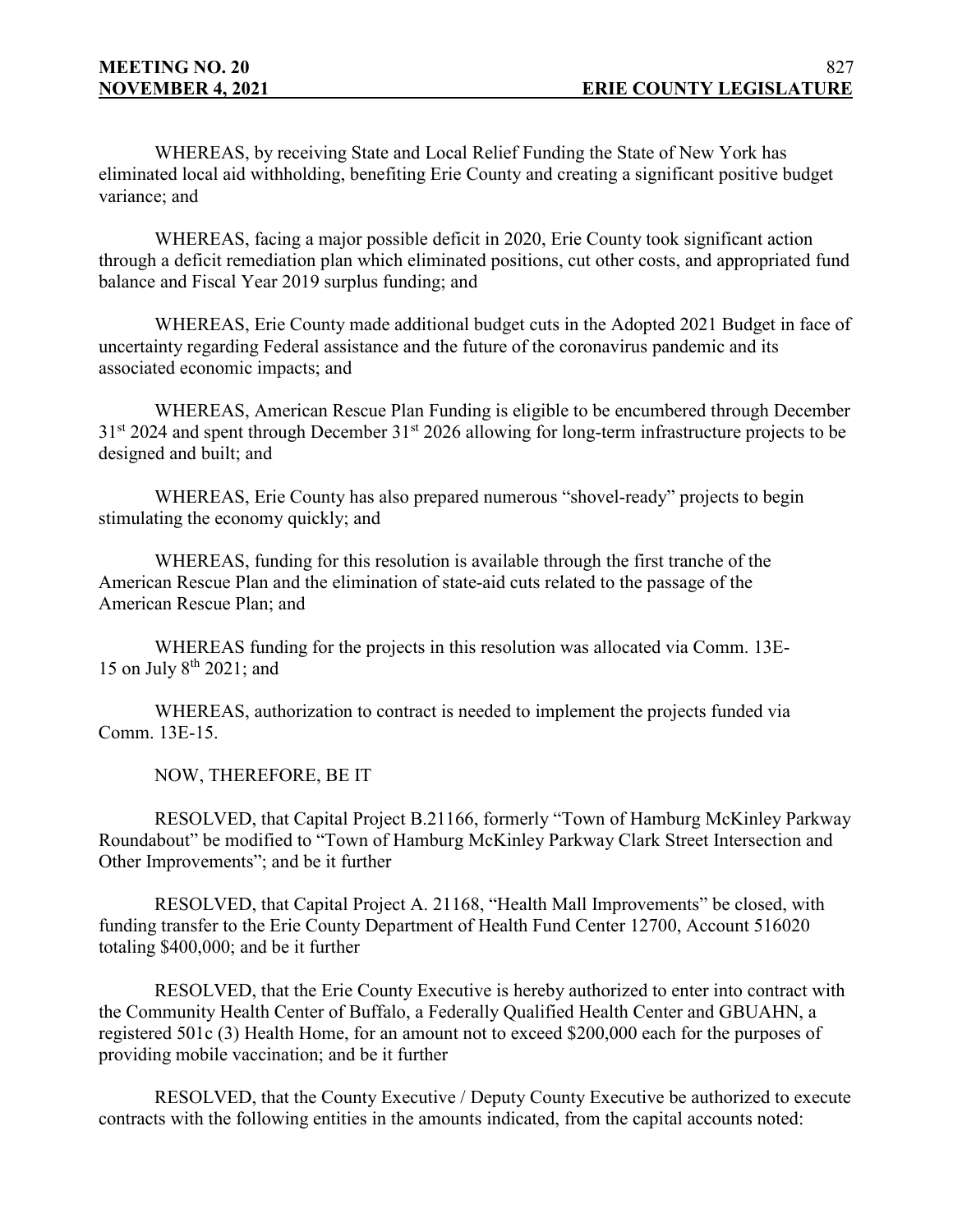|                                                                  |                                       | Contract    | From the         |
|------------------------------------------------------------------|---------------------------------------|-------------|------------------|
| Project                                                          | Contract Authorized with:             | amount not  | following        |
|                                                                  |                                       | to exceed:  | capital account: |
|                                                                  |                                       |             |                  |
| Colored Musician's Club Capital                                  | Colored Musician's Club of            | \$600,000   | A.21197          |
|                                                                  |                                       |             |                  |
| <b>Improvement Program</b>                                       | Buffalo NY, Inc.                      |             |                  |
| George Arthur Community Center                                   | City of Buffalo                       | \$300,000   | A.21175          |
| Capital Upgrades                                                 |                                       |             | A.21176          |
| Matt Urban Center Hope Center                                    | Polish Community Center<br>of Buffalo | \$150,000   |                  |
| Upgrades                                                         | City of Buffalo                       | \$1,000,000 | A.21177          |
| City of Buffalo Fillmore Avenue                                  |                                       |             |                  |
| <b>Streetscape Improvements</b>                                  | City of Buffalo                       | \$500,000   | A.21178          |
| City of Buffalo Bailey Avenue<br><b>Streetscape Improvements</b> |                                       |             |                  |
|                                                                  |                                       | \$150,000   | A.21180          |
| Village of Kenmore - Kenmore Fire<br>Hall Repairs                | Village of Kenmore                    |             |                  |
| Town of Tonawanda Kenney Field                                   | Town of Tonawanda                     | \$200,000   | A.21181          |
| Inclusive Playground                                             |                                       |             |                  |
| Village of Kenmore Mang Field                                    | Town of Tonawanda                     | \$150,000   | A.21182          |
| <b>Inclusive Playground</b>                                      |                                       |             |                  |
| Town of Tonawanda Paramedic                                      | Town of Tonawanda                     | \$100,000   | A.21186          |
| Truck                                                            |                                       |             |                  |
| Boys & Girls Club of the                                         | Boys & Girls Clubs of the             | \$446,775   | A.21198          |
| Northtowns Building Upgrades &                                   | Northtowns, Inc.                      |             |                  |
| New Sport Court                                                  |                                       |             |                  |
| Tonawanda American Little                                        | Tonawanda American Little             | \$132,374   | A.21199          |
| League Field Upgrades and New                                    | League or City of                     |             |                  |
| Equipment                                                        | Tonawanda                             |             |                  |
| Tonawanda Football Clinic                                        | City of Tonawanda or                  | \$15,000    | A.21130          |
| <b>Concession Stand Improvements</b>                             | Tonawanda Football Club               |             |                  |
| Miracle League (Grand Island)                                    | Miracle League of Western             | \$1,105,000 | A.21187          |
| Facility Improvements and new                                    | New York (Grand Island)               |             |                  |
| Splash Pad                                                       |                                       |             |                  |
| American Post 264 Kitchen                                        | American Legion Post 264              | \$11,000    | A.21132          |
| Improvements                                                     |                                       |             |                  |
| Grand Island VFW - DeGlopper                                     | Charles N. DeGlopper                  | \$25,000    | A.21133          |
| Post Memorial Construction                                       | Memorial VFW Post #9249               |             |                  |
| VFW Post 7545 Bathroom Updates                                   | Frontiersmen VFW Post                 | \$25,000    | A.21134          |
|                                                                  | 7545 Tonawanda NY                     |             |                  |
| Town of Cheektowaga - Town of                                    | Town of Cheektowaga                   | \$2,368,000 | A.21188          |
| Cheektowaga Museum                                               |                                       |             |                  |
| Village of Hamburg Legion Field                                  | Village of Hamburg                    | \$550,000   | A.21189          |
| <b>Baseball Field Revitalization</b>                             |                                       |             |                  |
| Project                                                          |                                       |             |                  |
| City of Buffalo Cazenovia Park                                   | <b>Buffalo Olmsted</b>                | \$450,000   | A.21190          |
| Playground                                                       | Conservancy, Inc.                     |             |                  |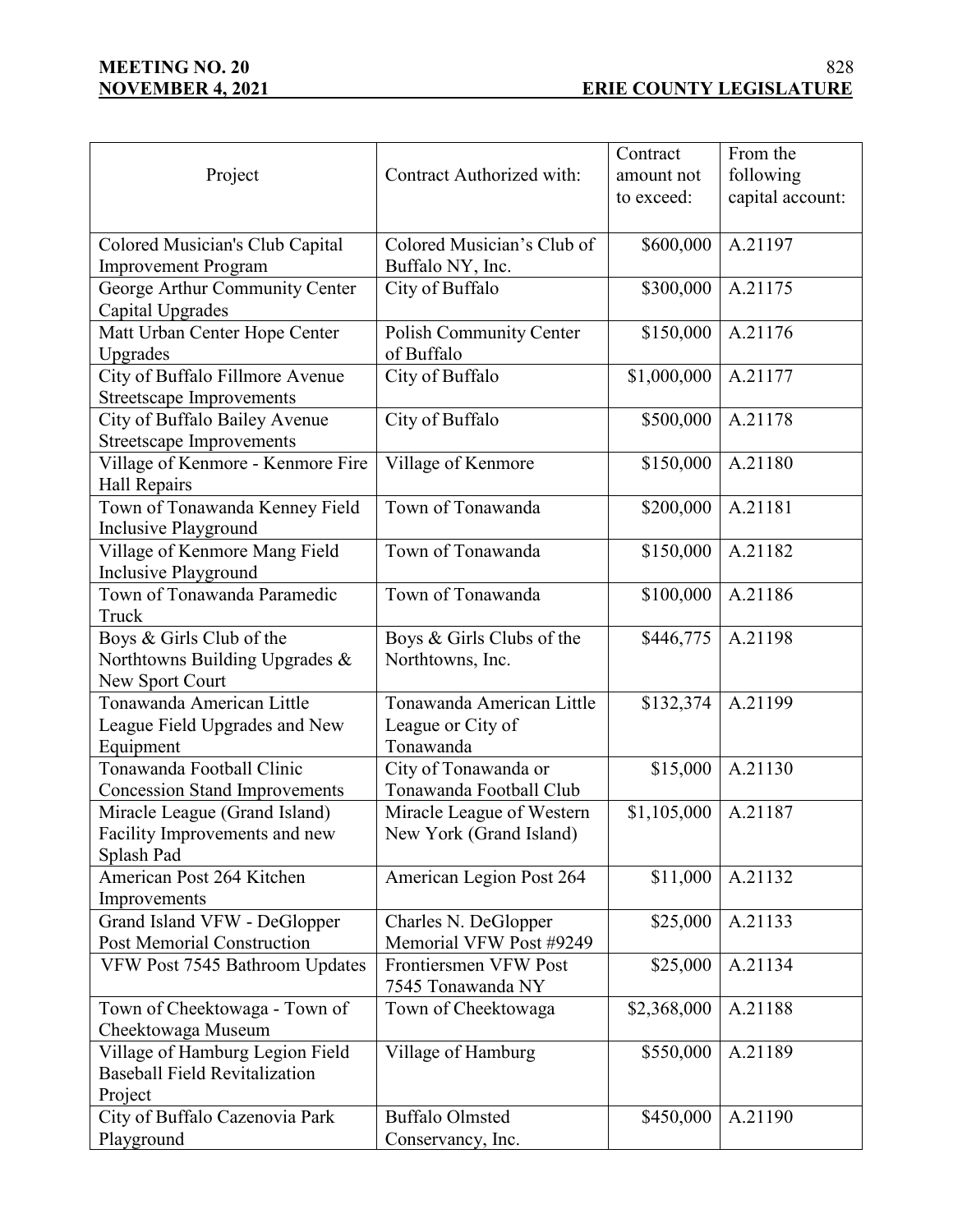# **MEETING NO. 20**

| Village of Blasdell Pickleball      | Village of Blasdell            | \$80,000    | A.21191 |
|-------------------------------------|--------------------------------|-------------|---------|
| Courts                              |                                |             |         |
| City of Lackawanna - Ridge Road     | City of Lackawanna             | \$120,000   | A.21192 |
| Improvements                        |                                |             |         |
| Rural Outreach Center Facility      | <b>Rural Outreach Center</b>   | \$400,000   | A.21193 |
| Improvements                        |                                |             |         |
| Roycroft Campus Corporation         | Roycroft Campus                | \$240,000   | A.21194 |
| <b>Facility Improvements</b>        | Corporation                    |             |         |
| Naval and Servicemen's Park         | Buffalo & Erie County          | \$300,000   | A.21195 |
|                                     | Naval & Military Park          |             |         |
| Olmsted Aid for South Park and      | <b>Buffalo Olmsted</b>         | \$400,000   | A.21196 |
| <b>MLK</b>                          | Conservancy, Inc.              |             |         |
| Agribusiness Park - Expansion of    | <b>Buffalo and Erie County</b> | \$1,200,000 | A.21169 |
| Water Tank for Water Tower that     | <b>Industrial Land</b>         |             |         |
| will Serve Park                     | <b>Development Corporation</b> |             |         |
|                                     | or Town of Evans               |             |         |
| Agribusiness Park - Water Lines to  | Town of Evans                  | \$500,000   | A.21170 |
| <b>Service Water Tower</b>          |                                |             |         |
| Village of Springville - N. Central | Village of Springville         | \$485,275   | A.21171 |
| Ave. Water Main Replacement         |                                |             |         |
| Village of Lancaster - Harold Place | Village of Lancaster           | \$212,157   | A.21172 |
| <b>Sanitary Sewer Replacement</b>   |                                |             |         |
| Village of Akron - Skyline Drive    | Village of Akron               | \$214,628   | A.21173 |
| Waterline Installation (loop        |                                |             |         |
| existing system)                    |                                |             |         |
| City of Tonawanda Water/Sewer       | City of Tonawanda              | \$201,860   | A.21174 |
| Replacement                         |                                |             |         |
| Town of Hamburg McKinley            | Town of Hamburg                | \$1,200,000 | A.21131 |
| Parkway Roundabout to be revised    |                                |             |         |
| to: Town of Hamburg McKinley        |                                |             |         |
| Parkway Clark Street Intersection   |                                |             |         |
| and Other Improvements              |                                |             |         |

and be it further

RESOLVED, that the Erie County Legislature authorizes the Director of Budget and Management to make any necessary budgetary adjustments as needed to administer these projects; and be it further

RESOLVED, that the Clerk of the Legislature shall forward certified copies of this Resolution to the County Executive; the Erie County Comptroller; the Director of Budget and Management; and Department of Environment and Planning.

MR. MEYERS moved to amend the item. MR. JOHNSON seconded.

CARRIED UNANIMOUSLY.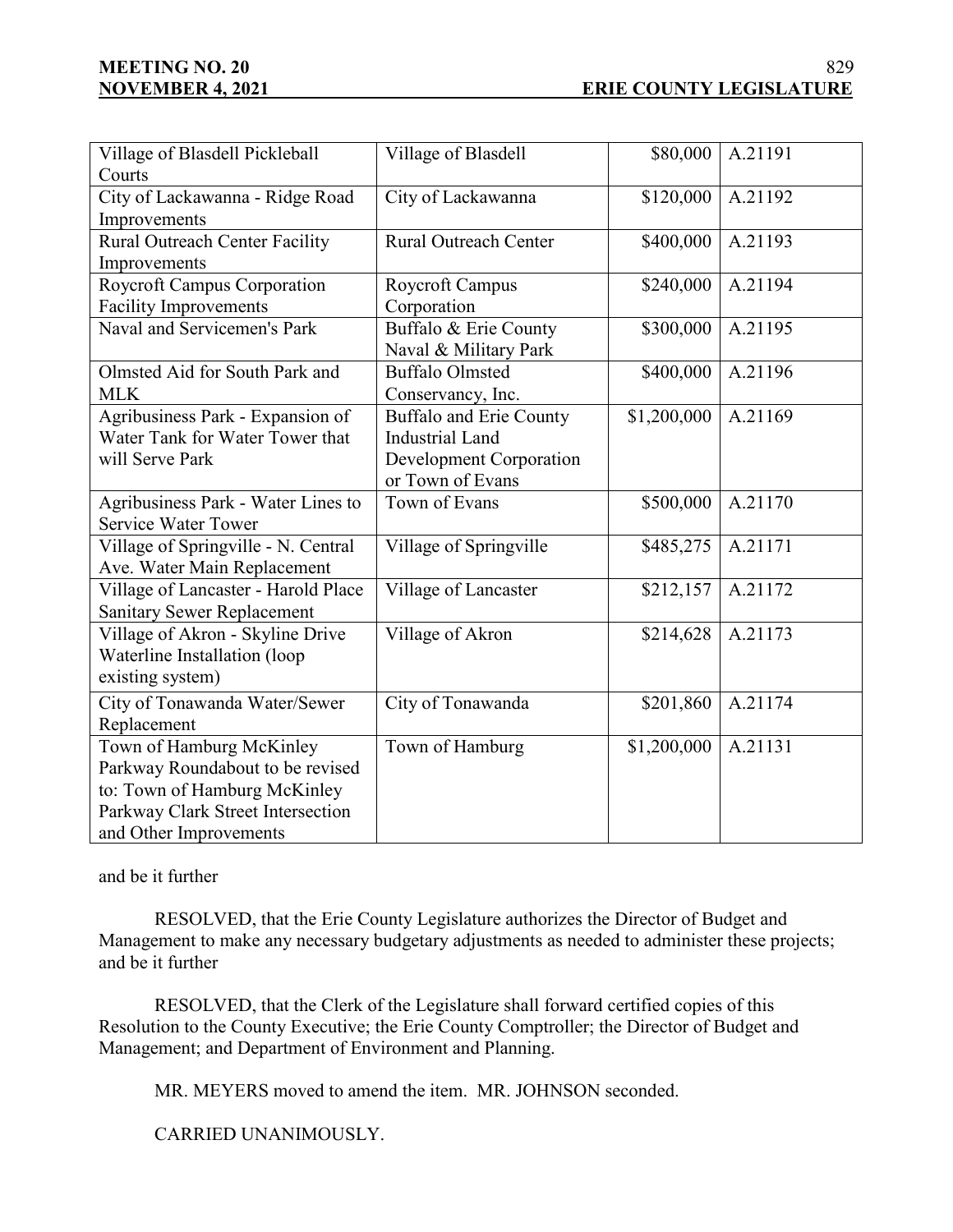Amend the Resolution as Follows:

In the fourth (4<sup>th</sup>) RESOLVE clause, delete the project entitled "Town of Cheektowaga-Town of Cheektowaga Museum," totaling \$2,368,000.

MR. MEYERS moved to approve the item as amended. MR. JOHNSON seconded.

CARRIED UNANIMOUSLY.

## **SUSPENSION OF THE RULES**

None.

## **COMMUNICATIONS FROM ELECTED OFFICIALS**

## FROM CHAIR BASKIN

Item 48 – (COMM. 20E-1) Public Notice for Hearing to be Held on LL Intro. 3-1 (2021)

Received, filed and printed.

October 20, 2021

Robert M. Graber, Clerk Erie County Legislature 92 Franklin Street, Fourth Floor Buffalo, New York 14202

Re: Public Notice Concerning Erie County Health Equity Act of 2021

Dear Clerk Graber:

Pursuant to Article 2, Section 203 of the Erie County Charter, please take the necessary steps to provide proper public notice to members of the Legislature, the news media and the public announcing a public hearing concerning Local Law Intro. 3-1 (2021), a Local Law titled the Erie County Health Equity Act of 2021.

The hearing will be held on Tuesday, November 16, 2021 at 6:00 pm.

Thank you in advance for your assistance.

Sincerely yours,

April N.M. Baskin, Chair.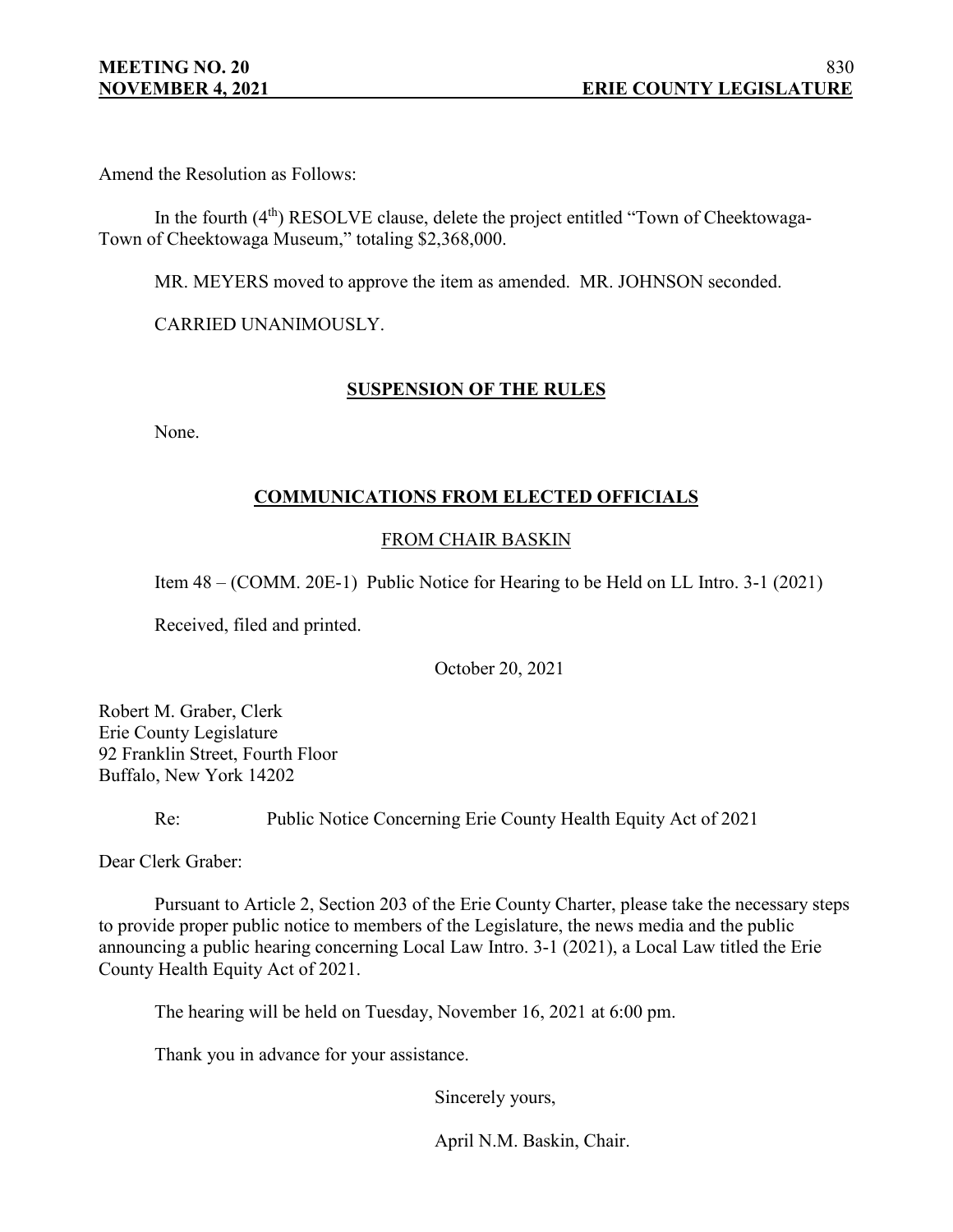Erie County Legislature

#### FROM THE COUNTY EXECUTIVE

Item 49 – MR. MEYERS presented the following resolution and moved for immediate consideration and approval. MR. JOHNSON seconded.

CARRIED UNANIMOUSLY.

RESOLUTION NO. 196 RE: Re-Appointments to the EC Conditional Release Commission (COMM. 20E-2)

RESOLVED, that the Erie County Legislature does hereby confirm the re-appointments of Robert Lonski and Karima Amin to the Erie County Conditional Release Commission for terms expiring December 31, 2025.

#### FROM CHAIR BASKIN

Item 50 – (COMM. 20E-3) 2022 Budget Hearing Schedule

Received, filed and printed.

October 20, 2021

Robert Graber, Clerk Erie County Legislature 92 Franklin Street, Fourth Floor Buffalo, New York 14202

Re: 2022 Budget Hearings

Dear Mr. Graber:

Please find attached the 2022 Budget Hearings schedule for the Legislature's Finance and Management/Budget Committee.

The hearings on the county executive's proposed 2022 Budget will be held on Thursday, November 4, 2021 and Monday, November 8, 2021. In addition, the schedule includes the proposed date for the Public Hearing on the 2022 Budget on November 15, 2021 and the Legislature's December 2, 2021 session to vote on the budget.

Please disseminate the schedule and inform the public, media outlets and other governmental agencies of the hearings. Thank you in advance for your assistance.

Sincerely,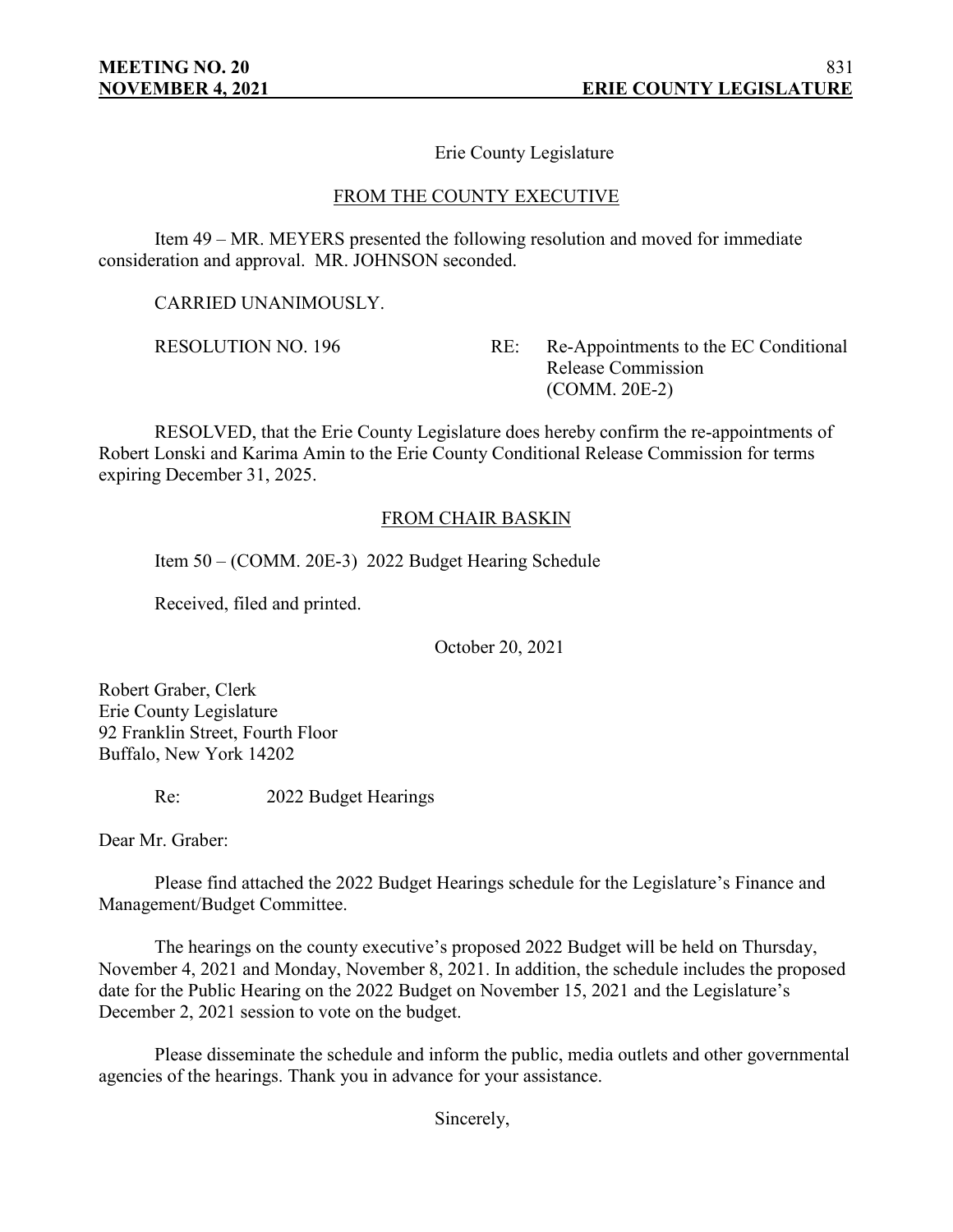April N.M. Baskin Chair, Erie County Legislature

## FROM THE COMPTROLLER

Item 51 – (COMM. 20E-4) Letter to Legislature Regarding Whistleblower Information

Received and referred to the HEALTH & HUMAN SERVICES COMMITTEE.

## FROM CHAIR BASKIN

Item 52 – (COMM. 20E-5) Re-Appointments to the EC Agricultural & Farmland Protection Board

Received, filed and printed.

October 27, 2021

Robert M. Graber, Clerk Erie County Legislature 92 Franklin Street, Fourth Floor Buffalo, New York 14202

Re: Re-Appointments to the Erie County Agricultural and Farmland Protection Board

Dear Clerk Graber:

Pursuant to my authority as Chair of the Erie County Legislature, and under Article 25-AA of the New York Agriculture and Markets Law, Section 302 which establishes the provisions for a county agricultural and farmland protection board, I hereby re-appoint Bryant Zilke and Leonard Janiga as members of the Erie County Agricultural and Farmland Protection Board.

Thank you in advance for your assistance and courtesies.

Sincerely yours,

April N.M. Baskin, Chair Erie County Legislature

## FROM THE COUNTY EXECUTIVE

Item 53 – MR. MEYERS presented the following resolution and moved for immediate consideration and approval. MR. LORIGO seconded.

CARRIED UNANIMOUSLY.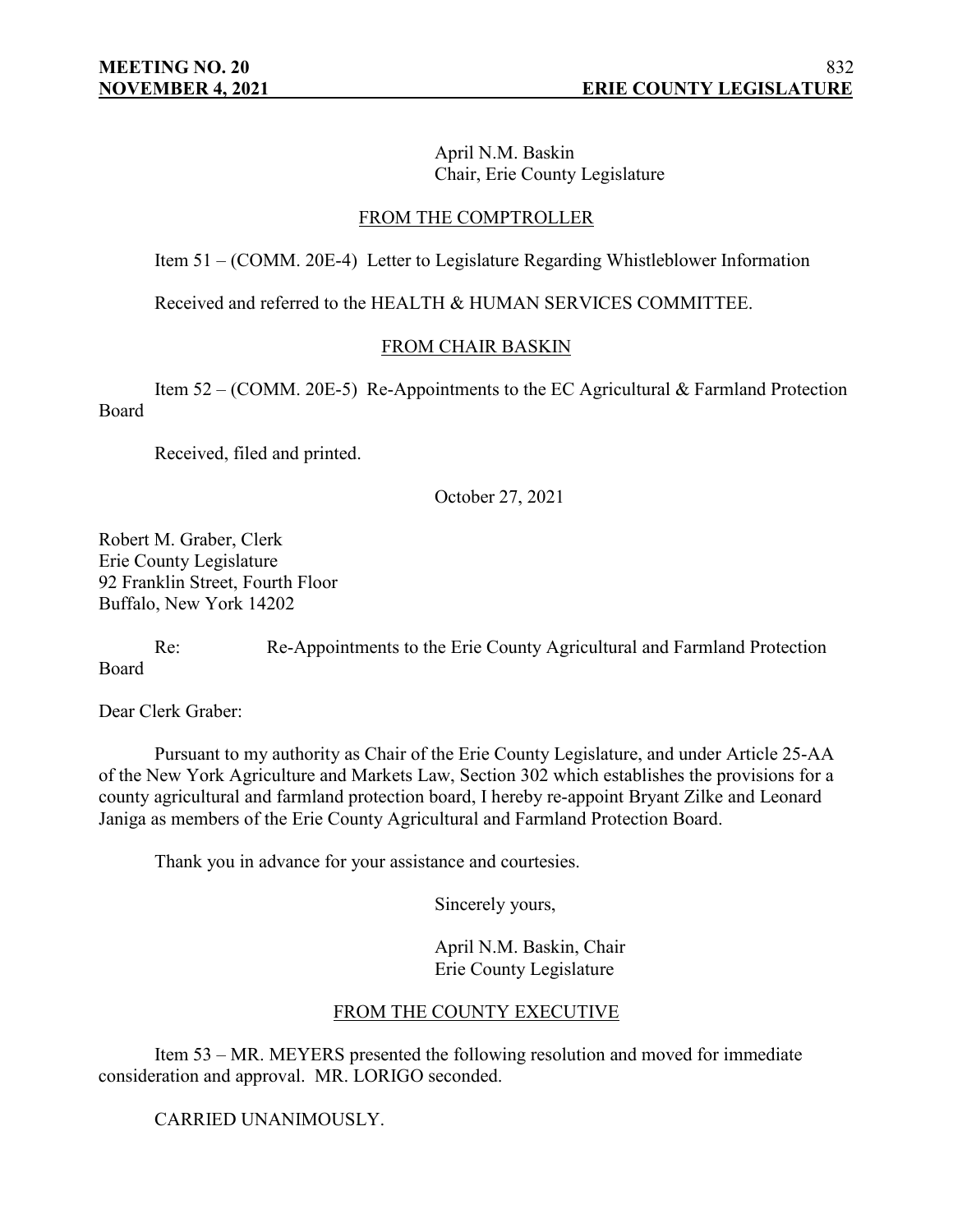RESOLUTION NO. 197 RE: Acceptance of COVID Vaccine Grants (COMM. 20E-6)

WHEREAS, the New York State Office for the Aging (NYSOFA) has awarded the Department of Senior Services two new 100% federally funded grants to help address the COVID-19 pandemic; and

WHEREAS, the first grant for \$135,936 is to expand access to COVID-19 vaccines via the aging network; and

WHEREAS, the second grant for \$32,755 is to support local NY Connects systems in providing COVID-19 vaccination information, assistance and access for older adults and disabled individuals; and

WHEREAS, both grants are for the same April 1, 2021 through September 30, 2022 period; and

WHEREAS, no additional County funds are required as both grants are 100% funded by the grantor.

NOW, THEREFORE, BE IT

RESOLVED, the County Executive be and is hereby authorized to contract with the NYSOFA to accept the \$135,936 of the expanding Access to COVID-19 Vaccines via the Aging Network grant monies (163VAC52122) for the period April 1, 2021 through September 30, 2022; and be it further

RESOLVED, that the Department's 163VAC52122 grant budget is created as follows:

|                       |                              | <b>INITIAL</b> |
|-----------------------|------------------------------|----------------|
|                       |                              | <b>BUDGET</b>  |
| <b>REVENUES</b>       |                              |                |
| Account               | Description                  |                |
| 414000                | Federal Aid                  | \$135,936      |
|                       |                              |                |
|                       |                              |                |
|                       |                              | <b>INITIAL</b> |
|                       |                              | <b>BUDGET</b>  |
| <b>APPROPRIATIONS</b> |                              |                |
| 516020                | <b>Professional Services</b> | \$114,936      |
| 530000                | Other Expenses               | 1,000<br>S.    |
| 916390                | <b>ID Senior Srvs Grant</b>  | \$20,000       |
| TOTAL                 |                              | \$135,936      |

and be it further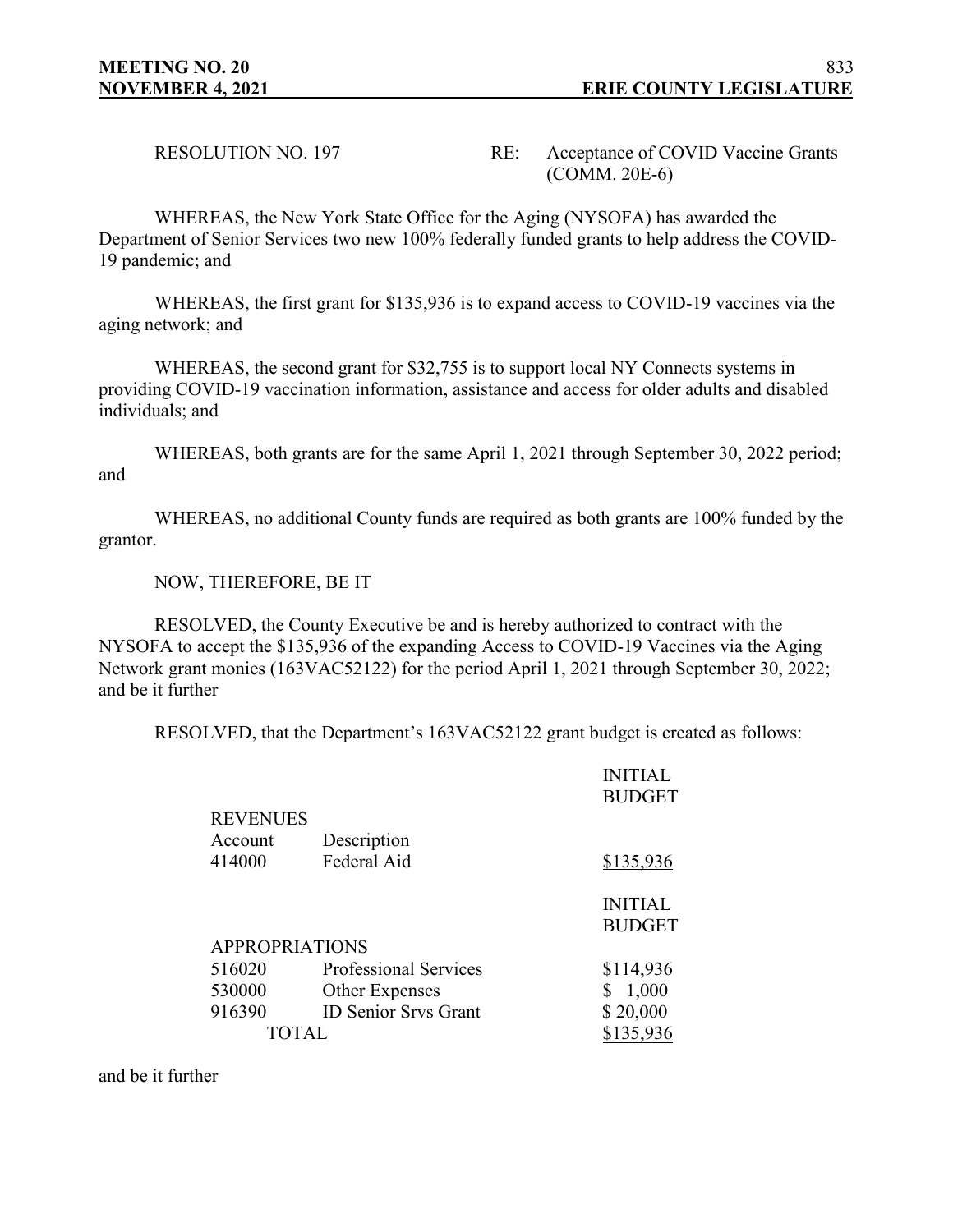RESOLVED, the County Executive be and is hereby authorized to contract with the NYSOFA to accept the \$32,755 of COVID-19 Aging and Disability Resource Centers Vaccine Access grant monies for the period April 1, 2021 through September 30, 2022; and be it further

RESOLVED, that the Department's 163ADRCVAC2122 grant budget is created as follows:

|                       |                              | <b>INITIAL</b> |  |
|-----------------------|------------------------------|----------------|--|
|                       |                              | <b>BUDGET</b>  |  |
| <b>REVENUES</b>       |                              |                |  |
| Account               | Description                  |                |  |
| 414000                | Federal Aid                  | \$32,755       |  |
| <b>INITIAL</b>        |                              |                |  |
|                       |                              | <b>BUDGET</b>  |  |
| <b>APPROPRIATIONS</b> |                              |                |  |
| 516020                | <b>Professional Services</b> | \$32,755       |  |

#### and be it further

RESOLVED, that the Director of Budget and Management is hereby authorized to adjust items of appropriations and revenue which may be impacted by changes to grantor awards; and be it further

RESOLVED, that certified copies of this resolution be forwarded to the: County Executive's Office, Division of Budget and Management, Comptroller's Office, and the Department of Senior Services.

Item 54 – (COMM. 20E-7) ECSD No. 2 - Engineering Term Contract Agreement

Received and filed.

Item 55 – (COMM. 20E-8) ECSD No. 3 - Engineering Term Contract Agreement

Received and filed.

Item 56 – (COMM. 20E-9) ECSD No. 3 - Engineer Term Contract Agreement

Received and filed.

Item 57 – MR. MEYERS presented the following resolution and moved for immediate consideration and approval. MR. JOHNSON seconded.

CARRIED UNANIMOUSLY.

RESOLUTION NO. 198 RE: Authorization to Enter into IMA for Implementation of Agricultural Planning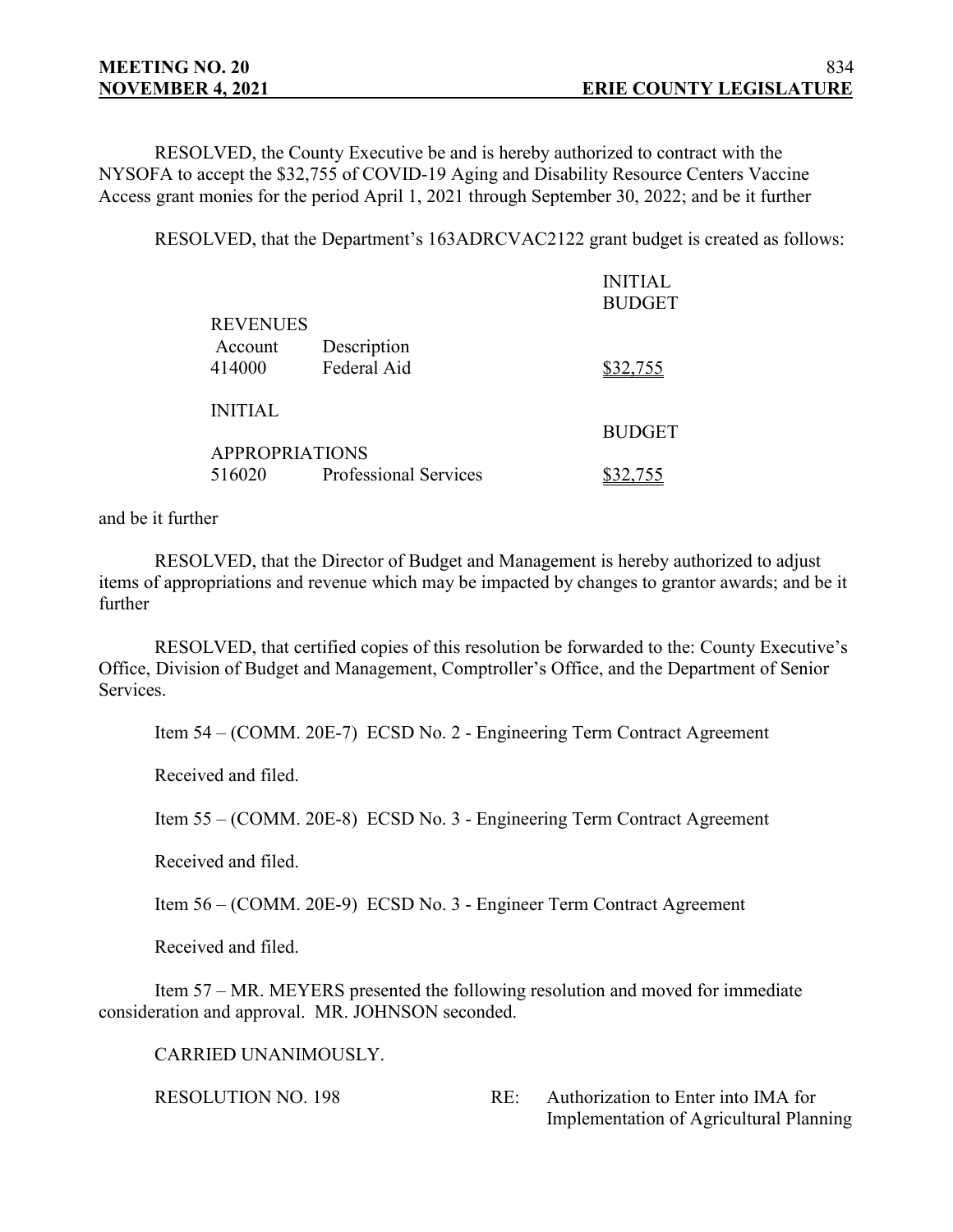Grant Program (COMM. 20E-10)

WHEREAS, the agricultural sector is a significant contributor to Erie County's economy, annually contributing nearly \$130 million to the local economy; and

WHEREAS, between 2007 and 2017, the number of farms in Erie County dropped at the alarming rate of nearly 22%; and

WHEREAS, the adopted Erie County Agriculture and Farmland Protection Plan noted the need for communities to specifically plan for agriculture to address land use decisions which place development pressure on Erie County Farms; and

WHEREAS, many Erie County towns planning documents do not adequately address planning for agriculture and renewable energy; and

WHEREAS, Erie County desires to aid the Towns of Boston, Evans, Hamburg, and Wales in the updating of planning and zoning documents to address to preserve agriculture and the siting of renewable energy facilities; and

WHEREAS, the 2021 Erie County Budget allocated \$75,000 to be utilized for the Office of Agriculture – Farmland Protection Planning Program.

NOW, THEREFORE, BE IT

RESOLVED, that the County Executive is authorized to enter into intermunicipal agreements, contracts, agreements as necessary with the Town of Boston in the amount of \$25,000, for the purpose of administration of planning and zoning document updates; and be it further

RESOLVED, that the County Executive is authorized to enter into intermunicipal agreements, contracts, agreements as necessary with the Town of Evans in the amount of \$15,000, for the purpose of administration of planning and zoning document updates; and be it further

RESOLVED, that the County Executive is authorized to enter into intermunicipal agreements, contracts, agreements as necessary with the Town of Hamburg in the amount of \$15,000, for the purpose of administration of planning and zoning document updates; and be it further

RESOLVED, that the County Executive is authorized to enter into intermunicipal agreements, contracts, agreements as necessary with the Town of Wales in the amount of \$20,000, for the purpose of administration of planning and zoning document updates; and be it further

RESOLVED, that the source of these funds shall be in A.21152; and be it further

RESOLVED, that the Clerk of the Legislature be directed to send certified copies of this resolution to the County Executive; the Director of the Division of Budget, Management and Finance; the Comptroller; Daniel Castle, A.I.C.P, Commissioner of the Department of Environment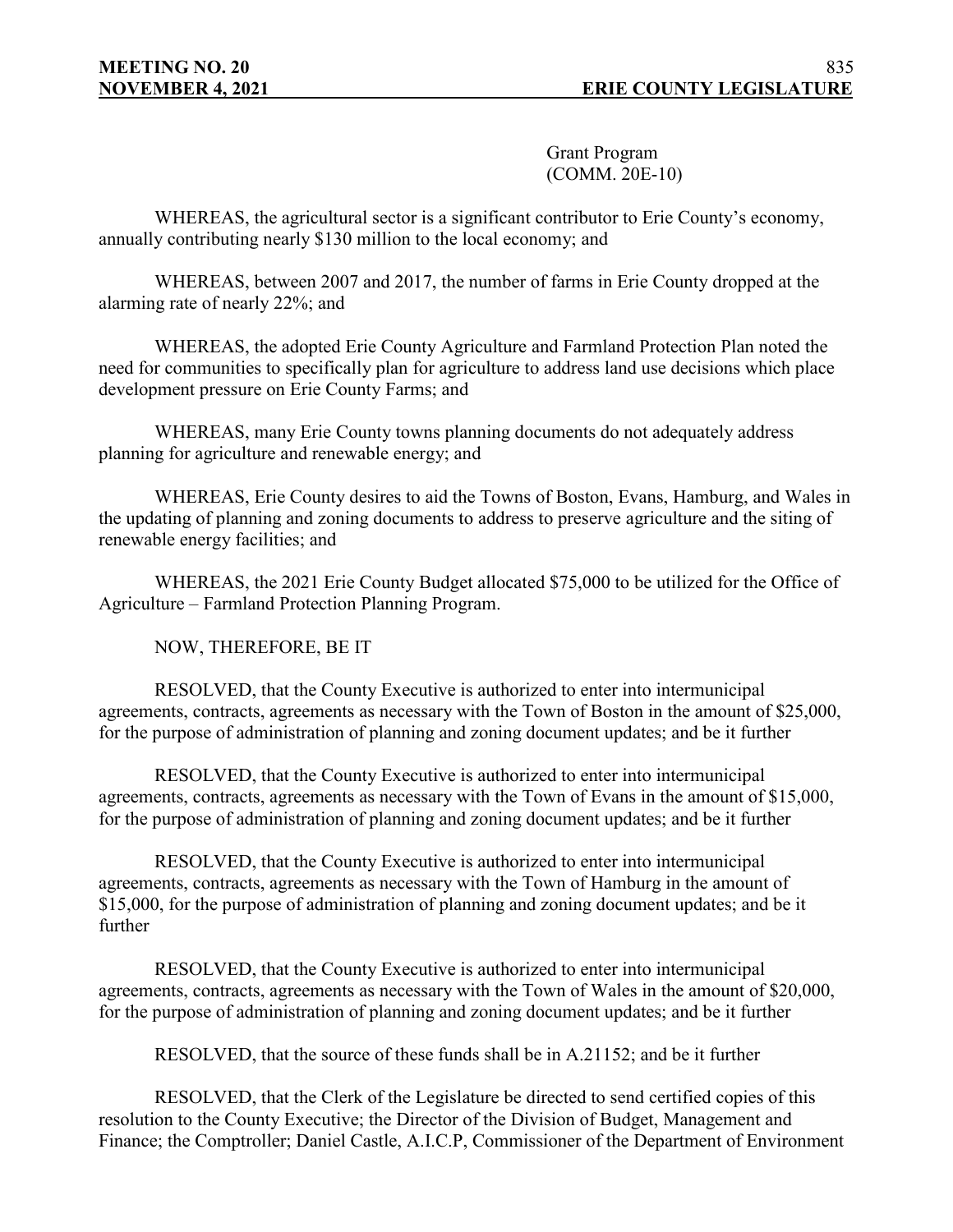and Planning; Mark P. Rountree, Principal Planner, Department of Environment and Planning and the County Attorney.

Item 58 – MR. MEYERS presented the following resolution and moved for immediate consideration and approval. MR. JOHNSON seconded.

CARRIED UNANIMOUSLY.

RESOLUTION NO. 199 RE: SUNY Erie North Campus Kittinger Hall 2020 Window & Door Replacement (COMM. 20E-11)

WHEREAS, the existing 52-year-old window and storefront system at SUNY Erie Community College Kittinger Hall is non-thermally broken, single-paned, in poor condition and has far exceeded its useful life; and

WHEREAS, replacing the existing single panes windows and deteriorating doors will not only improve security but also increase energy efficiency within the building; and

WHEREAS, the County of Erie received bids for the SUNY Erie Community College North Campus 2020 Window and Door Replacement project on Thursday, October 7, 2021; and

WHEREAS, the lowest responsible bidder for the General Construction Work is Picone Construction Corporation; and

WHEREAS, the County of Erie previously entered into a first Agreement Amendment with Watts Architecture & Engineering to provide abatement monitoring, sampling and testing services for abatement air monitoring for ECC project (COMM. 6E-18 on April 15, 2021), and an additional fee of \$15,000 is required for abatement air monitoring for this project; and

WHEREAS, the County will receive 50% reimbursement from New York State for this project; and

WHEREAS, the Department of Public Works is recommending award of the contract to the lowest responsible bidder.

NOW, THEREFORE, BE IT

RESOLVED, that the County Executive is hereby authorized to enter into a contract with the lowest responsible bidder for SUNY Erie Community College North Campus 2020 Window and Door Replacement project for an amount not to exceed as follows:

| <b>General Construction Work</b>              |                       |                |
|-----------------------------------------------|-----------------------|----------------|
| Picone Construction Corporation               | Base Bid:             | \$1,345,000.00 |
|                                               | Add Alternate No. G-1 | 2,200.00       |
|                                               | Add Alternate No. G-4 | \$212,400.00   |
| Total Award of General Construction Contract: |                       | \$1,559,600.00 |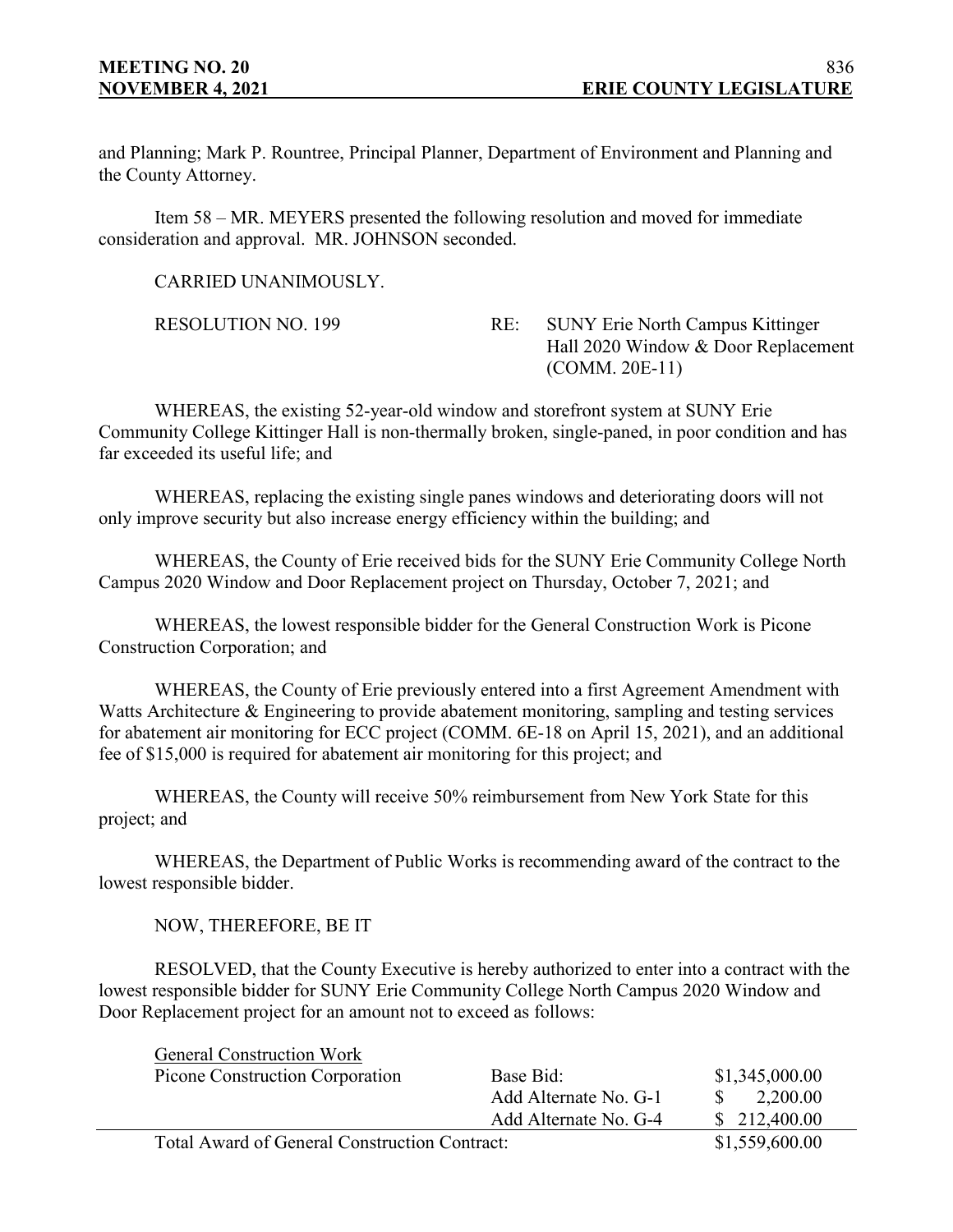and be it further

RESOLVED, that the sum of \$225,400 be allocated to a Construction Contingency Fund with authorization for the County Executive to approve change orders in an amount not to exceed the Contingency Fund; and be it further

RESOLVED, that change order reductions will result in these funds being returned to the Construction Contingency Fund; and be it further

RESOLVED, that that the County Executive is authorized to enter into a second Agreement Amendment with Watts Architecture and Engineering for additional abatement monitoring, sampling and testing fee of \$15,000 to provide air monitoring for this project; and be it further

RESOLVED, that the Comptroller's Office be authorized to make payment for all the above from the approved capital budgets, Fund 480, Funds Center 122, as follows:

| E.15003 | 2015 Erie Community College Roof Replacement &          |                |
|---------|---------------------------------------------------------|----------------|
|         | Waterproofing Collegewide                               | \$325,495.50   |
| E.16002 | 2016 Erie Community College Roof Replacement & Exterior |                |
|         | Waterproofing Collegewide                               | \$1,422,301.48 |
| E.19001 | 2019 Erie Community College Collegewide Improvements    |                |
|         | <b>And Renovations</b>                                  | 52,203.02      |
|         | Total Payment not to Exceed                             | \$1,800,000.00 |

and be it further

RESOLVED, that two certified copies of this resolution be sent to the Department of Public Works, Commissioner's Office, and one copy each to the Office of the County Executive, the Division of Budget and Management, and the Office of the Comptroller, and one copy to SUNY Erie and Financial Officer.

## FROM THE COMPTROLLER

Item 59 – (COMM. 20E-12) Interim Financial Report for Third Quarter of 2021

Received and referred to the FINANCE & MANAGEMENT COMMITTEE.

## FROM LEGISLATOR TODARO

Item 60 – (COMM. 20E-13) Letter to Superintendent of Jail Management Requesting Proposal to Install Additional Security Cameras at the ECHC

Received and referred to the PUBLIC SAFETY COMMITTEE.

# **COMMUNICATIONS FROM THE DEPARTMENTS**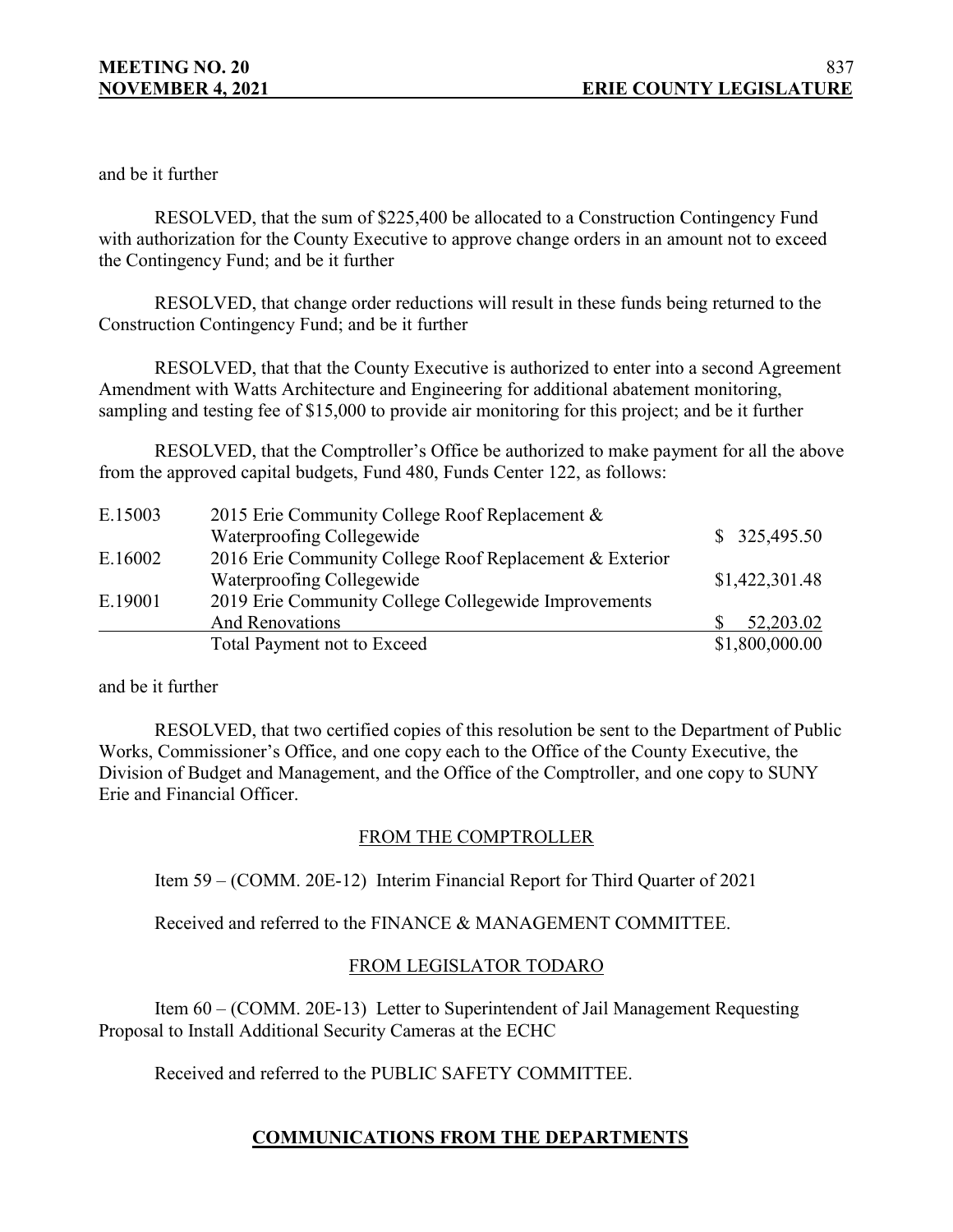## FROM THE CLERK OF LEGISLATURE

Item 61 – (COMM. 20D-1) Notice of Public Hearing on LL Intro. 3-1 (2021)

Received, filed and printed.

## Notice of Public Hearing

PLEASE TAKE NOTICE that a meeting of the County Legislature of the County of Erie, New York, shall be held in the Chambers of the Legislature at 92 Franklin Street, 4<sup>th</sup> Floor, Buffalo, NY 14202 on the  $16<sup>th</sup>$  day of November 2021, at 6:00 P.M., for the purpose of conducting a public hearing to hear public comment on Local Law Intro. 3-1 (2021), a Local Law titled the Erie County Health Equity Act of 2021.

A copy of the local law may be seen at https://www2.erie.gov/legislature/sites/www2.erie.gov/legislature/files/uploads/Session\_Folders/202 1/15/LL%20Intro.%203-1%20%282021%29.pdf

Buffalo, New York October 20, 2021

BY ORDER OF THE COUNTY LEGISLATURE OF THE COUNTY OF ERIE, NEW YORK

Robert M. Graber, Clerk Erie County Legislature

## FROM THE DIRECTOR OF BUDGET & MANAGEMENT

Item 62 – (COMM. 20D-2) 2021 Budget Documents for 2022 Budget Process

Received and referred to the FINANCE & MANAGEMENT/BUDGET COMMITTEE.

## FROM THE DEPARTMENT OF LAW

Item 63 – (COMM. 20D-3) Letter to DA Concerning Inappropriate Vendor Payments

Received and referred to the FINANCE & MANAGEMENT COMMITTEE.

## FROM THE COMMISSIONER, ENVIRONMENT & PLANNING

Item 64 – (COMM. 20D-4) Letter to Chair of Legislature Regarding Appointment to EC Agricultural & Farmland Protection Board

Received and referred to the ENERGY & ENVIRONMENT COMMITTEE.

## FROM THE DEPARTMENT OF LAW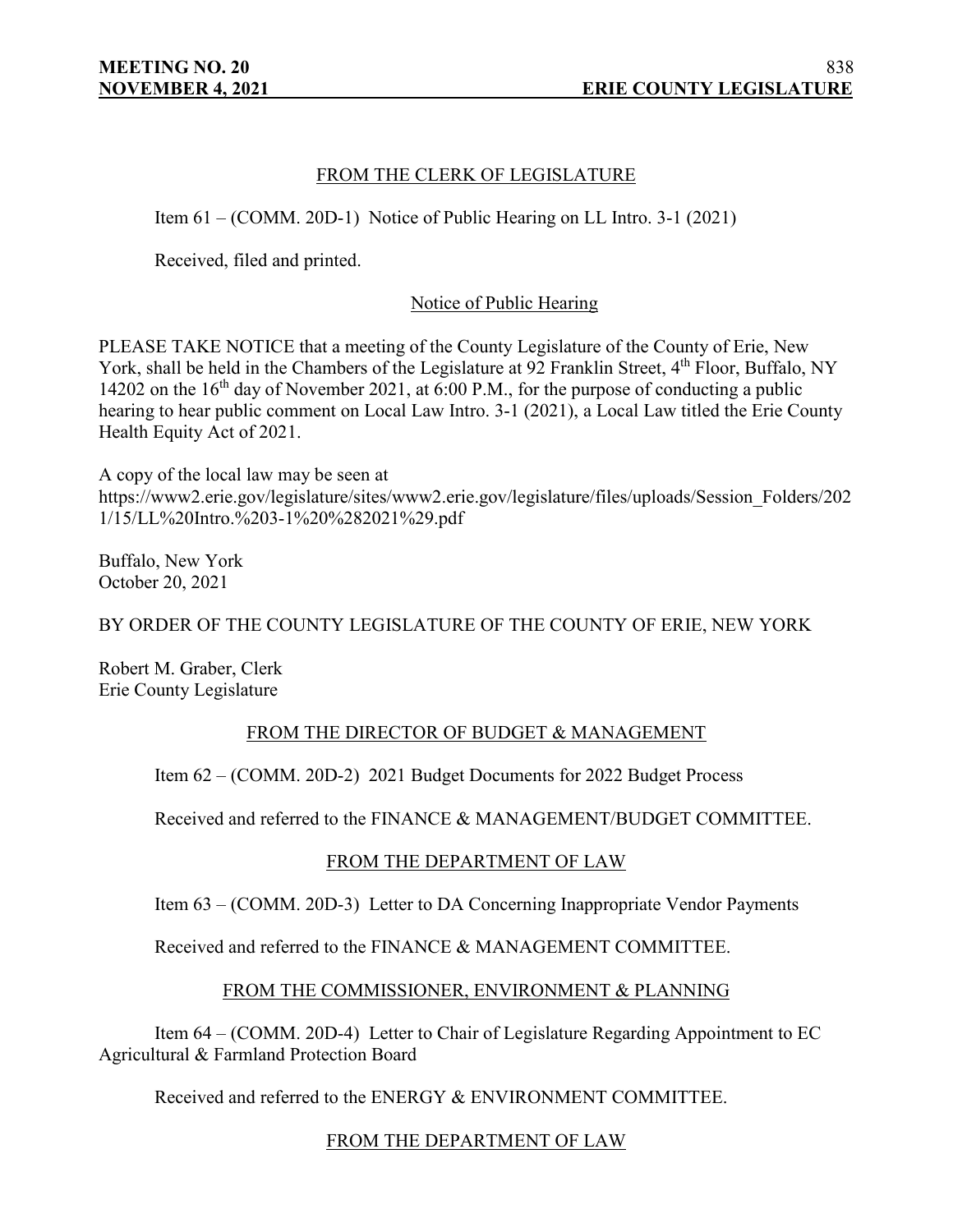Item 65 – (COMM. 20D-5) Local Emergency Order Extensions

Received and referred to the HEALTH & HUMAN SERVICES COMMITTEE.

## **COMMUNICATIONS FROM THE PEOPLE AND OTHER AGENCIES**

## FROM LOCAL COMMUNITY HEALTH CENTERS

Item 66 – (COMM. 20M-1) Letters of Support for LL Intro. 3-1 (2021)

Received and referred to the HEALTH & HUMAN SERVICES COMMITTEE.

## FROM THE EC AGRICULTURAL & FARMLAND PROTECTION BOARD

Item 67 – (COMM. 20M-2) 2021 AFPB Report

Received and referred to the ENERGY & ENVIRONMENT COMMITTEE.

## FROM THE ASSIGNED COUNSEL PROGRAM

Item 68 – (COMM. 20M-3) Quarterly Report for the Third Quarter of 2021

Received and referred to the FINANCE & MANAGEMENT COMMITTEE.

## FROM ANN M. VENUTO

Item 69 – (COMM. 20M-4) Affidavit Concerning Conversation with Prisoners Held in the ECHC

Received and referred to the PUBLIC SAFETY COMMITTEE.

## FROM THE BUFFALO PLACE, INC.

Item 70 – (COMM. 20M-5) 2022 Budget & Recommendations for Mall District Special Charges in 2022

Received and referred to the FINANCE & MANAGEMENT COMMITTEE.

## FROM THE ECIDA

Item 71 – (COMM. 20M-6) 2022 Budgets for ECIDA, RDC and ILDC

Received and referred to the ECONOMIC DEVELOPMENT COMMITTEE.

FROM THE ADVISORY COMMITTEE ON REAPPORTIONMENT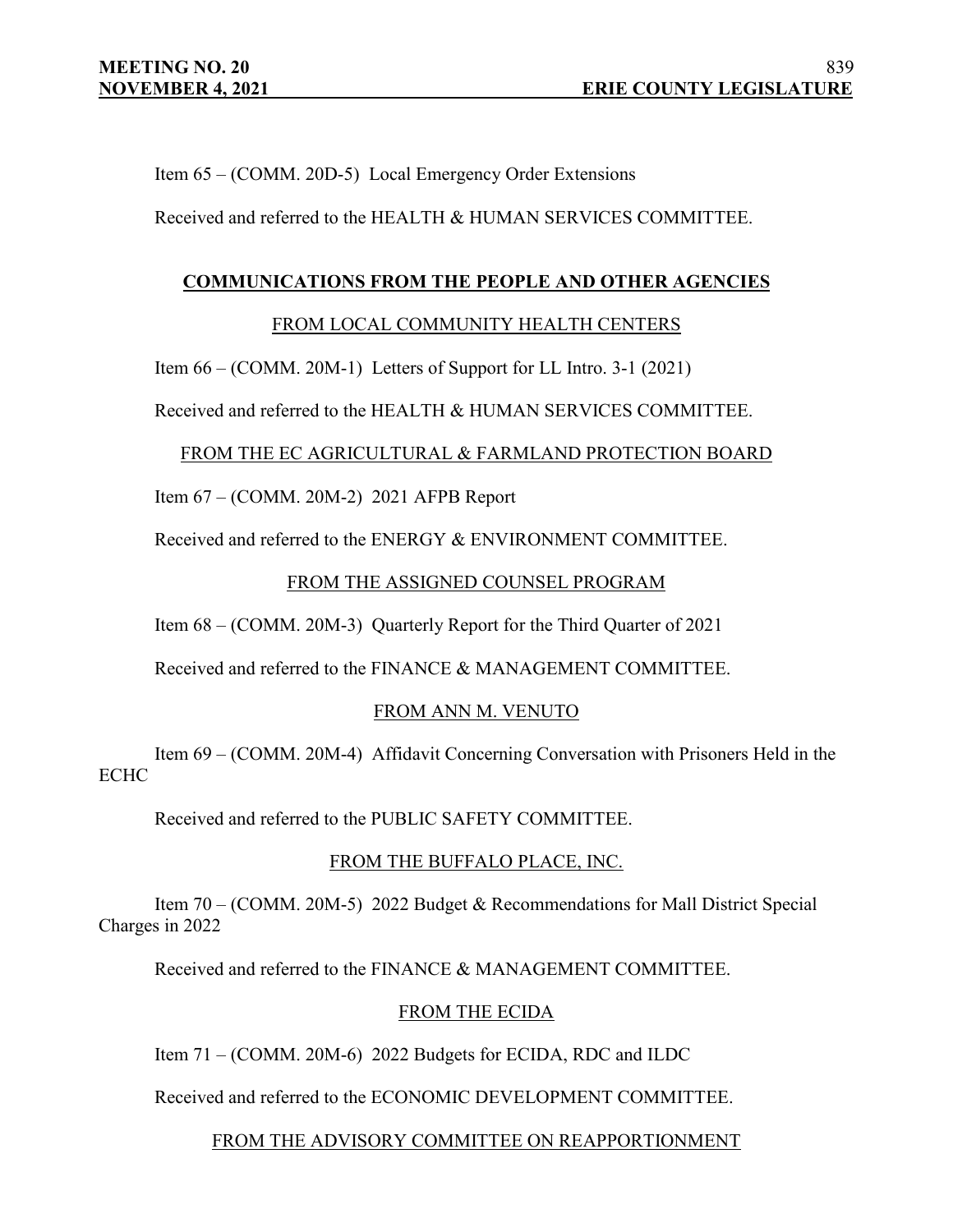Item 72 – (COMM. 20M-7) Countywide Legislative Map & District Maps for the 2021 Reapportionment Process

Received and referred to the GOVERNMENT AFFAIRS COMMITTEE.

## **ANNOUNCEMENTS**

Item 73 – Chair Baskin announced that the Legislature will conduct an Informational Meeting of the Health & Human Services Committee on Tuesday, November 9th, at 9:30 a.m., to discuss Local Law Intro. 3-1, "The Erie County Health Equity Act of 2021," with invited speakers. A Public Hearing on this proposed Local Law is scheduled for November 16th, here in the Chambers at 6 :00 p.m.

Additionally, Budget Hearings for the Tentative 2022 County budget will continue on Monday, November 8, 2021, with the Public Hearing scheduled for Monday, November 15th, at 6 p.m., on Zoom.

This afternoon at 4:00 p.m., there will also be a Public Hearing, here in the Chambers, concerning Assessment Rolls for the Erie County Sewer districts.

A Public Hearing concerning the Proposed Modification of Agricultural Districts will be held on November 9th, at 6:00 p.m., via Zoom.

Finally, the Legislature will conduct three Public Hearings regarding the Buffalo Bills stadium and the potential construction and location of a new stadium. Once confirmed with the SUNY Erie leadership the hearings will be held on Monday, December 6, 2021, Tuesday, December 7, 2021, and Wednesday, December 8, 2021, one at each SUNY Erie campus.

## **MEMORIAL RESOLUTIONS**

Item 74 – Legislator Johnson requested that when the Legislature adjourns, it do so in memory of Ruth A. Heard.

Item 75 – Legislator Hardwick requested that when the Legislature adjourns, it do so in memory of D. Michael Kenney and Nellie Jo Curry Ballard.

Item 76 – Legislator Vinal requested that when the Legislature adjourns, it do so in memory of Patina Gaust.

#### **ADJOURNMENT**

Item 77 - At this time, there being no further business to transact, CHAIR BASKIN announced that the Chair would entertain a Motion to Adjourn.